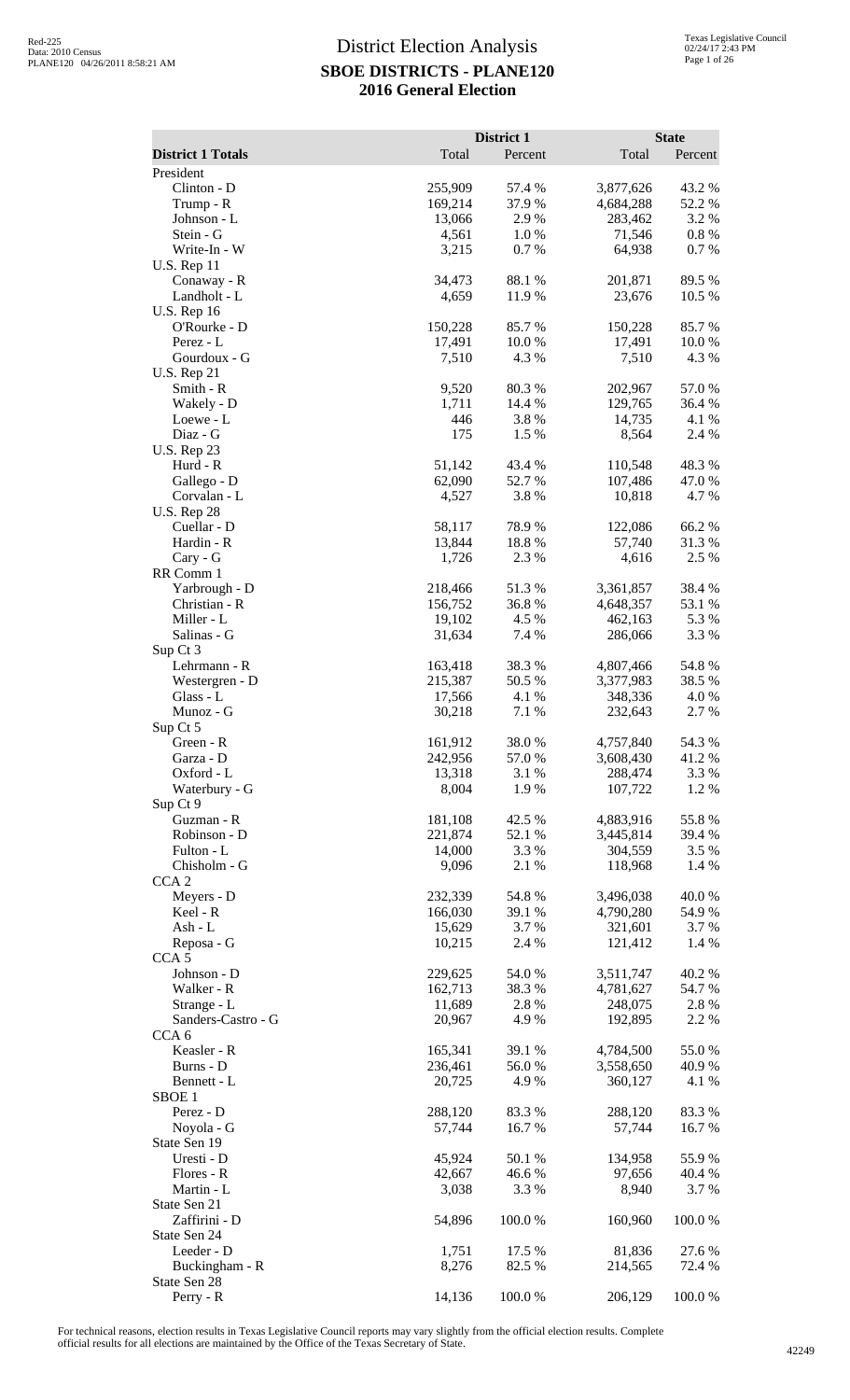|                                      |         | District 1 |            | <b>State</b> |
|--------------------------------------|---------|------------|------------|--------------|
| <b>District 1 Totals</b>             | Total   | Percent    | Total      | Percent      |
| State Sen 29                         |         |            |            |              |
| Rodriguez - D                        | 167,168 | 100.0%     | 167,168    | 100.0%       |
| State Rep 31                         |         |            |            |              |
| Guillen - D                          | 9,053   | 100.0%     | 30,829     | 100.0%       |
| State Rep 42                         |         |            |            |              |
| Raymond - D                          | 35,124  | 100.0%     | 35,124     | 100.0%       |
| State Rep 53                         |         |            |            |              |
| Murr - R                             | 27,306  | 75.4 %     | 54,740     | 76.9%        |
| Ertel - D                            | 7,825   | 21.6%      | 14,256     | 20.0%        |
| Holk - L                             | 1,078   | 3.0%       | 2,170      | 3.0%         |
| State Rep 59                         |         |            |            |              |
| Sheffield - R                        | 2,626   | 100.0%     | 43,213     | 100.0%       |
| State Rep 72                         |         |            |            |              |
| Darby - R                            | 2,912   | 100.0%     | 46,571     | 100.0%       |
| State Rep 74                         |         |            |            |              |
| Nevarez - D                          | 31,672  | 100.0%     | 31,672     | 100.0%       |
| State Rep 75                         |         |            |            |              |
| Gonzalez - D                         | 32,576  | 100.0%     | 32,576     | 100.0%       |
| State Rep 76                         |         |            |            |              |
| Blanco - D                           | 32,956  | 100.0%     | 32,956     | 100.0%       |
| State Rep 77                         |         |            |            |              |
| Ortega - D                           | 28,819  | 100.0%     | 28,819     | 100.0%       |
| State Rep 78                         |         |            |            |              |
| Moody - D                            | 31,185  | 63.4 %     | 31,185     | 63.4 %       |
| Lane - R                             | 18,030  | 36.6%      | 18,030     | 36.6%        |
| State Rep 79                         |         |            |            |              |
| Pickett - D                          | 35,427  | 100.0%     | 35,427     | 100.0%       |
| State Rep 80                         |         |            |            |              |
| $King - D$                           | 32,546  | 100.0%     | 32,546     | 100.0%       |
| State Rep 81                         |         |            |            |              |
| Landgraf - R                         | 33,356  | 100.0%     | 37,303     | 100.0%       |
| State Rep 82                         |         |            |            |              |
| Craddick - R                         | 2,178   | 100.0%     | 47,432     | 100.0%       |
| <b>Total Voter Registration (VR)</b> | 886,589 |            | 15,104,594 |              |
| Total Spanish Surname VR and SSVR/VR | 582,977 | 65.8%      | 3,522,367  | 23.3 %       |
| Turnout (TO) and TO/VR               | 448,073 | 50.5 %     | 9,044,896  | 59.9%        |

|                          |         | District 2 |           | <b>State</b> |
|--------------------------|---------|------------|-----------|--------------|
| <b>District 2 Totals</b> | Total   | Percent    | Total     | Percent      |
| President                |         |            |           |              |
| Clinton - D              | 234,172 | 51.4%      | 3,877,626 | 43.2 %       |
| Trump - R                | 204,262 | 44.9 %     | 4,684,288 | 52.2 %       |
| Johnson - L              | 11,243  | 2.5 %      | 283,462   | 3.2 %        |
| Stein - G                | 3,626   | $0.8 \%$   | 71,546    | $0.8 \%$     |
| Write-In - W             | 1,897   | 0.4%       | 64,938    | 0.7%         |
| <b>U.S. Rep 10</b>       |         |            |           |              |
| Cadien - D               | 1,776   | 21.5 %     | 120,146   | 38.4%        |
| McCaul - R               | 6,293   | 76.2 %     | 179,123   | 57.3 %       |
| Kelsey - L               | 186     | 2.3 %      | 13,209    | 4.2 %        |
| <b>U.S. Rep 15</b>       |         |            |           |              |
| Gonzalez - D             | 52,097  | 71.5 %     | 101,712   | 57.3 %       |
| Westley - R              | 16,965  | 23.3 %     | 66,877    | 37.7 %       |
| Leone - L                | 1,154   | 1.6 %      | 3,442     | 1.9%         |
| Tijerina - G             | 2,654   | 3.6%       | 5,448     | 3.1 %        |
| <b>U.S. Rep 27</b>       |         |            |           |              |
| Farenthold - R           | 120,720 | 60.3%      | 142,251   | 61.7 %       |
| Barrera - D              | 79,363  | 39.7%      | 88,330    | 38.3%        |
| <b>U.S. Rep 28</b>       |         |            |           |              |
| Cuellar - D              | 10,947  | 68.9%      | 122,086   | 66.2%        |
| Hardin - R               | 4,505   | 28.4 %     | 57,740    | 31.3 %       |
| Cary - G                 | 425     | 2.7 %      | 4,616     | 2.5 %        |
| <b>U.S. Rep 34</b>       |         |            |           |              |
| Vela - D                 | 93,853  | 64.7 %     | 104,552   | 62.7 %       |
| Gonzalez - R             | 51,212  | 35.3 %     | 62,268    | 37.3 %       |
| RR Comm 1                |         |            |           |              |
| Yarbrough - D            | 203,846 | 46.7%      | 3,361,857 | 38.4%        |
| Christian - R            | 185,987 | 42.7 %     | 4,648,357 | 53.1 %       |
| Miller - L               | 20,018  | 4.6 %      | 462,163   | 5.3 %        |
| Salinas - G              | 26,215  | 6.0%       | 286,066   | 3.3 %        |
| Sup Ct 3                 |         |            |           |              |
| Lehrmann - R             | 191,771 | 43.9 %     | 4,807,466 | 54.8 %       |
| Westergren - D           | 207,997 | 47.6 %     | 3,377,983 | 38.5 %       |
| Glass - L                | 14,640  | 3.3 %      | 348,336   | 4.0%         |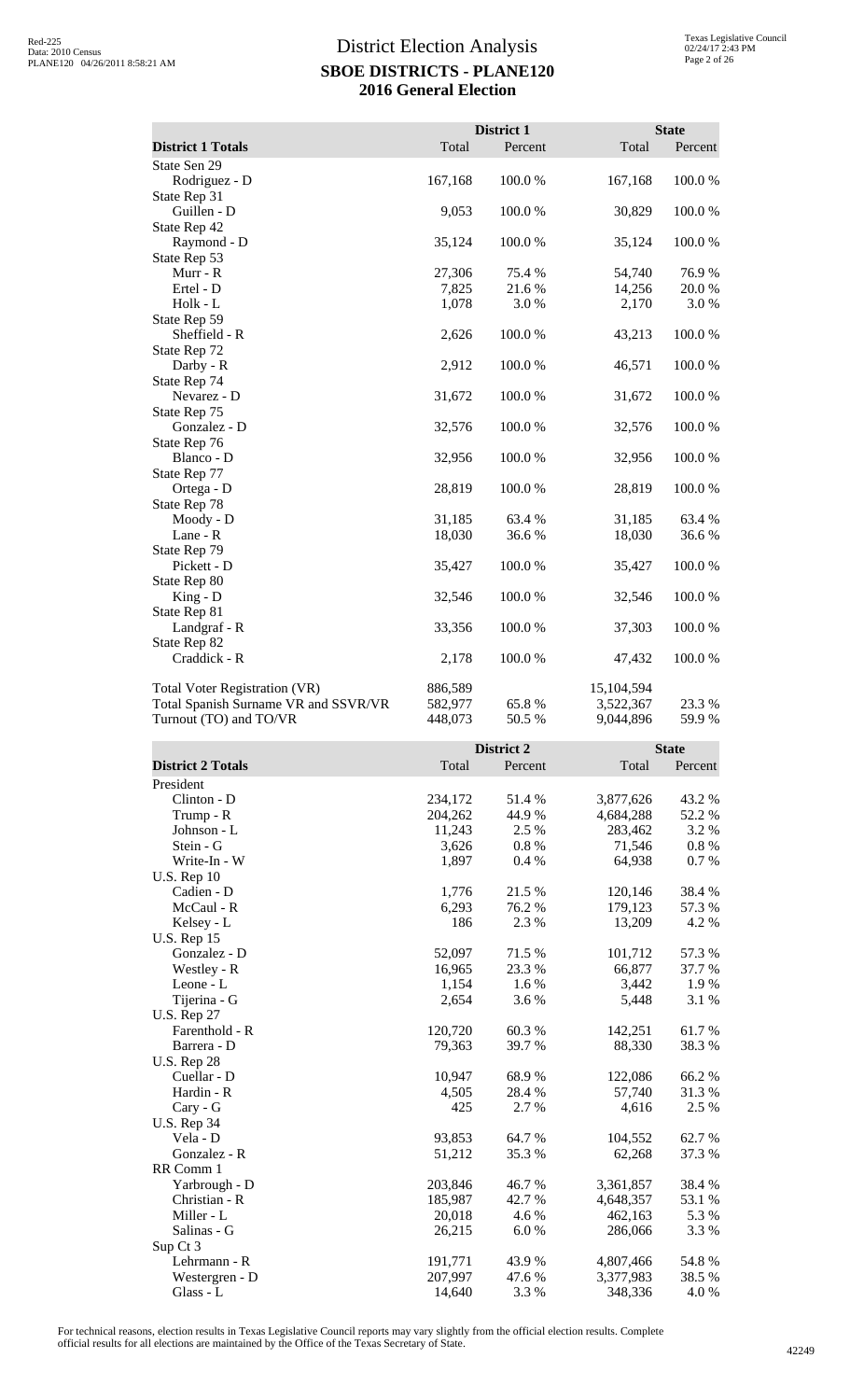|                                 |                    | District 2      |                        | <b>State</b>        |
|---------------------------------|--------------------|-----------------|------------------------|---------------------|
| <b>District 2 Totals</b>        | Total              | Percent         | Total                  | Percent             |
| Sup Ct 3<br>Munoz - G           | 22,923             | 5.2 %           | 232,643                | 2.7 %               |
| Sup Ct 5<br>Green - R           | 189,820            | 43.4 %          | 4,757,840              | 54.3 %              |
| Garza - D                       | 230,354            | 52.7%           | 3,608,430              | 41.2%               |
| Oxford - L                      | 11,251             | 2.6 %           | 288,474                | 3.3 %               |
| Waterbury - G                   | 5,665              | 1.3%            | 107,722                | 1.2%                |
| Sup Ct 9                        |                    |                 |                        |                     |
| Guzman - R                      | 208,917            | 48.0%           | 4,883,916              | 55.8%               |
| Robinson - D                    | 207,188            | 47.6 %          | 3,445,814              | 39.4 %              |
| Fulton - L<br>Chisholm - G      | 12,936<br>6,643    | 3.0%<br>1.5 %   | 304,559<br>118,968     | 3.5 %<br>1.4 %      |
| CCA <sub>2</sub>                |                    |                 |                        |                     |
| Meyers - D                      | 216,433            | 49.9%           | 3,496,038              | 40.0%               |
| Keel - R                        | 195,740            | 45.1 %          | 4,790,280              | 54.9%               |
| Ash - L                         | 13,853             | 3.2 %           | 321,601                | 3.7 %               |
| Reposa - G                      | 7,821              | 1.8%            | 121,412                | 1.4 %               |
| CCA <sub>5</sub><br>Johnson - D |                    | 49.1 %          |                        |                     |
| Walker - R                      | 213,585<br>195,176 | 44.8%           | 3,511,747<br>4,781,627 | 40.2%<br>54.7 %     |
| Strange - L                     | 9,992              | 2.3 %           | 248,075                | 2.8%                |
| Sanders-Castro - G              | 16,430             | 3.8%            | 192,895                | 2.2 %               |
| CCA <sub>6</sub>                |                    |                 |                        |                     |
| Keasler - R                     | 195,140            | 45.1 %          | 4,784,500              | 55.0%               |
| Burns - D                       | 219,198            | 50.7%           | 3,558,650              | 40.9%               |
| Bennett - L                     | 18,131             | 4.2 %           | 360,127                | 4.1 %               |
| State Sen 18<br>Kolkhorst - R   | 75,548             | 87.7 %          | 228,951                | 85.8%               |
| Stone - L                       | 10,594             | 12.3 %          | 37,959                 | 14.2 %              |
| State Sen 20                    |                    |                 |                        |                     |
| Hinojosa - D                    | 85,938             | 58.4 %          | 132,123                | 61.7%               |
| Arellano - R                    | 61,121             | 41.6 %          | 82,093                 | 38.3%               |
| State Sen 21                    |                    |                 |                        |                     |
| Zaffirini - D                   | 11,818             | 100.0%          | 160,960                | 100.0%              |
| State Sen 27<br>Lucio - D       | 135,847            | 100.0 %         | 135,847                | 100.0 %             |
| State Rep 13                    |                    |                 |                        |                     |
| Schubert - R                    | 6,232              | 75.9%           | 54,979                 | 78.6%               |
| Webster - D                     | 1,982              | 24.1 %          | 14,946                 | 21.4 %              |
| State Rep 25                    |                    |                 |                        |                     |
| Bonnen - R                      | 8,987              | 100.0%          | 44,280                 | 100.0%              |
| State Rep 30                    |                    |                 |                        |                     |
| Morrison - R<br>State Rep 31    | 47,975             | 100.0%          | 47,975                 | 100.0%              |
| Guillen - D                     | 3,861              | 100.0%          | 30,829                 | 100.0%              |
| State Rep 32                    |                    |                 |                        |                     |
| Hunter - R                      | 40,435             | 100.0%          | 40,435                 | 100.0%              |
| State Rep 34                    |                    |                 |                        |                     |
| Herrero - D                     | 33,221             | 100.0%          | 33,221                 | 100.0%              |
| State Rep 35                    |                    |                 |                        |                     |
| Longoria - D<br>State Rep 36    | 16,092             | 100.0%          | 25,784                 | 100.0%              |
| Munoz - D                       | 26,547             | 100.0%          | 29,633                 | 100.0%              |
| State Rep 37                    |                    |                 |                        |                     |
| Oliveira - D                    | 26,562             | 100.0%          | 26,562                 | 100.0%              |
| State Rep 38                    |                    |                 |                        |                     |
| Lucio - D                       | 30,811             | 100.0%          | 30,811                 | 100.0%              |
| State Rep 39                    |                    |                 |                        |                     |
| Martinez - D<br>State Rep 40    | 29,713             | 100.0%          | 29,713                 | 100.0%              |
| Canales - D                     | 9,361              | 77.0%           | 23,257                 | 73.8%               |
| De Leon - R                     | 2,803              | 23.0%           | 8,266                  | 26.2%               |
| State Rep 41                    |                    |                 |                        |                     |
| Guerra - D                      | 14,586             | 55.3%           | 24,863                 | 56.8%               |
| Garza De Shazo - R              | 11,793             | 44.7 %          | 18,924                 | 43.2 %              |
| State Rep 43                    |                    |                 |                        |                     |
| Lozano - R<br>Garcia-Utley - D  | 19,421<br>11,042   | 63.8%<br>36.2 % | 31,029<br>19,732       | $61.1\ \%$<br>38.9% |
| State Rep 85                    |                    |                 |                        |                     |
| Stephenson - R                  | 14,702             | 75.5 %          | 35,594                 | 60.4 %              |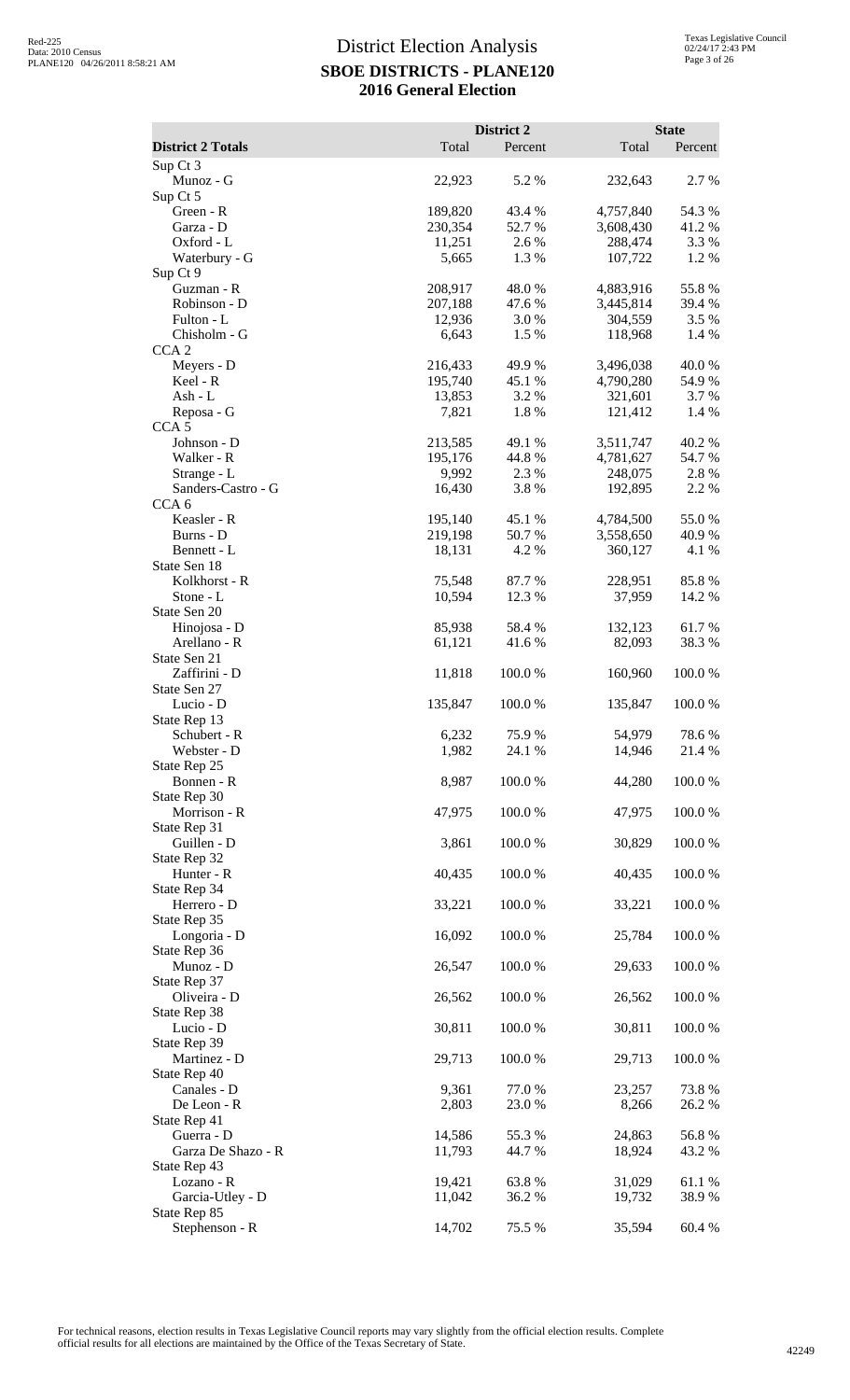|                                      |                   | District 2      |                      | <b>State</b>     |
|--------------------------------------|-------------------|-----------------|----------------------|------------------|
| <b>District 2 Totals</b>             | Total             | Percent         | Total                | Percent          |
| State Rep 85<br>Davis - D            | 4,778             | 24.5 %          | 23,334               | 39.6%            |
| <b>Total Voter Registration (VR)</b> | 881,122           |                 | 15,104,594           |                  |
| Total Spanish Surname VR and SSVR/VR | 539,361           | 61.2%           | 3,522,367            | 23.3 %           |
| Turnout (TO) and TO/VR               | 459,915           | 52.2 %          | 9,044,896            | 59.9%            |
|                                      |                   | District 3      |                      | <b>State</b>     |
| <b>District 3 Totals</b>             | Total             | Percent         | Total                | Percent          |
| President                            |                   |                 |                      |                  |
| Clinton - D                          | 282,715           | 60.2 %          | 3,877,626            | 43.2 %           |
| Trump - R<br>Johnson - L             | 163,940<br>13,075 | 34.9%<br>2.8%   | 4,684,288<br>283,462 | 52.2 %<br>3.2 %  |
| Stein - G                            | 5,190             | 1.1 %           | 71,546               | $0.8 \%$         |
| Write-In - W                         | 4,348             | 0.9%            | 64,938               | 0.7%             |
| <b>U.S. Rep 15</b>                   |                   |                 |                      |                  |
| Gonzalez - D<br>Westley - R          | 36,302<br>20,436  | 60.8%<br>34.2 % | 101,712<br>66,877    | 57.3 %<br>37.7 % |
| Leone - L                            | 962               | 1.6 %           | 3,442                | 1.9%             |
| Tijerina - G                         | 2,051             | 3.4 %           | 5,448                | 3.1 %            |
| <b>U.S. Rep 20</b>                   |                   |                 |                      |                  |
| Castro - D<br>Blunt - L              | 130,158<br>22,140 | 81.6%<br>13.9 % | 149,640<br>29,055    | 79.7%<br>15.5 %  |
| Pipkin - G                           | 7,293             | 4.6 %           | 8,974                | 4.8%             |
| <b>U.S. Rep 21</b>                   |                   |                 |                      |                  |
| Smith - R                            | 3,054             | 39.3 %          | 202,967              | 57.0%            |
| Wakely - D                           | 4,069<br>306      | 52.4 %<br>3.9%  | 129,765<br>14,735    | 36.4 %<br>4.1 %  |
| Loewe - L<br>Diaz - G                | 337               | 4.3 %           | 8,564                | 2.4 %            |
| <b>U.S. Rep 23</b>                   |                   |                 |                      |                  |
| Hurd - R                             | 17,855            | 36.3%           | 110,548              | 48.3%            |
| Gallego - D                          | 27,642            | 56.1 %          | 107,486              | 47.0 %           |
| Corvalan - L<br><b>U.S. Rep 27</b>   | 3,747             | 7.6 %           | 10,818               | 4.7%             |
| Farenthold - R                       | 10,460            | 81.6%           | 142,251              | 61.7 %           |
| Barrera - D                          | 2,364             | 18.4 %          | 88,330               | 38.3%            |
| <b>U.S. Rep 28</b>                   |                   |                 |                      |                  |
| Cuellar - D<br>Hardin - R            | 35,790<br>20,650  | 62.0%<br>35.8%  | 122,086<br>57,740    | 66.2%<br>31.3%   |
| Cary - G                             | 1,284             | 2.2%            | 4,616                | 2.5 %            |
| <b>U.S. Rep 34</b>                   |                   |                 |                      |                  |
| Vela - D                             | 10,699            | 49.2 %          | 104,552              | 62.7%            |
| Gonzalez - R<br><b>U.S. Rep 35</b>   | 11,056            | 50.8%           | 62,268               | 37.3 %           |
| Doggett - D                          | 45,694            | 70.7%           | 124,612              | 63.1 %           |
| Narvaiz - R                          | 16,189            | 25.1 %          | 62,384               | 31.6 %           |
| Smith - L                            | 1,503             | 2.3 %           | 6,504                | 3.3 %            |
| Trimble - G<br>RR Comm 1             | 1,204             | 1.9%            | 4,076                | 2.1 %            |
| Yarbrough - D                        | 249,027           | 55.4 %          | 3,361,857            | 38.4 %           |
| Christian - R                        | 152,902           | 34.0 %          | 4,648,357            | 53.1 %           |
| Miller - L                           | 20,647            | 4.6 %           | 462,163              | 5.3 %            |
| Salinas - G<br>Sup Ct 3              | 27,147            | 6.0%            | 286,066              | 3.3 %            |
| Lehrmann - R                         | 161,444           | 35.9%           | 4,807,466            | 54.8%            |
| Westergren - D                       | 247,244           | 55.1 %          | 3,377,983            | 38.5 %           |
| Glass - L                            | 18,003            | 4.0%            | 348,336              | 4.0 %            |
| Munoz - G<br>Sup Ct 5                | 22,393            | 5.0 %           | 232,643              | 2.7 %            |
| Green - R                            | 156,145           | 34.7 %          | 4,757,840            | 54.3 %           |
| Garza - D                            | 273,454           | 60.7%           | 3,608,430            | 41.2%            |
| Oxford - L                           | 13,251            | 2.9%            | 288,474              | 3.3 %            |
| Waterbury - G<br>Sup Ct 9            | 7,495             | 1.7 %           | 107,722              | 1.2 %            |
| Guzman - R                           | 174,251           | 38.8%           | 4,883,916            | 55.8%            |
| Robinson - D                         | 253,232           | 56.4 %          | 3,445,814            | 39.4 %           |
| Fulton - L                           | 13,486            | 3.0 %           | 304,559              | 3.5 %            |
| Chisholm - G<br>CCA <sub>2</sub>     | 7,830             | 1.7 %           | 118,968              | 1.4 %            |
| Meyers - D                           | 260,918           | 58.2%           | 3,496,038            | 40.0%            |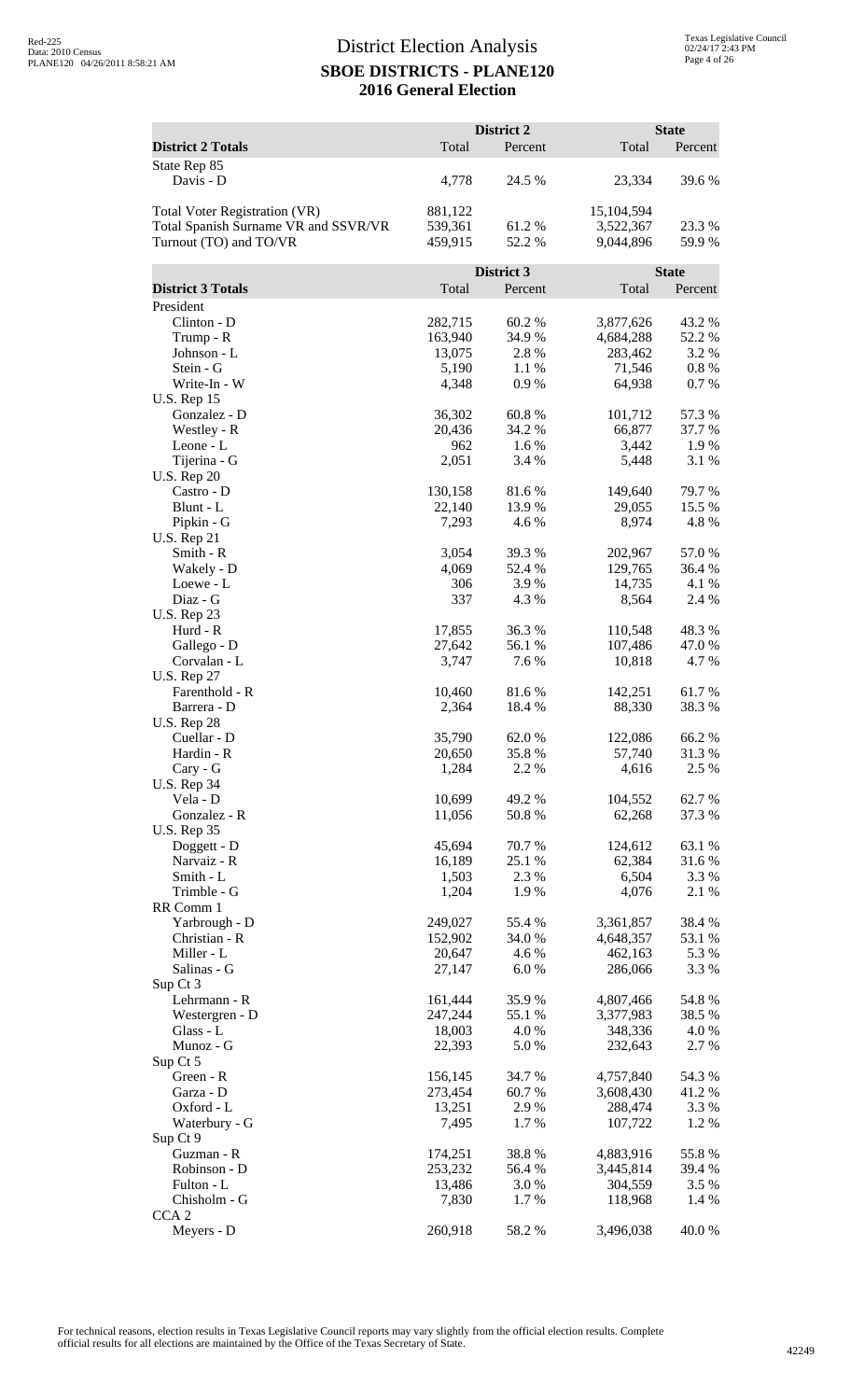|                                        |                   | District 3      |                   | <b>State</b>    |
|----------------------------------------|-------------------|-----------------|-------------------|-----------------|
| <b>District 3 Totals</b>               | Total             | Percent         | Total             | Percent         |
| CCA <sub>2</sub><br>Keel - R           | 161,944           | 36.1 %          | 4,790,280         | 54.9%           |
| Ash - L                                | 15,664            | 3.5 %           | 321,601           | 3.7 %           |
| Reposa - G                             | 10,032            | 2.2 %           | 121,412           | 1.4 %           |
| CCA <sub>5</sub><br>Johnson - D        | 258,360           | 57.6 %          | 3,511,747         | 40.2 %          |
| Walker - R                             | 158,041           | 35.2 %          | 4,781,627         | 54.7%           |
| Strange - L                            | 11,713            | 2.6 %           | 248,075           | 2.8%            |
| Sanders-Castro - G<br>CCA <sub>6</sub> | 20,336            | 4.5 %           | 192,895           | 2.2 %           |
| Keasler - R                            | 160,827           | 36.0%           | 4,784,500         | 55.0%           |
| Burns - D                              | 265,925           | 59.5 %          | 3,558,650         | 40.9%           |
| Bennett - L                            | 19,872            | 4.4 %           | 360,127           | 4.1 %           |
| State Sen 18<br>Kolkhorst - R          | 12,069            | 91.1 %          | 228,951           | 85.8%           |
| Stone - L                              | 1,174             | 8.9%            | 37,959            | 14.2 %          |
| State Sen 19                           |                   |                 |                   |                 |
| Uresti - D<br>Flores - R               | 72,203<br>36,164  | 64.0%<br>32.1 % | 134,958<br>97,656 | 55.9%<br>40.4 % |
| Martin - L                             | 4,468             | 4.0 %           | 8,940             | 3.7%            |
| State Sen 20                           |                   |                 |                   |                 |
| Hinojosa - D                           | 46,185            | 68.8%           | 132,123           | 61.7%           |
| Arellano - R<br>State Sen 21           | 20,972            | 31.2%           | 82,093            | 38.3 %          |
| Zaffirini - D                          | 34,846            | 100.0%          | 160,960           | 100.0%          |
| State Sen 26                           |                   |                 |                   |                 |
| Menendez - D<br>Castillo - L           | 140,948<br>22,742 | 80.9%<br>13.1 % | 155,441<br>26,639 | 79.9%<br>13.7 % |
| Pusich - G                             | 10,465            | 6.0%            | 12,535            | 6.4 %           |
| State Rep 13                           |                   |                 |                   |                 |
| Schubert - R                           | 7,035             | 84.4 %          | 54,979            | 78.6%           |
| Webster - D<br>State Rep 17            | 1,299             | 15.6 %          | 14,946            | 21.4 %          |
| Cyrier - R                             | 8,114             | 100.0%          | 41,694            | 100.0%          |
| State Rep 31                           |                   |                 |                   |                 |
| Guillen - D                            | 17,915            | 100.0 %         | 30,829            | 100.0%          |
| State Rep 35<br>Longoria - D           | 9,692             | 100.0 %         | 25,784            | 100.0%          |
| State Rep 36                           |                   |                 |                   |                 |
| Munoz - D                              | 3,086             | 100.0%          | 29,633            | 100.0%          |
| State Rep 40<br>Canales - D            | 13,896            | 71.8%           | 23,257            | 73.8%           |
| De Leon - R                            | 5,463             | 28.2 %          | 8,266             | 26.2%           |
| State Rep 41                           |                   |                 |                   |                 |
| Guerra - D                             | 10,277            | 59.0 %          | 24,863            | 56.8%           |
| Garza De Shazo - R<br>State Rep 43     | 7,131             | 41.0 %          | 18,924            | 43.2 %          |
| Lozano - R                             | 11,608            | 57.2 %          | 31,029            | 61.1 %          |
| Garcia-Utley - D                       | 8,690             | 42.8%           | 19,732            | 38.9%           |
| State Rep 44<br>Kuempel - R            | 14,334            | 76.9%           | 53,997            | 72.6 %          |
| Bohmfalk - D                           | 4,297             | 23.1 %          | 20,411            | 27.4 %          |
| State Rep 116                          |                   |                 |                   |                 |
| Arevalo - D                            | 35,450            | 100.0%          | 36,772            | 100.0%          |
| State Rep 117<br>Galindo - R           | 20,438            | 44.9%           | 27,783            | 48.5 %          |
| Cortez - D                             | 24,902            | 54.7%           | 29,319            | 51.2%           |
| Raymond - W                            | 155               | 0.3%            | 155               | 0.3%            |
| State Rep 118<br>Lujan - R             | 9,324             | 33.9%           | 20,831            | 44.8%           |
| Uresti - D                             | 18,149            | 66.1 %          | 25,632            | 55.2 %          |
| State Rep 119                          |                   |                 |                   |                 |
| Gutierrez - D                          | 21,541            | 100.0%          | 33,384            | 100.0%          |
| State Rep 120<br>Thompson - I          | 6,171             | 19.3 %          | 9,072             | 22.4 %          |
| Gervin-Hawkins - D                     | 25,747            | 80.7 %          | 31,510            | 77.6 %          |
| State Rep 121                          |                   |                 |                   |                 |
| Straus - R<br>State Rep 122            | 2,925             | 100.0%          | 56,970            | $100.0~\%$      |
| Larson - R                             | 1,687             | 100.0%          | 73,957            | 100.0%          |
| State Rep 123                          |                   |                 |                   |                 |
| Bernal - D                             | 30,639            | 100.0%          | 38,649            | 100.0%          |
| State Rep 124<br>Minjarez - D          | 38,622            | 100.0%          | 38,622            | 100.0%          |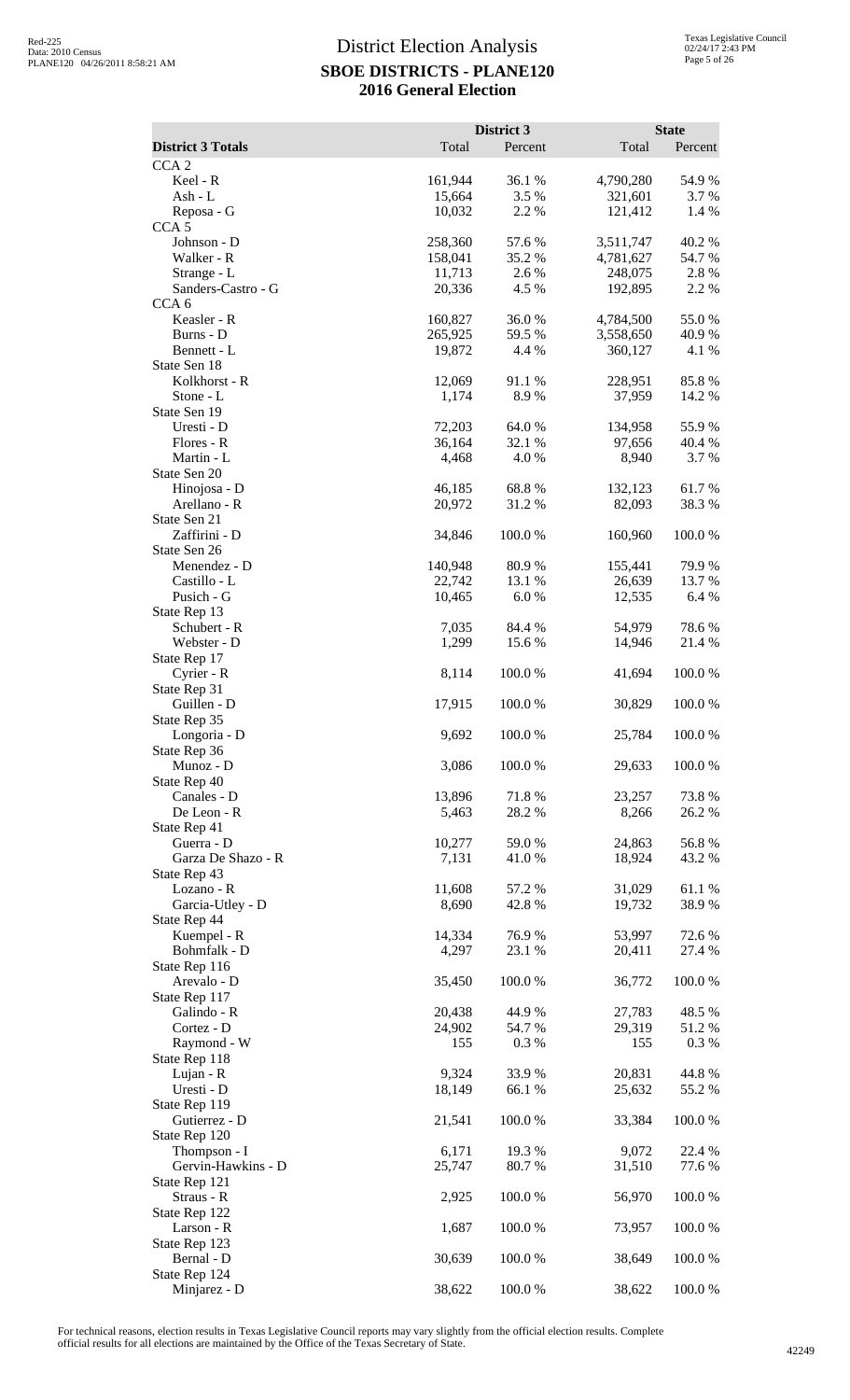|                                       |                   | District 3      |                        | <b>State</b>     |
|---------------------------------------|-------------------|-----------------|------------------------|------------------|
| <b>District 3 Totals</b>              | Total             | Percent         | Total                  | Percent          |
| State Rep 125                         |                   |                 |                        |                  |
| Rodriguez - D                         | 29,750            | 100.0%          | 38,774                 | 100.0%           |
| Total Voter Registration (VR)         | 910,621           |                 | 15,104,594             |                  |
| Total Spanish Surname VR and SSVR/VR  | 545,084           | 59.9 %          | 3,522,367              | 23.3 %           |
| Turnout (TO) and TO/VR                | 472,885           | 51.9%           | 9,044,896              | 59.9%            |
|                                       |                   |                 |                        |                  |
|                                       |                   | District 4      |                        | <b>State</b>     |
| <b>District 4 Totals</b>              | Total             | Percent         | Total                  | Percent          |
| President                             |                   |                 |                        |                  |
| Clinton - D<br>Trump - R              | 333,156<br>76,478 | 78.7%<br>18.1 % | 3,877,626<br>4,684,288 | 43.2 %<br>52.2 % |
| Johnson - L                           | 8,402             | 2.0 %           | 283,462                | 3.2 %            |
| Stein - G                             | 4,196             | 1.0%            | 71,546                 | 0.8%             |
| Write-In - W                          | 988               | 0.2%            | 64,938                 | 0.7%             |
| U.S. Rep 2                            |                   |                 |                        |                  |
| $Poe - R$                             | 2,628             | 36.9%           | 168,692                | 60.6%            |
| Bryan - D                             | 4,297<br>125      | 60.3%           | 100,231                | 36.0%            |
| Veasaw - L<br>Darr - G                | 81                | 1.8%<br>1.1 %   | 6,429<br>2,884         | 2.3 %<br>1.0%    |
| U.S. Rep 7                            |                   |                 |                        |                  |
| Culberson - R                         | 2,682             | 45.5 %          | 143,542                | 56.2%            |
| Cargas - D                            | 3,208             | 54.5 %          | 111,991                | 43.8%            |
| U.S. Rep 9                            |                   |                 |                        |                  |
| Green - D                             | 102,048           | 86.8%           | 152,032                | 80.6%            |
| Martin - R                            | 15,500            | 13.2 %          | 36,491                 | 19.4 %           |
| <b>U.S. Rep 18</b><br>Jackson Lee - D | 123,990           | 79.6%           | 150,157                | 73.5 %           |
| Bartley - R                           | 27,757            | 17.8 %          | 48,306                 | 23.6 %           |
| Kleven - G                            | 3,924             | 2.5 %           | 5,845                  | 2.9%             |
| <b>U.S. Rep 22</b>                    |                   |                 |                        |                  |
| Olson - R                             | 2,696             | 35.3 %          | 181,864                | 59.5 %           |
| Gibson - D                            | 4,945             | 64.7%           | 123,679                | 40.5 %           |
| <b>U.S. Rep 29</b><br>Green - D       | 89,742            | 73.8%           | 95,649                 | 72.5 %           |
| Garza - R                             | 27,606            | 22.7 %          | 31,646                 | 24.0 %           |
| Flores Perez - L                      | 2,887             | 2.4 %           | 3,234                  | 2.5 %            |
| Partsch-Galvan - G                    | 1,318             | $1.1~\%$        | 1,453                  | 1.1 %            |
| <b>U.S. Rep 36</b>                    |                   |                 |                        |                  |
| Babin - R                             | 1,495             | 69.9%           | 193,643                | 88.6%            |
| Ridley - G<br>RR Comm 1               | 645               | 30.1 %          | 24,885                 | 11.4 %           |
| Yarbrough - D                         | 308,714           | 74.1 %          | 3,361,857              | 38.4 %           |
| Christian - R                         | 77,977            | 18.7 %          | 4,648,357              | 53.1 %           |
| Miller - L                            | 14,057            | 3.4 %           | 462,163                | 5.3 %            |
| Salinas - G                           | 15,702            | 3.8%            | 286,066                | 3.3 %            |
| Sup Ct 3                              |                   |                 |                        |                  |
| Lehrmann - R                          | 82,659            | 19.8%           | 4,807,466              | 54.8 %           |
| Westergren - D<br>Glass - L           | 308,654<br>10,072 | 74.1 %<br>2.4 % | 3,377,983<br>348,336   | 38.5 %<br>4.0 %  |
| Munoz - G                             | 15,153            | 3.6%            | 232,643                | 2.7 %            |
| Sup Ct 5                              |                   |                 |                        |                  |
| Green - R                             | 81,594            | 19.5 %          | 4,757,840              | 54.3 %           |
| Garza - D                             | 322,285           | 77.2 %          | 3,608,430              | 41.2%            |
| Oxford - L                            | 7,703             | 1.8%            | 288,474                | 3.3 %            |
| Waterbury - G                         | 5,863             | 1.4 %           | 107,722                | 1.2 %            |
| Sup Ct 9<br>Guzman - R                | 92,069            | 22.1 %          | 4,883,916              | 55.8%            |
| Robinson - D                          | 311,669           | 74.8%           | 3,445,814              | 39.4 %           |
| Fulton - L                            | 7,728             | 1.9%            | 304,559                | 3.5 %            |
| Chisholm - G                          | 5,144             | 1.2%            | 118,968                | 1.4 %            |
| CCA <sub>2</sub>                      |                   |                 |                        |                  |
| Meyers - D                            | 317,746           | 76.5 %          | 3,496,038              | 40.0%            |
| Keel - R                              | 82,610            | 19.9%           | 4,790,280              | 54.9 %           |
| Ash - L<br>Reposa - G                 | 8,660<br>6,510    | 2.1 %<br>1.6%   | 321,601<br>121,412     | 3.7 %<br>1.4 %   |
| CCA <sub>5</sub>                      |                   |                 |                        |                  |
| Johnson - D                           | 316,501           | 76.1 %          | 3,511,747              | 40.2 %           |
| Walker - R                            | 81,518            | 19.6%           | 4,781,627              | 54.7 %           |
| Strange - L                           | 6,752             | 1.6 %           | 248,075                | 2.8 %            |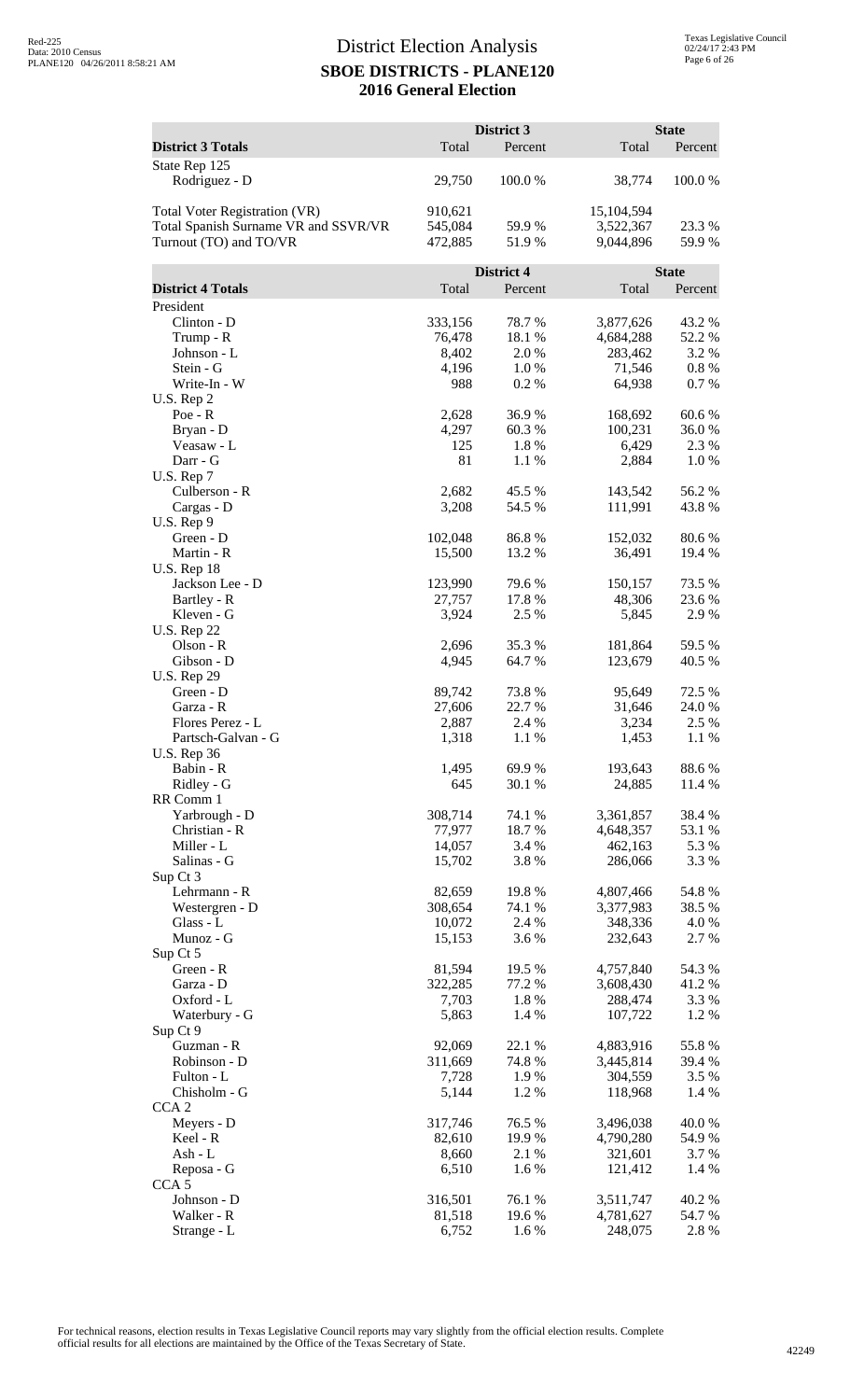|                                                                       |                    | District 4       |                         | <b>State</b>    |
|-----------------------------------------------------------------------|--------------------|------------------|-------------------------|-----------------|
| <b>District 4 Totals</b>                                              | Total              | Percent          | Total                   | Percent         |
| CCA <sub>5</sub>                                                      |                    |                  |                         |                 |
| Sanders-Castro - G<br>CCA <sub>6</sub>                                | 10,864             | 2.6%             | 192,895                 | 2.2 %           |
| Keasler - R                                                           | 82,264             | 19.9%            | 4,784,500               | 55.0%           |
| Burns - D                                                             | 320,459            | 77.4 %           | 3,558,650               | 40.9 %          |
| Bennett - L<br>SBOE <sub>8</sub>                                      | 11,561             | 2.8 %            | 360,127                 | 4.1 %           |
| Cargill - R                                                           | $\boldsymbol{0}$   | 0.0 %            | 479,059                 | 100.0%          |
| State Sen 6                                                           |                    |                  |                         |                 |
| Garcia - D                                                            | 105,905            | 100.0%           | 119,891                 | 100.0%          |
| State Sen 13<br>Miles - D                                             | 147,194            | 93.7%            | 178,277                 | 92.5 %          |
| Rohn - L                                                              | 9,892              | 6.3%             | 14,447                  | 7.5 %           |
| State Rep 27                                                          |                    |                  |                         |                 |
| Reynolds - D                                                          | 29,857<br>5,483    | 84.5 %           | 45,718                  | 68.0%           |
| Bryant - R<br>State Rep 85                                            |                    | 15.5 %           | 21,536                  | 32.0 %          |
| Stephenson - R                                                        | 225                | 18.2%            | 35,594                  | 60.4%           |
| Davis - D                                                             | 1,008              | 81.8%            | 23,334                  | 39.6 %          |
| State Rep 126                                                         |                    |                  |                         |                 |
| Dawson-Thomas - D<br>Roberts - R                                      | 2,955<br>1,024     | 72.3 %<br>25.1 % | 23,991<br>35,528        | 39.2 %<br>58.0% |
| Moquin - L                                                            | 108                | 2.6%             | 1,735                   | 2.8 %           |
| State Rep 127                                                         |                    |                  |                         |                 |
| Huberty - R                                                           | 2,403              | 57.0%            | 49,712                  | 81.9%           |
| Ford - L<br>McElligott - G                                            | 1,180<br>631       | 28.0 %<br>15.0%  | 7,486<br>3,501          | 12.3 %<br>5.8 % |
| State Rep 129                                                         |                    |                  |                         |                 |
| Paul - R                                                              | 1,199              | 100.0%           | 47,339                  | 100.0%          |
| State Rep 131                                                         |                    |                  |                         |                 |
| Allen - D                                                             | 39,411             | 100.0%           | 40,583                  | 100.0%          |
| State Rep 134<br>Davis - R                                            | 493                | 37.7 %           | 48,192                  | 53.6%           |
| Rose - D                                                              | 772                | 59.1 %           | 38,958                  | 43.3%           |
| Velasquez - L                                                         | 41                 | 3.1 %            | 2,831                   | 3.1 %           |
| State Rep 139<br>Johnson - D                                          | 36,763             | 100.0%           | 41,913                  | 100.0%          |
| State Rep 140                                                         |                    |                  |                         |                 |
| Walle - D                                                             | 22,349             | 100.0%           | 22,349                  | 100.0%          |
| State Rep 141                                                         |                    |                  |                         |                 |
| Thompson - D<br>State Rep 142                                         | 32,812             | 100.0%           | 33,831                  | 100.0%          |
| Dutton - D                                                            | 30,865             | 100.0%           | 36,280                  | 100.0%          |
| State Rep 143                                                         |                    |                  |                         |                 |
| Hernandez - D                                                         | 25,537             | 100.0%           | 26,247                  | 100.0%          |
| State Rep 144<br>Pena - R                                             | 4,226              | 31.2 %           | 10,745                  | 39.7%           |
| Perez - D                                                             | 9,326              | 68.8%            | 16,287                  | 60.3%           |
| State Rep 145                                                         |                    |                  |                         |                 |
| Alvarado - D                                                          | 21,089             | 100.0%           | 25,838                  | 100.0%          |
| State Rep 146                                                         |                    | 97.0%            |                         | 97.1 %          |
| Thierry - D<br>Owens - W                                              | 34,119<br>1,069    | 3.0%             | 39,452<br>1,159         | 2.9%            |
| State Rep 147                                                         |                    |                  |                         |                 |
| Coleman - D                                                           | 34,351             | 80.8%            | 43,900                  | 76.3%           |
| Murphy - R                                                            | 7,085              | 16.7%            | 11,985                  | 20.8 %          |
| Harrison - G<br>State Rep 148                                         | 1,080              | 2.5 %            | 1,676                   | 2.9%            |
| Farrar - D                                                            | 12,601             | 100.0%           | 33,633                  | 100.0%          |
| State Rep 149                                                         |                    |                  |                         |                 |
| $Vo - D$                                                              | 1,482              | 78.7%            | 27,613                  | 63.5 %          |
| $Chu - R$<br>State Rep 150                                            | 401                | 21.3%            | 15,840                  | 36.5 %          |
| Kelly - D                                                             | 969                | 57.7 %           | 27,893                  | 36.8%           |
| Swanson - R                                                           | 711                | 42.3 %           | 47,892                  | 63.2%           |
|                                                                       |                    |                  |                         |                 |
| Total Voter Registration (VR)<br>Total Spanish Surname VR and SSVR/VR | 809,756<br>245,104 | 30.3%            | 15,104,594<br>3,522,367 | 23.3 %          |
| Turnout (TO) and TO/VR                                                | 423,581            | 52.3 %           | 9,044,896               | 59.9%           |
|                                                                       |                    |                  |                         |                 |
| <b>District 5 Totals</b>                                              | Total              | District 5       | Total                   | <b>State</b>    |
| President                                                             |                    | Percent          |                         | Percent         |
| Clinton - D                                                           | 377,928            | 47.0 %           | 3,877,626               | 43.2 %          |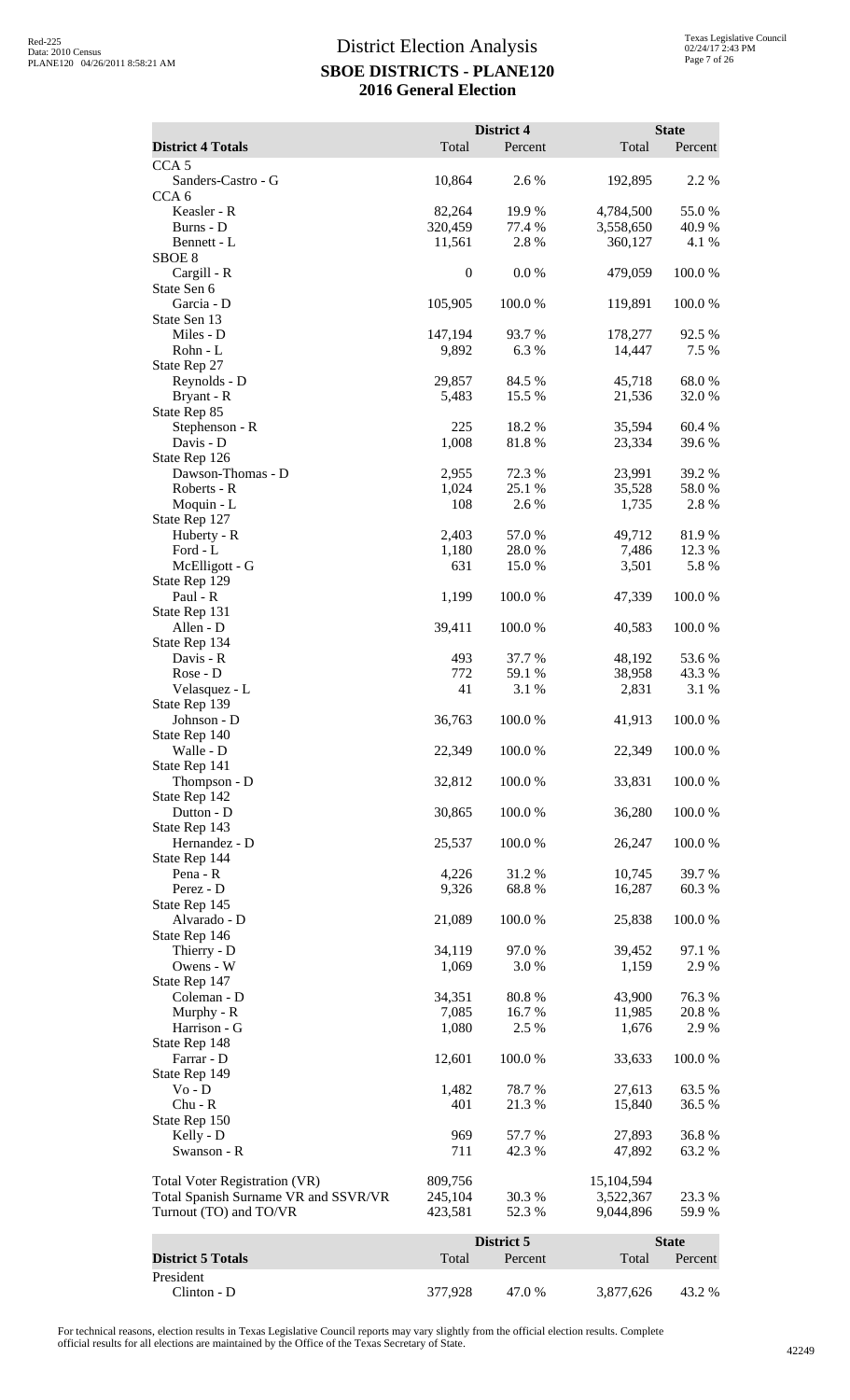|                                   |                   | District 5      |                      | <b>State</b>     |
|-----------------------------------|-------------------|-----------------|----------------------|------------------|
| <b>District 5 Totals</b>          | Total             | Percent         | Total                | Percent          |
| President<br>Trump - R            | 376,417           | 46.8%           | 4,684,288            | 52.2 %           |
| Johnson - L                       | 31,754            | 4.0%            | 283,462              | 3.2 %            |
| Stein - G                         | 9,327             | 1.2%            | 71,546               | $0.8~\%$         |
| Write-In - W                      | 8,321             | 1.0%            | 64,938               | 0.7%             |
| <b>U.S. Rep 10</b><br>Cadien - D  | 10,366            | 66.1 %          | 120,146              | 38.4%            |
| McCaul - R                        | 4,452             | 28.4 %          | 179,123              | 57.3 %           |
| Kelsey - L                        | 876               | 5.6%            | 13,209               | 4.2%             |
| <b>U.S. Rep 11</b><br>Conaway - R | 12,351            | 86.2%           | 201,871              | 89.5%            |
| Landholt - L                      | 1,970             | 13.8 %          | 23,676               | 10.5 %           |
| <b>U.S. Rep 15</b>                |                   |                 |                      |                  |
| Gonzalez - D                      | 13,313<br>29,476  | 29.7%<br>65.7%  | 101,712<br>66,877    | 57.3 %<br>37.7 % |
| Westley - R<br>Leone - L          | 1,326             | 3.0%            | 3,442                | 1.9%             |
| Tijerina - G                      | 743               | 1.7%            | 5,448                | 3.1 %            |
| <b>U.S. Rep 20</b>                |                   |                 |                      |                  |
| Castro - D<br>Blunt - L           | 19,482<br>6,915   | 69.4 %<br>24.6% | 149,640<br>29,055    | 79.7 %<br>15.5 % |
| Pipkin - G                        | 1,681             | 6.0%            | 8,974                | 4.8 %            |
| <b>U.S. Rep 21</b>                |                   |                 |                      |                  |
| Smith - R                         | 190,182           | 56.6%           | 202,967              | 57.0%            |
| Wakely - D<br>Loewe - L           | 123,895<br>13,970 | 36.9%<br>4.2 %  | 129,765<br>14,735    | 36.4 %<br>4.1 %  |
| Diaz - G                          | 8,048             | 2.4 %           | 8,564                | 2.4 %            |
| <b>U.S. Rep 23</b>                |                   |                 |                      |                  |
| Hurd - R                          | 41,551            | 67.2%           | 110,548              | 48.3%            |
| Gallego - D<br>Corvalan - L       | 17,754<br>2,544   | 28.7%<br>4.1 %  | 107,486<br>10,818    | 47.0 %<br>4.7%   |
| <b>U.S. Rep 25</b>                |                   |                 |                      |                  |
| Williams - R                      | 38,592            | 35.5 %          | 180,973              | 58.3%            |
| Thomas - D<br>Schneiderman - L    | 64,775<br>5,196   | 59.7%<br>4.8%   | 117,071<br>12,135    | 37.7 %<br>3.9%   |
| <b>U.S. Rep 27</b>                |                   |                 |                      |                  |
| Farenthold - R                    | 4,093             | 64.3 %          | 142,251              | 61.7%            |
| Barrera - D                       | 2,268             | 35.7%           | 88,330               | 38.3%            |
| <b>U.S. Rep 28</b><br>Cuellar - D | 17,232            | 46.4 %          | 122,086              | 66.2%            |
| Hardin - R                        | 18,741            | 50.4 %          | 57,740               | 31.3%            |
| Cary - G                          | 1,181             | 3.2 %           | 4,616                | 2.5 %            |
| <b>U.S. Rep 35</b><br>Doggett - D | 75,523            | 58.8%           | 124,612              | 63.1 %           |
| Narvaiz - R                       | 45,424            | 35.3%           | 62,384               | 31.6%            |
| Smith - L                         | 4,826             | 3.8%            | 6,504                | 3.3 %            |
| Trimble - G                       | 2,725             | 2.1 %           | 4,076                | 2.1 %            |
| RR Comm 1<br>Yarbrough - D        | 308,195           | 39.5 %          | 3,361,857            | 38.4 %           |
| Christian - R                     | 380,843           | 48.8%           | 4,648,357            | 53.1 %           |
| Miller - L                        | 57,886            | 7.4 %           | 462,163              | 5.3 %            |
| Salinas - G<br>Sup Ct 3           | 33,918            | 4.3 %           | 286,066              | 3.3 %            |
| Lehrmann - R                      | 400,495           | 51.2%           | 4,807,466            | 54.8 %           |
| Westergren - D                    | 318,805           | 40.8%           | 3,377,983            | 38.5 %           |
| Glass - L                         | 41,160            | 5.3 %           | 348,336              | 4.0 %            |
| Munoz - G<br>Sup Ct 5             | 21,712            | 2.8%            | 232,643              | 2.7 %            |
| Green - R                         | 393,325           | 50.3%           | 4,757,840            | 54.3 %           |
| Garza - D                         | 341,550           | 43.7%           | 3,608,430            | 41.2%            |
| Oxford - L<br>Waterbury - G       | 33,829<br>13,198  | 4.3 %<br>1.7%   | 288,474<br>107,722   | 3.3 %<br>1.2 %   |
| Sup Ct 9                          |                   |                 |                      |                  |
| Guzman - R                        | 404,807           | 51.9%           | 4,883,916            | 55.8%            |
| Robinson - D                      | 326,861           | 41.9%           | 3,445,814            | 39.4 %           |
| Fulton - L<br>Chisholm - G        | 35,085<br>13,840  | 4.5 %<br>1.8%   | 304,559<br>118,968   | 3.5 %<br>1.4 %   |
| CCA <sub>2</sub>                  |                   |                 |                      |                  |
| Meyers - D                        | 327,091           | 42.0%           | 3,496,038            | 40.0%            |
| Keel - R<br>$Ash - L$             | 398,461<br>37,999 | 51.2%<br>4.9%   | 4,790,280<br>321,601 | 54.9 %<br>3.7 %  |
| Reposa - G                        | 15,296            | 2.0%            | 121,412              | 1.4 %            |
| CCA <sub>5</sub>                  |                   |                 |                      |                  |
| Johnson - D                       | 332,172           | 42.7 %          | 3,511,747            | 40.2%            |
| Walker - R<br>Strange - L         | 394,834<br>29,225 | 50.7%<br>3.8%   | 4,781,627<br>248,075 | 54.7 %<br>2.8%   |
|                                   |                   |                 |                      |                  |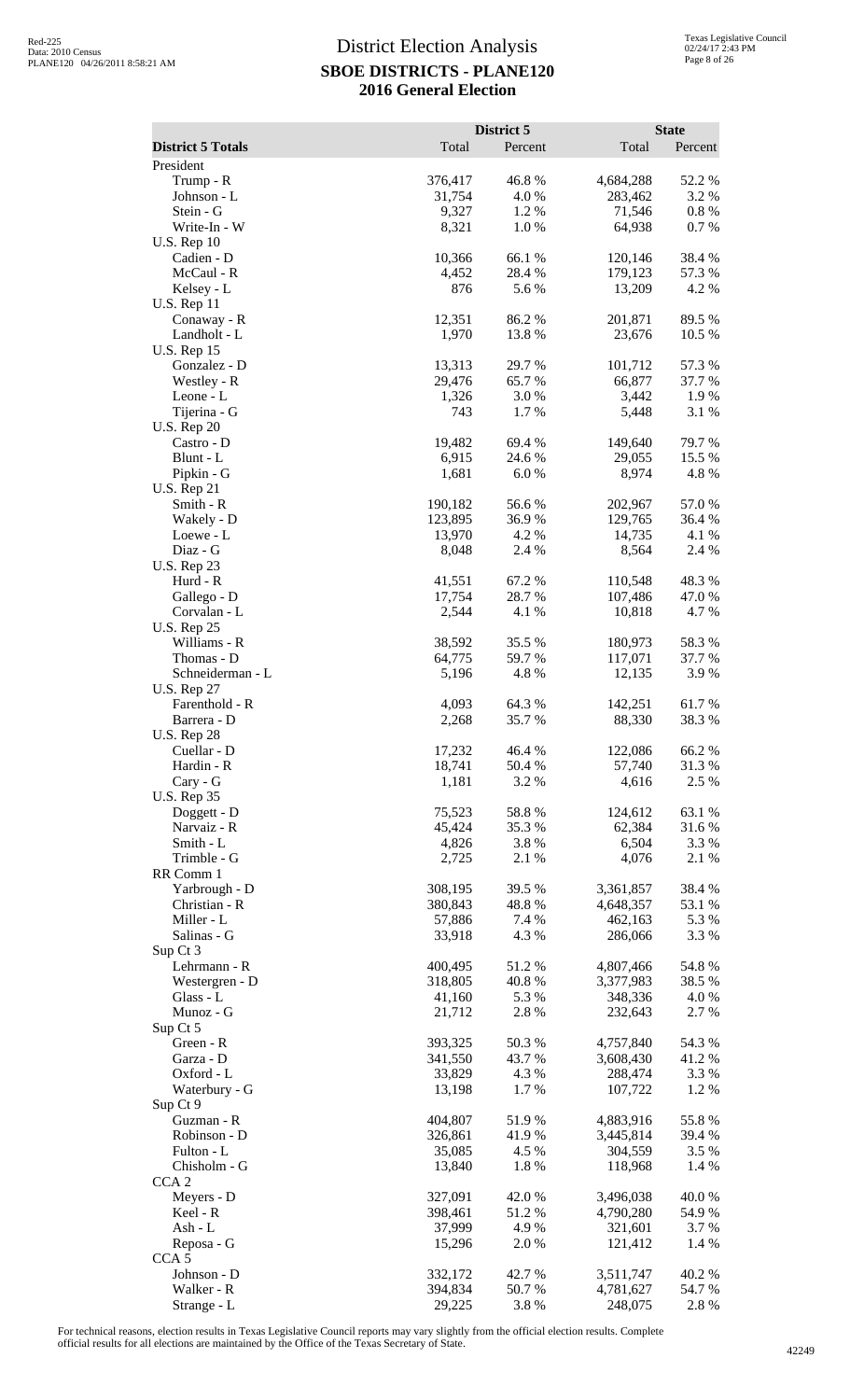|                                        |                  | District 5      |                   | <b>State</b>     |
|----------------------------------------|------------------|-----------------|-------------------|------------------|
| <b>District 5 Totals</b>               | Total            | Percent         | Total             | Percent          |
| CCA <sub>5</sub><br>Sanders-Castro - G | 21,974           | 2.8%            | 192,895           | 2.2 %            |
| CCA <sub>6</sub>                       |                  |                 |                   |                  |
| Keasler - R                            | 397,480          | 51.3%           | 4,784,500         | 55.0%            |
| Burns - D                              | 336,721          | 43.5 %          | 3,558,650         | 40.9%            |
| Bennett - L<br>SBOE 5                  | 40,689           | 5.3 %           | 360,127           | 4.1 %            |
| Mercer - R                             | 383,906          | 49.6%           | 383,906           | 49.6%            |
| Bell-Metereau - D                      | 353,467          | 45.7%           | 353,467           | 45.7%            |
| Perkins - L                            | 36,525           | 4.7%            | 36,525            | 4.7 %            |
| State Sen 19<br>Uresti - D             | 16,831           | 45.4 %          | 134,958           | 55.9%            |
| Flores - R                             | 18,825           | 50.8%           | 97,656            | 40.4 %           |
| Martin - L                             | 1,434            | 3.9%            | 8,940             | 3.7%             |
| State Sen 21                           |                  |                 |                   |                  |
| Zaffirini - D<br>State Sen 24          | 59,400           | 100.0%          | 160,960           | 100.0%           |
| Leeder - D                             | 12,910           | 21.7%           | 81,836            | 27.6 %           |
| Buckingham - R                         | 46,662           | 78.3 %          | 214,565           | 72.4 %           |
| State Sen 26                           |                  |                 |                   |                  |
| Menendez - D<br>Castillo - L           | 14,493<br>3,897  | 70.8%<br>19.0%  | 155,441<br>26,639 | 79.9%<br>13.7 %  |
| Pusich - G                             | 2,070            | 10.1 %          | 12,535            | 6.4 %            |
| State Sen 28                           |                  |                 |                   |                  |
| Perry - R                              | 1,654            | 100.0%          | 206,129           | 100.0%           |
| State Rep 17                           |                  |                 |                   |                  |
| Cyrier - R<br>State Rep 44             | 8,471            | 100.0%          | 41,694            | 100.0%           |
| Kuempel - R                            | 39,663           | 71.1 %          | 53,997            | 72.6 %           |
| Bohmfalk - D                           | 16,114           | 28.9%           | 20,411            | 27.4 %           |
| State Rep 45                           |                  |                 |                   |                  |
| Isaac - R<br>State Rep 46              | 47,937           | 100.0%          | 47,937            | 100.0%           |
| Dukes - D                              | 20,799           | 78.3%           | 37,457            | 70.3%            |
| Nila - R                               | 2,728            | 10.3%           | 10,209            | 19.2 %           |
| Ludlow - L                             | 1,692            | 6.4%            | 3,445             | 6.5%             |
| Greeley - G                            | 1,331            | 5.0%            | 2,178             | 4.1 %            |
| State Rep 47<br>Workman - R            | 18,460           | 44.2 %          | 54,785            | 53.6 %           |
| Jordan - D                             | 21,287           | 51.0%           | 42,635            | 41.7 %           |
| McKinlay - L                           | 2,030            | 4.9%            | 4,838             | 4.7 %            |
| State Rep 48                           |                  |                 |                   |                  |
| Howard - D<br>Easton - L               | 45,809<br>11,732 | 79.6%<br>20.4 % | 60,512<br>15,702  | 79.4 %<br>20.6 % |
| State Rep 49                           |                  |                 |                   |                  |
| Hinojosa - D                           | 47,422           | 85.1 %          | 68,398            | 84.4 %           |
| Perkins - L                            | 8,304            | 14.9 %          | 12,631            | 15.6 %           |
| State Rep 51<br>Rodriguez - D          | 42,082           | 87.2%           | 42,082            | 87.2%            |
| Gruene - G                             | 6,162            | 12.8 %          | 6,162             | 12.8%            |
| State Rep 53                           |                  |                 |                   |                  |
| Murr - R                               | 27,434           | 78.5 %          | 54,740            | 76.9%            |
| Ertel - D<br>Holk - L                  | 6,431<br>1,092   | 18.4 %<br>3.1 % | 14,256<br>2,170   | 20.0 %<br>3.0 %  |
| State Rep 59                           |                  |                 |                   |                  |
| Sheffield - R                          | 2,062            | 100.0%          | 43,213            | 100.0%           |
| State Rep 73                           |                  |                 |                   |                  |
| Biedermann - R                         | 77,592           | 100.0%          | 77,592            | 100.0%           |
| State Rep 116<br>Arevalo - D           | 1,322            | 100.0%          | 36,772            | 100.0%           |
| State Rep 117                          |                  |                 |                   |                  |
| Galindo - R                            | 7,345            | 62.4 %          | 27,783            | 48.5 %           |
| Cortez - D                             | 4,417            | 37.6 %          | 29,319            | 51.2 %           |
| Raymond - W<br>State Rep 118           | $\boldsymbol{0}$ | 0.0 %           | 155               | 0.3%             |
| Lujan - R                              | 11,507           | 60.6%           | 20,831            | 44.8%            |
| Uresti - D                             | 7,483            | 39.4 %          | 25,632            | 55.2 %           |
| State Rep 119                          |                  |                 |                   |                  |
| Gutierrez - D                          | 11,843           | 100.0%          | 33,384            | 100.0%           |
| State Rep 120<br>Thompson - I          | 2,901            | 33.5 %          | 9,072             | 22.4 %           |
| Gervin-Hawkins - D                     | 5,763            | 66.5 %          | 31,510            | 77.6 %           |
| State Rep 121                          |                  |                 |                   |                  |
| Straus - R                             | 54,045           | 100.0%          | 56,970            | 100.0%           |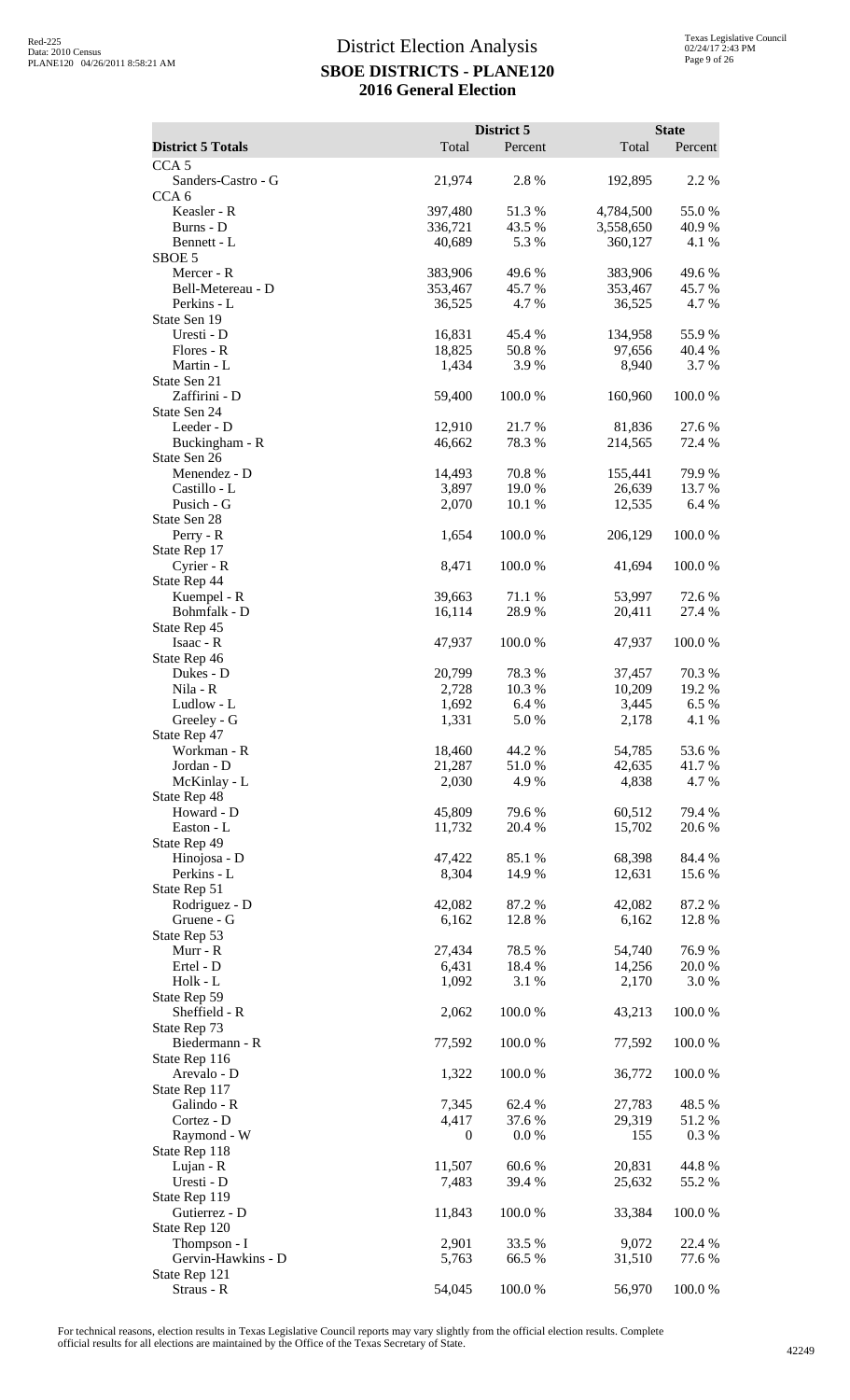|                                      |                    | District 5      |                        | <b>State</b>     |
|--------------------------------------|--------------------|-----------------|------------------------|------------------|
| <b>District 5 Totals</b>             | Total              | Percent         | Total                  | Percent          |
| State Rep 122                        |                    |                 |                        |                  |
| Larson - R<br>State Rep 123          | 72,270             | 100.0%          | 73,957                 | 100.0%           |
| Bernal - D                           | 8,010              | 100.0%          | 38,649                 | 100.0%           |
| State Rep 125                        |                    |                 |                        |                  |
| Rodriguez - D                        | 9,024              | 100.0 %         | 38,774                 | 100.0 %          |
| Total Voter Registration (VR)        | 1,248,519          |                 | 15,104,594             |                  |
| Total Spanish Surname VR and SSVR/VR | 260,277            | 20.8 %          | 3,522,367              | 23.3 %           |
| Turnout (TO) and TO/VR               | 808,649            | 64.8%           | 9,044,896              | 59.9%            |
|                                      |                    | District 6      |                        | <b>State</b>     |
| <b>District 6 Totals</b>             | Total              | Percent         | Total                  | Percent          |
| President                            |                    |                 |                        |                  |
| Clinton - D<br>Trump - R             | 286,931<br>301,142 | 46.3%<br>48.6%  | 3,877,626<br>4,684,288 | 43.2 %<br>52.2 % |
| Johnson - L                          | 22,256             | 3.6 %           | 283,462                | 3.2 %            |
| Stein - G                            | 5,396              | 0.9%            | 71,546                 | $0.8\%$          |
| Write-In - W                         | 4,053              | 0.7%            | 64,938                 | 0.7%             |
| U.S. Rep 2<br>$Poe - R$              | 107,504            | 57.3 %          | 168,692                | 60.6%            |
| Bryan - D                            | 73,250             | 39.1 %          | 100,231                | 36.0%            |
| Veasaw - L                           | 4,657              | 2.5 %           | 6,429                  | 2.3 %            |
| Darr - G<br>U.S. Rep 7               | 2,150              | 1.1 %           | 2,884                  | 1.0%             |
| Culberson - R                        | 131,653            | 58.3%           | 143,542                | 56.2%            |
| Cargas - D                           | 94,141             | 41.7%           | 111,991                | 43.8%            |
| $U.S.$ Rep $8$<br>Brady - R          | 21,959             | 100.0%          | 236,340                | 100.0%           |
| U.S. Rep 9                           |                    |                 |                        |                  |
| Green - D                            | 35,692             | 72.0%           | 152,032                | 80.6%            |
| Martin - R<br><b>U.S. Rep 10</b>     | 13,865             | 28.0 %          | 36,491                 | 19.4 %           |
| Cadien - D                           | 17,991             | 22.9 %          | 120,146                | 38.4 %           |
| McCaul - R                           | 57,860             | 73.7 %          | 179,123                | 57.3 %           |
| Kelsey - L<br><b>U.S. Rep 18</b>     | 2,677              | 3.4 %           | 13,209                 | 4.2 %            |
| Jackson Lee - D                      | 21,201             | 54.2 %          | 150,157                | 73.5 %           |
| Bartley - R                          | 16,277             | 41.6 %          | 48,306                 | 23.6 %           |
| Kleven - G<br><b>U.S. Rep 29</b>     | 1,609              | 4.1 %           | 5,845                  | 2.9%             |
| Green - D                            | 2,126              | 73.7 %          | 95,649                 | 72.5 %           |
| Garza - R                            | 586                | 20.3 %          | 31,646                 | 24.0 %           |
| Flores Perez - L                     | 117                | 4.1 %           | 3,234                  | 2.5 %            |
| Partsch-Galvan - G<br>RR Comm 1      | 55                 | 1.9%            | 1,453                  | 1.1 %            |
| Yarbrough - D                        | 228,483            | 37.5 %          | 3,361,857              | 38.4 %           |
| Christian - R                        | 319,999            | 52.6%           | 4,648,357              | 53.1 %           |
| Miller - L<br>Salinas - G            | 44,361<br>15,714   | 7.3 %<br>2.6 %  | 462,163<br>286,066     | 5.3 %<br>3.3 %   |
| Sup Ct 3                             |                    |                 |                        |                  |
| Lehrmann - R                         | 339,024            | 55.7%           | 4,807,466              | 54.8%            |
| Westergren - D<br>Glass - L          | 236,125<br>21,538  | 38.8%<br>3.5 %  | 3,377,983<br>348,336   | 38.5 %<br>4.0 %  |
| Munoz - G                            | 12,473             | 2.0%            | 232,643                | 2.7 %            |
| Sup Ct 5                             |                    |                 |                        |                  |
| Green - R<br>Garza - D               | 330,023<br>253,961 | 54.1 %<br>41.7% | 4,757,840<br>3,608,430 | 54.3 %<br>41.2%  |
| Oxford - L                           | 18,444             | 3.0%            | 288,474                | 3.3 %            |
| Waterbury - G                        | 7,234              | 1.2%            | 107,722                | 1.2 %            |
| Sup Ct 9<br>Guzman - R               | 346,805            | 56.9%           | 4,883,916              | 55.8%            |
| Robinson - D                         | 236,132            | 38.8%           | 3,445,814              | 39.4 %           |
| Fulton - L                           | 18,801             | 3.1 %           | 304,559                | 3.5 %            |
| Chisholm - G<br>CCA <sub>2</sub>     | 7,288              | 1.2%            | 118,968                | 1.4 %            |
| Meyers - D                           | 245,893            | $40.6~\%$       | 3,496,038              | 40.0%            |
| Keel - R                             | 332,744            | 54.9 %          | 4,790,280              | 54.9%            |
| Ash - L                              | 19,786             | 3.3 %           | 321,601                | 3.7 %            |
| Reposa - G<br>CCA <sub>5</sub>       | 7,608              | 1.3%            | 121,412                | 1.4 %            |
| Johnson - D                          | 242,874            | 40.1 %          | 3,511,747              | 40.2%            |
| Walker - R                           | 335,701            | 55.4 %          | 4,781,627              | 54.7 %           |
| Strange - L                          | 15,921             | 2.6%            | 248,075                | 2.8%             |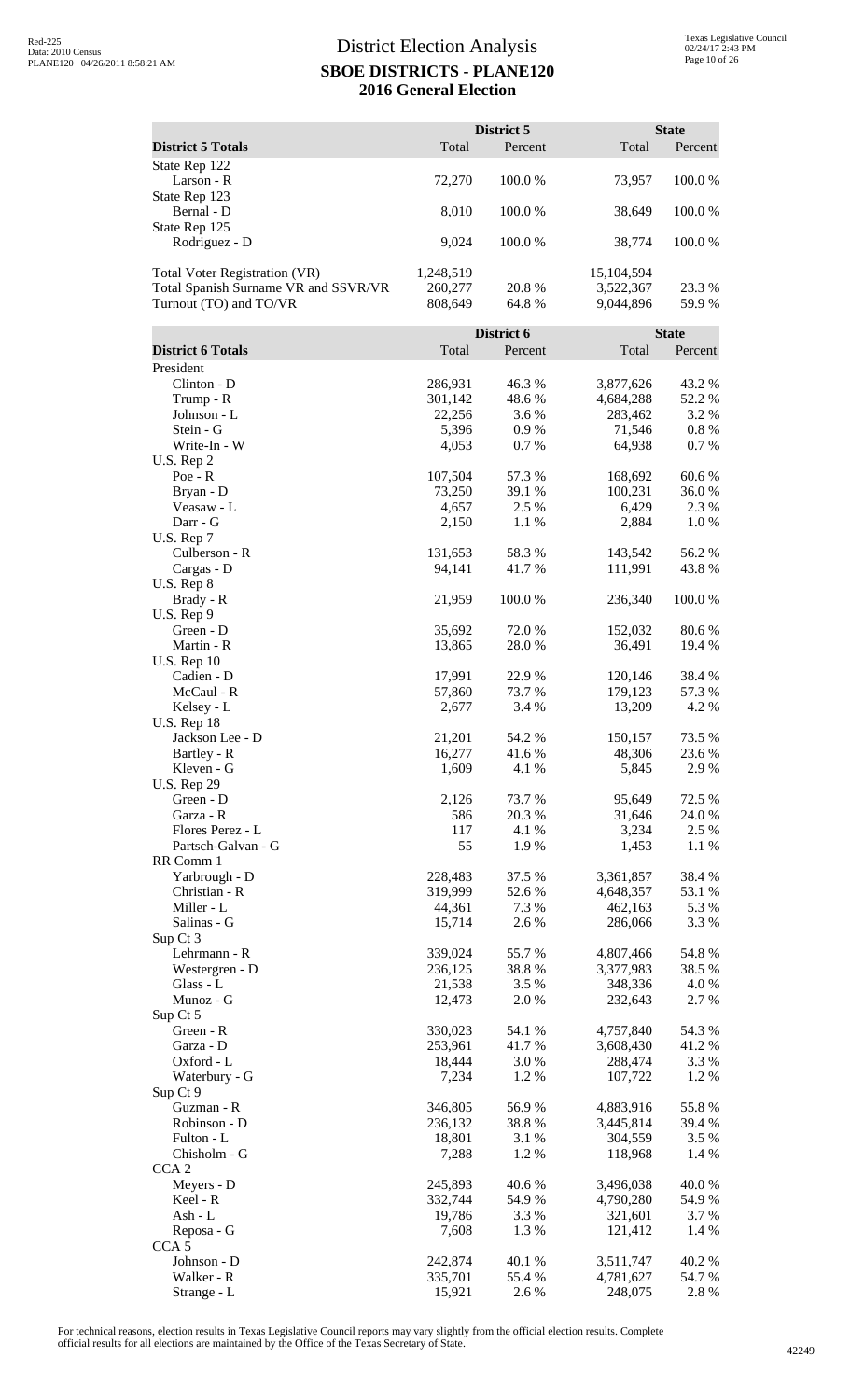|                                                                              |                    | District 6     |                         | <b>State</b>   |
|------------------------------------------------------------------------------|--------------------|----------------|-------------------------|----------------|
| <b>District 6 Totals</b>                                                     | Total              | Percent        | Total                   | Percent        |
| CCA <sub>5</sub>                                                             |                    |                |                         |                |
| Sanders-Castro - G<br>CCA <sub>6</sub>                                       | 10,985             | 1.8%           | 192,895                 | 2.2 %          |
| Keasler - R                                                                  | 331,253            | 54.8%          | 4,784,500               | 55.0%          |
| Burns - D                                                                    | 250,673            | 41.5 %         | 3,558,650               | 40.9%          |
| Bennett - L<br>SBOE <sub>6</sub>                                             | 22,282             | 3.7 %          | 360,127                 | 4.1 %          |
| Bahorich - R                                                                 | 326,112            | 54.0%          | 326,112                 | 54.0%          |
| Cater - D                                                                    | 256,195            | 42.4 %         | 256,195                 | 42.4 %         |
| Bilyeu - L                                                                   | 21,993             | 3.6 %          | 21,993                  | 3.6 %          |
| State Sen 4<br>Creighton - R                                                 | 4,793              | 85.1 %         | 239,869                 | 87.3%          |
| West - L                                                                     | 837                | 14.9 %         | 34,791                  | 12.7 %         |
| State Sen 6                                                                  |                    |                |                         |                |
| Garcia - D                                                                   | 6,037              | 100.0%         | 119,891                 | 100.0%         |
| State Sen 13<br>Miles - D                                                    | 27,989             | 87.1 %         | 178,277                 | 92.5 %         |
| Rohn - L                                                                     | 4,136              | 12.9 %         | 14,447                  | 7.5 %          |
| State Rep 126                                                                |                    |                |                         |                |
| Dawson-Thomas - D                                                            | 21,036             | 36.8%          | 23,991                  | 39.2 %         |
| Roberts - R<br>Moquin - L                                                    | 34,504<br>1,627    | 60.4%<br>2.8 % | 35,528<br>1,735         | 58.0%<br>2.8%  |
| State Rep 130                                                                |                    |                |                         |                |
| Oliverson - R                                                                | 60,920             | 100.0%         | 62,952                  | 100.0%         |
| State Rep 131                                                                |                    |                |                         |                |
| Allen - D<br>State Rep 132                                                   | 1,172              | 100.0%         | 40,583                  | 100.0%         |
| Schofield - R                                                                | 11,220             | 83.3%          | 40,001                  | 80.2%          |
| Kurtz - L                                                                    | 2,248              | 16.7 %         | 9,854                   | 19.8%          |
| State Rep 133                                                                |                    |                |                         |                |
| Murphy - R<br>State Rep 134                                                  | 54,471             | 100.0%         | 54,471                  | 100.0%         |
| Davis - R                                                                    | 47,699             | 53.8%          | 48,192                  | 53.6%          |
| Rose - D                                                                     | 38,186             | 43.1 %         | 38,958                  | 43.3%          |
| Velasquez - L                                                                | 2,790              | 3.1 %          | 2,831                   | 3.1 %          |
| State Rep 135<br>Elkins - R                                                  | 29,720             | 57.9%          | 32,682                  | 54.8%          |
| Ybanez - D                                                                   | 21,571             | 42.1 %         | 26,905                  | 45.2 %         |
| State Rep 137                                                                |                    |                |                         |                |
| $Wu - D$                                                                     | 18,088             | 67.0%          | 18,088                  | 67.0%          |
| Baker - R<br>Biggs - L                                                       | 8,178<br>735       | 30.3%<br>2.7 % | 8,178<br>735            | 30.3%<br>2.7 % |
| State Rep 138                                                                |                    |                |                         |                |
| Bohac - R                                                                    | 31,630             | 100.0%         | 31,958                  | 100.0%         |
| State Rep 139                                                                |                    | 100.0%         |                         |                |
| Johnson - D<br>State Rep 145                                                 | 5,150              |                | 41,913                  | 100.0%         |
| Alvarado - D                                                                 | 2,171              | 100.0%         | 25,838                  | 100.0%         |
| State Rep 146                                                                |                    |                |                         |                |
| Thierry - D                                                                  | 5,333              | 98.3 %         | 39,452                  | 97.1 %         |
| Owens - W<br>State Rep 147                                                   | 90                 | 1.7%           | 1,159                   | 2.9%           |
| Coleman - D                                                                  | 9,549              | 63.5 %         | 43,900                  | 76.3%          |
| Murphy - R                                                                   | 4,900              | 32.6 %         | 11,985                  | 20.8%          |
| Harrison - G                                                                 | 596                | 4.0%           | 1,676                   | 2.9%           |
| State Rep 148<br>Farrar - D                                                  | 21,032             | 100.0%         | 33,633                  | 100.0%         |
| State Rep 149                                                                |                    |                |                         |                |
| $Vo - D$                                                                     | 26,131             | 62.9 %         | 27,613                  | 63.5 %         |
| $Chu - R$                                                                    | 15,439             | 37.1 %         | 15,840                  | 36.5 %         |
| State Rep 150<br>Kelly - D                                                   | 19,558             | 33.4 %         | 27,893                  | 36.8%          |
| Swanson - R                                                                  | 38,964             | 66.6 %         | 47,892                  | 63.2%          |
|                                                                              |                    |                |                         |                |
| <b>Total Voter Registration (VR)</b><br>Total Spanish Surname VR and SSVR/VR | 984,198<br>151,754 | 15.4 %         | 15,104,594<br>3,522,367 | 23.3 %         |
| Turnout (TO) and TO/VR                                                       | 620,128            | 63.0%          | 9,044,896               | 59.9%          |
|                                                                              |                    |                |                         |                |
|                                                                              |                    | District 7     |                         | <b>State</b>   |
| <b>District 7 Totals</b>                                                     | Total              | Percent        | Total                   | Percent        |
| President<br>Clinton - D                                                     | 255,474            | 37.1 %         | 3,877,626               | 43.2 %         |
| Trump - R                                                                    | 407,386            | 59.2 %         | 4,684,288               | 52.2 %         |
| Johnson - L                                                                  | 17,996             | 2.6 %          | 283,462                 | 3.2 %          |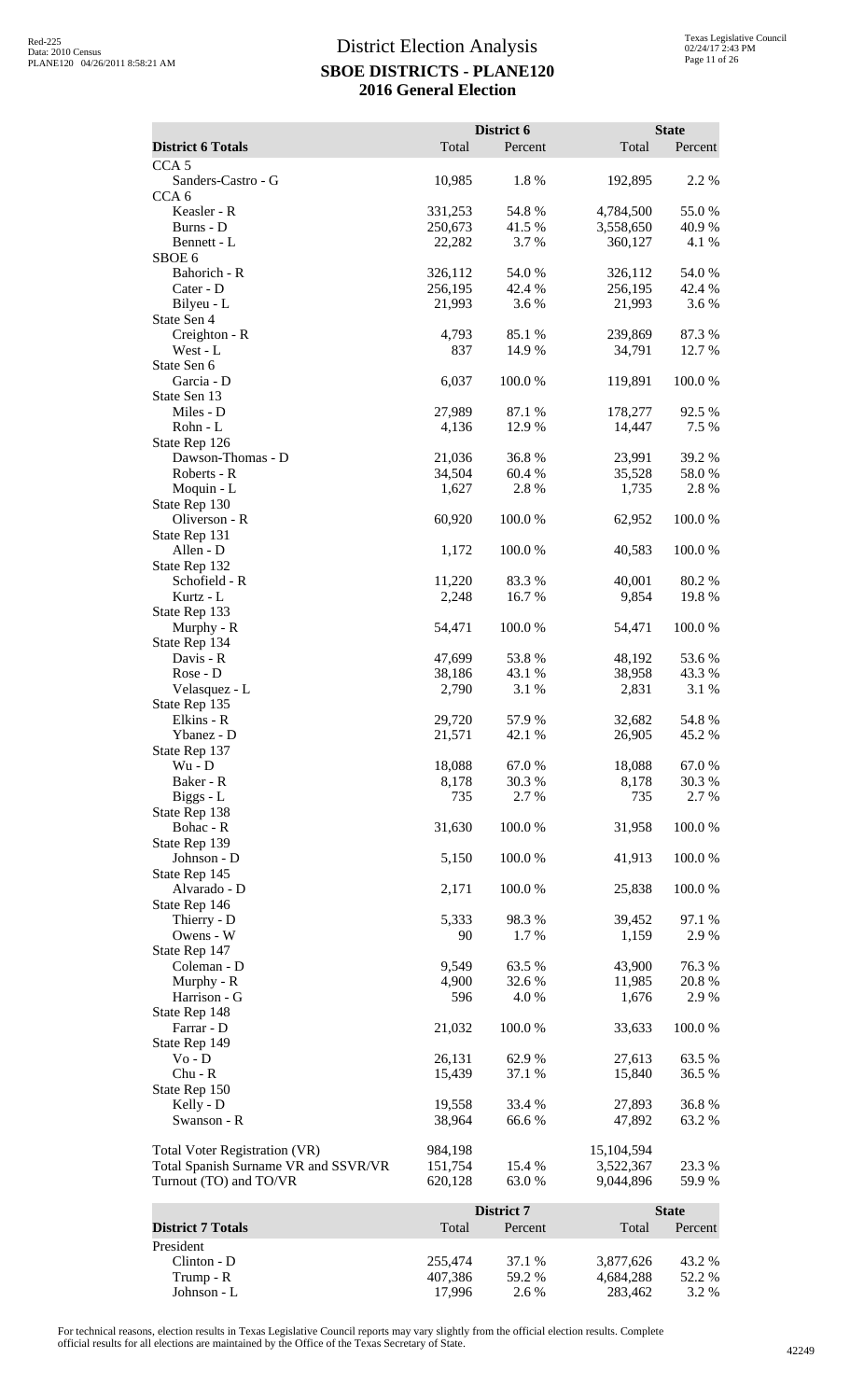|                                   |                    | District 7           |                        | <b>State</b>     |
|-----------------------------------|--------------------|----------------------|------------------------|------------------|
| <b>District 7 Totals</b>          | Total              | Percent              | Total                  | Percent          |
| President<br>Stein - G            | 4,012              | 0.6 %                | 71,546                 | $0.8\%$          |
| Write-In - W                      | 3,218              | 0.5%                 | 64,938                 | 0.7%             |
| $U.S.$ Rep $1$                    |                    |                      |                        |                  |
| Gohmert - R<br>McKellar - D       | 6,387<br>1,474     | 80.0%<br>18.5 %      | 192,427<br>62,847      | 73.9%<br>24.1 %  |
| Gray - L                          | 122                | 1.5 %                | 5,062                  | 1.9%             |
| Culler - W                        | 5                  | 0.1%                 | 80                     | 0.0 %            |
| U.S. Rep 9<br>Green - D           | 14,292             | 66.7%                | 152,032                | 80.6%            |
| Martin - R                        | 7,126              | 33.3 %               | 36,491                 | 19.4 %           |
| <b>U.S. Rep 14</b>                |                    |                      |                        |                  |
| Weber - R                         | 160,631            | 61.9%                | 160,631                | 61.9%            |
| Cole - D<br><b>U.S. Rep 22</b>    | 99,054             | 38.1 %               | 99,054                 | 38.1 %           |
| Olson - R                         | 162,169            | 60.4%                | 181,864                | 59.5 %           |
| Gibson - D                        | 106,242            | 39.6%                | 123,679                | 40.5 %           |
| <b>U.S. Rep 36</b><br>Babin - R   | 101,919            | 92.1 %               | 193,643                | 88.6%            |
| Ridley - G                        | 8,696              | 7.9%                 | 24,885                 | 11.4 %           |
| RR Comm 1                         |                    |                      |                        |                  |
| Yarbrough - D<br>Christian - R    | 233,700<br>401,489 | 34.5 %<br>59.3%      | 3,361,857<br>4,648,357 | 38.4 %<br>53.1 % |
| Miller - L                        | 29,372             | 4.3 %                | 462,163                | 5.3 %            |
| Salinas - G                       | 12,381             | 1.8%                 | 286,066                | 3.3 %            |
| Sup Ct 3                          |                    |                      |                        |                  |
| Lehrmann - R<br>Westergren - D    | 412,664<br>233,237 | $60.9\ \%$<br>34.4 % | 4,807,466<br>3,377,983 | 54.8%<br>38.5 %  |
| Glass - L                         | 21,320             | 3.1 %                | 348,336                | 4.0 %            |
| Munoz - G                         | 10,164             | 1.5 %                | 232,643                | 2.7 %            |
| Sup Ct 5<br>Green - R             | 411,619            | 60.8%                | 4,757,840              | 54.3 %           |
| Garza - D                         | 240,508            | 35.5 %               | 3,608,430              | 41.2%            |
| Oxford - L                        | 18,895             | 2.8%                 | 288,474                | 3.3 %            |
| Waterbury - G                     | 5,965              | 0.9%                 | 107,722                | 1.2%             |
| Sup Ct 9<br>Guzman - R            | 413,599            | 61.1%                | 4,883,916              | 55.8%            |
| Robinson - D                      | 236,444            | 34.9 %               | 3,445,814              | 39.4 %           |
| Fulton - L                        | 19,522             | 2.9 %                | 304,559                | 3.5%             |
| Chisholm - G<br>CCA <sub>2</sub>  | 7,133              | 1.1 %                | 118,968                | 1.4 %            |
| Meyers - D                        | 239,987            | 35.6%                | 3,496,038              | 40.0%            |
| Keel - R                          | 409,608            | 60.7%                | 4,790,280              | 54.9 %           |
| Ash - L<br>Reposa - G             | 19,207<br>6,113    | 2.8%<br>0.9%         | 321,601<br>121,412     | 3.7 %<br>1.4 %   |
| CCA <sub>5</sub>                  |                    |                      |                        |                  |
| Johnson - D                       | 238,667            | 35.3 %               | 3,511,747              | 40.2%            |
| Walker - R                        | 413,118            | 61.1%                | 4,781,627              | 54.7%            |
| Strange - L<br>Sanders-Castro - G | 15,577<br>8,579    | 2.3 %<br>1.3%        | 248,075<br>192,895     | 2.8%<br>2.2 %    |
| CCA <sub>6</sub>                  |                    |                      |                        |                  |
| Keasler - R                       | 410,230            | 60.9%                | 4,784,500              | 55.0%            |
| Burns - D<br>Bennett - L          | 241,612<br>21,925  | 35.9%<br>3.3 %       | 3,558,650<br>360,127   | 40.9 %<br>4.1 %  |
| State Sen 4                       |                    |                      |                        |                  |
| Creighton - R                     | 58,705             | 84.2%                | 239,869                | 87.3%            |
| West - L<br>State Sen 11          | 11,022             | 15.8%                | 34,791                 | 12.7 %           |
| Taylor - R                        | 142,653            | 100.0%               | 218,201                | 100.0%           |
| State Sen 13                      |                    |                      |                        |                  |
| Miles - D                         | 3,094              | 88.1 %               | 178,277                | 92.5 %           |
| Rohn - L<br>State Sen 18          | 419                | 11.9 %               | 14,447                 | 7.5 %            |
| Kolkhorst - R                     | 79,179             | 81.6%                | 228,951                | 85.8%            |
| Stone - L                         | 17,815             | 18.4 %               | 37,959                 | 14.2 %           |
| State Rep 9<br>Paddie - R         | 3,861              | 100.0%               | 53,138                 | 100.0%           |
| State Rep 18                      |                    |                      |                        |                  |
| Bailes - R                        | 18,948             | 89.7%                | 40,966                 | 88.0%            |
| Nagel - L                         | 2,177              | 10.3%                | 5,581                  | 12.0 %           |
| State Rep 19<br>White - R         | 43,031             | 100.0%               | 58,509                 | 100.0%           |
| State Rep 21                      |                    |                      |                        |                  |
| Phelan - R                        | 54,753             | 100.0%               | 54,753                 | 100.0%           |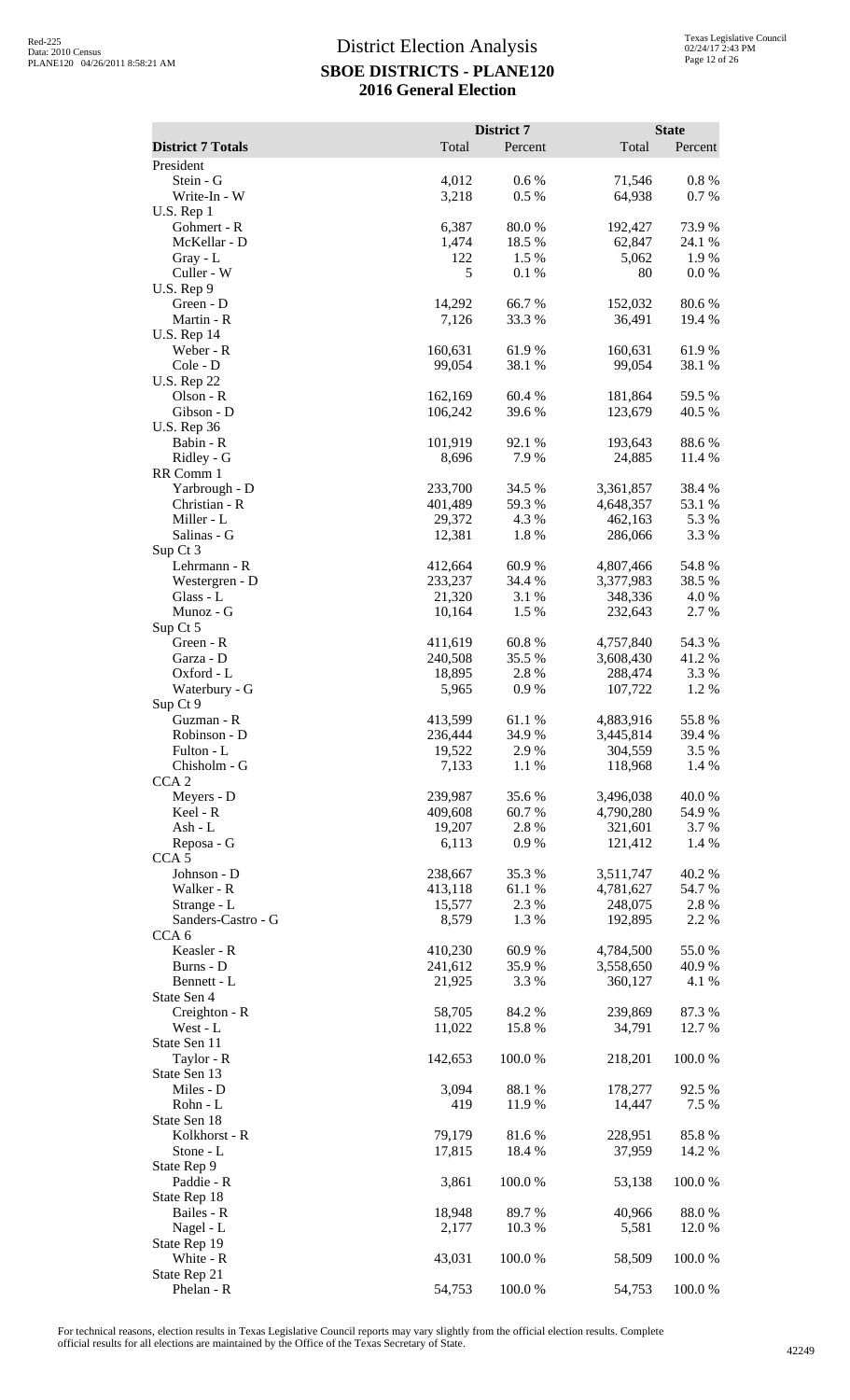|                                                                       |                      | District 7       |                         | <b>State</b>    |
|-----------------------------------------------------------------------|----------------------|------------------|-------------------------|-----------------|
| <b>District 7 Totals</b>                                              | Total                | Percent          | Total                   | Percent         |
| State Rep 22                                                          |                      |                  |                         |                 |
| Deshotel - D                                                          | 38,009               | 100.0 %          | 38,009                  | 100.0 %         |
| State Rep 23                                                          |                      |                  |                         |                 |
| Faircloth - R                                                         | 36,501               | 58.9%            | 36,501                  | 58.9%           |
| Criss - D                                                             | 25,501               | 41.1 %           | 25,501                  | 41.1 %          |
| State Rep 24                                                          |                      |                  |                         |                 |
| Bonnen - R<br>State Rep 25                                            | 59,789               | 100.0%           | 59,789                  | 100.0%          |
| Bonnen - R                                                            | 35,293               | 100.0%           | 44,280                  | 100.0%          |
| State Rep 26                                                          |                      |                  |                         |                 |
| Miller - R                                                            | 39,693               | 57.9 %           | 39,693                  | 57.9%           |
| DeMerchant - D                                                        | 28,910               | 42.1 %           | 28,910                  | 42.1 %          |
| State Rep 27                                                          |                      |                  |                         |                 |
| Reynolds - D                                                          | 15,861               | 49.7 %           | 45,718                  | 68.0%           |
| Bryant - R                                                            | 16,053               | 50.3 %           | 21,536                  | 32.0 %          |
| State Rep 28<br>Zerwas - R                                            |                      |                  |                         | 100.0%          |
| State Rep 29                                                          | 56,822               | 100.0 %          | 56,822                  |                 |
| Thompson - R                                                          | 44,713               | 61.1%            | 44,713                  | 61.1%           |
| Floyd - D                                                             | 28,505               | 38.9%            | 28,505                  | 38.9%           |
| State Rep 57                                                          |                      |                  |                         |                 |
| Ashby - R                                                             | 2,655                | 100.0%           | 47,879                  | 100.0%          |
| State Rep 85                                                          |                      |                  |                         |                 |
| Stephenson - R                                                        | 20,667               | 54.1 %           | 35,594                  | 60.4%           |
| Davis - D                                                             | 17,548               | 45.9%            | 23,334                  | 39.6%           |
|                                                                       |                      |                  |                         |                 |
| Total Voter Registration (VR)<br>Total Spanish Surname VR and SSVR/VR | 1,119,129<br>134,323 | 12.0 %           | 15,104,594<br>3,522,367 | 23.3 %          |
| Turnout (TO) and TO/VR                                                | 692,608              | 61.9 %           | 9,044,896               | 59.9%           |
|                                                                       |                      |                  |                         |                 |
|                                                                       |                      | District 8       |                         | <b>State</b>    |
| <b>District 8 Totals</b>                                              | Total                | Percent          | Total                   | Percent         |
| President                                                             |                      |                  |                         |                 |
| Clinton - D                                                           | 205,760              | 31.5 %           | 3,877,626               | 43.2 %          |
| Trump - R                                                             | 416,239              | 63.7%            | 4,684,288               | 52.2 %          |
| Johnson - L                                                           | 21,034               | 3.2 %            | 283,462                 | 3.2 %           |
| Stein - G                                                             | 4,408                | $0.7~\%$         | 71,546                  | 0.8 %           |
| Write-In - W<br>U.S. Rep 2                                            | 5,811                | 0.9 %            | 64,938                  | 0.7%            |
| Poe - R                                                               | 58,560               | 70.1 %           | 168,692                 | 60.6%           |
| Bryan - D                                                             | 22,684               | 27.2 %           | 100,231                 | 36.0%           |
| Veasaw - L                                                            | 1,647                | 2.0 %            | 6,429                   | 2.3 %           |
| Darr - G                                                              | 653                  | 0.8%             | 2,884                   | 1.0%            |
| U.S. Rep 7                                                            |                      |                  |                         |                 |
| Culberson - R                                                         | 9,207                | 38.6%            | 143,542                 | 56.2%           |
| Cargas - D                                                            | 14,642               | 61.4%            | 111,991                 | 43.8%           |
| U.S. Rep 8                                                            | 207,922              | 100.0%           | 236,340                 | 100.0%          |
| Brady - R<br><b>U.S. Rep 10</b>                                       |                      |                  |                         |                 |
| Cadien - D                                                            | 15,521               | 38.9%            | 120,146                 | 38.4%           |
| McCaul - R                                                            | 22,896               | 57.4 %           | 179,123                 | 57.3 %          |
| Kelsey - L                                                            | 1,439                | 3.6%             | 13,209                  | 4.2 %           |
| <b>U.S. Rep 17</b>                                                    |                      |                  |                         |                 |
| Flores - R                                                            | 43,061               | 65.8%            | 149,417                 | 60.8%           |
| Matta - D                                                             | 19,386               | 29.6 %           | 86,603                  | 35.2 %          |
| Patterson - L                                                         | 3,032                | 4.6 %            | 9,708                   | 4.0 %           |
| U.S. Rep 18<br>Jackson Lee - D                                        |                      |                  |                         |                 |
| Bartley - R                                                           |                      |                  |                         |                 |
| Kleven - G                                                            | 4,966                | 52.0%            | 150,157                 | 73.5 %          |
|                                                                       | 4,272                | 44.7 %           | 48,306                  | 23.6 %          |
|                                                                       | 312                  | 3.3 %            | 5,845                   | 2.9%            |
| <b>U.S. Rep 22</b><br>$Olson - R$                                     | 16,999               | 57.6 %           | 181,864                 | 59.5 %          |
| Gibson - D                                                            | 12,492               | 42.4 %           | 123,679                 | 40.5 %          |
| <b>U.S. Rep 29</b>                                                    |                      |                  |                         |                 |
| Green - D                                                             | 3,781                | 50.1 %           | 95,649                  | 72.5 %          |
| Garza - R                                                             | 3,454                | 45.8%            | 31,646                  | 24.0%           |
| Flores Perez - L                                                      | 230                  | 3.0%             | 3,234                   | 2.5 %           |
| Partsch-Galvan - G                                                    | 80                   | 1.1 %            | 1,453                   | 1.1 %           |
| <b>U.S. Rep 36</b>                                                    |                      |                  |                         |                 |
| Babin - R<br>Ridley - G                                               | 90,229<br>15,544     | 85.3%<br>14.7 %  | 193,643<br>24,885       | 88.6%<br>11.4 % |
| RR Comm 1                                                             |                      |                  |                         |                 |
| Yarbrough - D<br>Christian - R                                        | 177,223<br>416,077   | 27.7 %<br>65.1 % | 3,361,857<br>4,648,357  | 38.4%<br>53.1 % |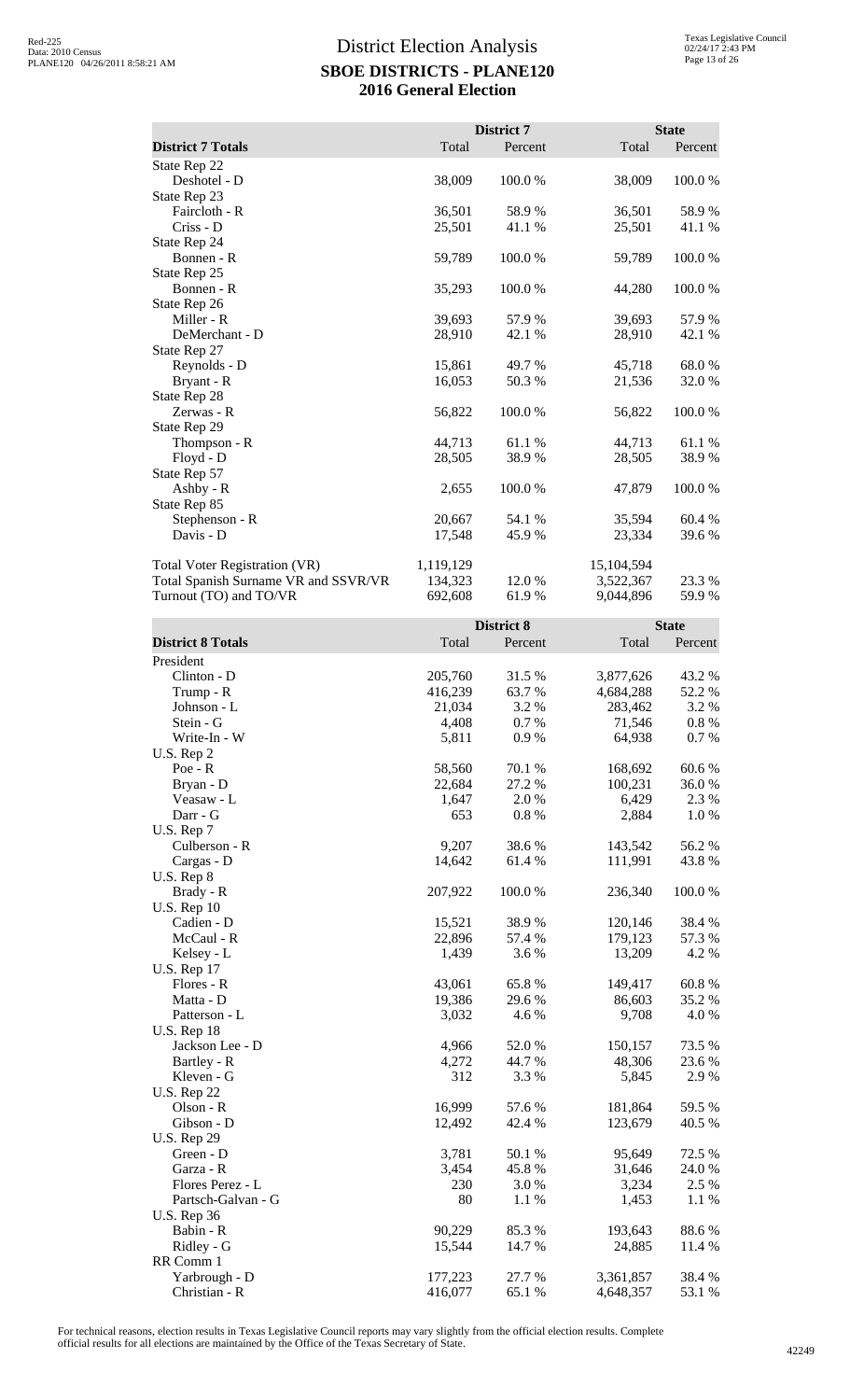|                                       | Total              | District 8      |                        | <b>State</b>    |
|---------------------------------------|--------------------|-----------------|------------------------|-----------------|
| <b>District 8 Totals</b><br>RR Comm 1 |                    | Percent         | Total                  | Percent         |
| Miller - L                            | 31,838             | 5.0%            | 462,163                | 5.3 %           |
| Salinas - G                           | 13,650             | 2.1 %           | 286,066                | 3.3 %           |
| Sup Ct 3                              |                    |                 |                        |                 |
| Lehrmann - R<br>Westergren - D        | 425,067<br>177,632 | 66.5%<br>27.8 % | 4,807,466<br>3,377,983 | 54.8%<br>38.5 % |
| Glass - L                             | 23,600             | 3.7 %           | 348,336                | 4.0 %           |
| Munoz - G                             | 12,630             | 2.0%            | 232,643                | 2.7 %           |
| Sup Ct 5                              |                    |                 |                        |                 |
| Green - R                             | 424,338            | 66.4 %          | 4,757,840              | 54.3 %          |
| Garza - D<br>Oxford - L               | 188,199<br>19,804  | 29.5 %<br>3.1 % | 3,608,430<br>288,474   | 41.2%<br>3.3 %  |
| Waterbury - G                         | 6,539              | 1.0%            | 107,722                | 1.2%            |
| Sup Ct 9                              |                    |                 |                        |                 |
| Guzman - R                            | 428,863            | 67.2 %          | 4,883,916              | 55.8%           |
| Robinson - D<br>Fulton - L            | 181,152<br>21,281  | 28.4%<br>3.3 %  | 3,445,814<br>304,559   | 39.4 %<br>3.5 % |
| Chisholm - G                          | 7,204              | 1.1 %           | 118,968                | 1.4 %           |
| CCA <sub>2</sub>                      |                    |                 |                        |                 |
| Meyers - D                            | 184,657            | 29.0%           | 3,496,038              | 40.0%           |
| Keel - R                              | 423,448            | 66.5%           | 4,790,280              | 54.9 %          |
| Ash - L<br>Reposa - G                 | 21,658<br>6,825    | 3.4 %<br>1.1 %  | 321,601<br>121,412     | 3.7 %<br>1.4 %  |
| CCA <sub>5</sub>                      |                    |                 |                        |                 |
| Johnson - D                           | 183,823            | 28.9%           | 3,511,747              | 40.2%           |
| Walker - R                            | 425,554            | 66.8%           | 4,781,627              | 54.7 %          |
| Strange - L<br>Sanders-Castro - G     | 17,666             | 2.8%<br>1.6%    | 248,075                | 2.8%<br>2.2 %   |
| CCA <sub>6</sub>                      | 10,065             |                 | 192,895                |                 |
| Keasler - R                           | 423,845            | 66.7%           | 4,784,500              | 55.0%           |
| Burns - D                             | 187,147            | 29.5 %          | 3,558,650              | 40.9%           |
| Bennett - L                           | 24,130             | 3.8%            | 360,127                | 4.1 %           |
| SBOE <sub>8</sub><br>Cargill - R      | 479,059            | 100.0%          | 479,059                | 100.0%          |
| State Sen 4                           |                    |                 |                        |                 |
| Creighton - R                         | 176,371            | 88.5 %          | 239,869                | 87.3%           |
| West - L                              | 22,932             | 11.5 %          | 34,791                 | 12.7 %          |
| State Sen 6                           | 7,949              |                 | 119,891                | 100.0%          |
| Garcia - D<br>State Sen 11            |                    | 100.0%          |                        |                 |
| Taylor - R                            | 75,548             | 100.0%          | 218,201                | 100.0%          |
| State Sen 18                          |                    |                 |                        |                 |
| Kolkhorst - R                         | 9,634              | 81.5 %          | 228,951                | 85.8%           |
| Stone - L<br>State Rep 3              | 2,180              | 18.5 %          | 37,959                 | 14.2 %          |
| Bell - R                              | 44,421             | 100.0%          | 56,737                 | 100.0%          |
| State Rep 12                          |                    |                 |                        |                 |
| Kacal - R                             | 12,927             | 100.0%          | 38,826                 | 100.0%          |
| State Rep 13<br>Schubert - R          | 7,025              | 75.6%           | 54,979                 | 78.6%           |
| Webster - D                           | 2,266              | 24.4 %          | 14,946                 | 21.4 %          |
| State Rep 14                          |                    |                 |                        |                 |
| Raney - R                             | 37,330             | 100.0%          | 37,330                 | 100.0%          |
| State Rep 15                          |                    |                 |                        |                 |
| Keough - R<br>State Rep 16            | 65,439             | 100.0%          | 65,439                 | 100.0%          |
| Metcalf - R                           | 55,968             | 100.0%          | 55,968                 | 100.0%          |
| State Rep 18                          |                    |                 |                        |                 |
| Bailes - R                            | 22,018             | 86.6%           | 40,966                 | $88.0\ \%$      |
| Nagel - L                             | 3,404              | 13.4 %          | 5,581                  | 12.0%           |
| State Rep 19<br>White - R             | 15,478             | 100.0%          | 58,509                 | 100.0%          |
| State Rep 57                          |                    |                 |                        |                 |
| Ashby - R                             | 11,274             | 100.0%          | 47,879                 | 100.0%          |
| State Rep 127                         |                    |                 |                        |                 |
| Huberty - R<br>Ford - L               | 47,309<br>6,306    | 83.8%<br>11.2 % | 49,712<br>7,486        | 81.9%<br>12.3 % |
| McElligott - G                        | 2,870              | 5.1 %           | 3,501                  | 5.8 %           |
| State Rep 128                         |                    |                 |                        |                 |
| Cain - R                              | 42,287             | 86.4%           | 42,287                 | 86.4%           |
| Lowder - L                            | 6,653              | 13.6 %          | 6,653                  | 13.6 %          |
| State Rep 129<br>Paul - R             | 46,140             | 100.0%          | 47,339                 | 100.0%          |
| State Rep 130                         |                    |                 |                        |                 |
| Oliverson - R                         | 2,032              | 100.0%          | 62,952                 | 100.0%          |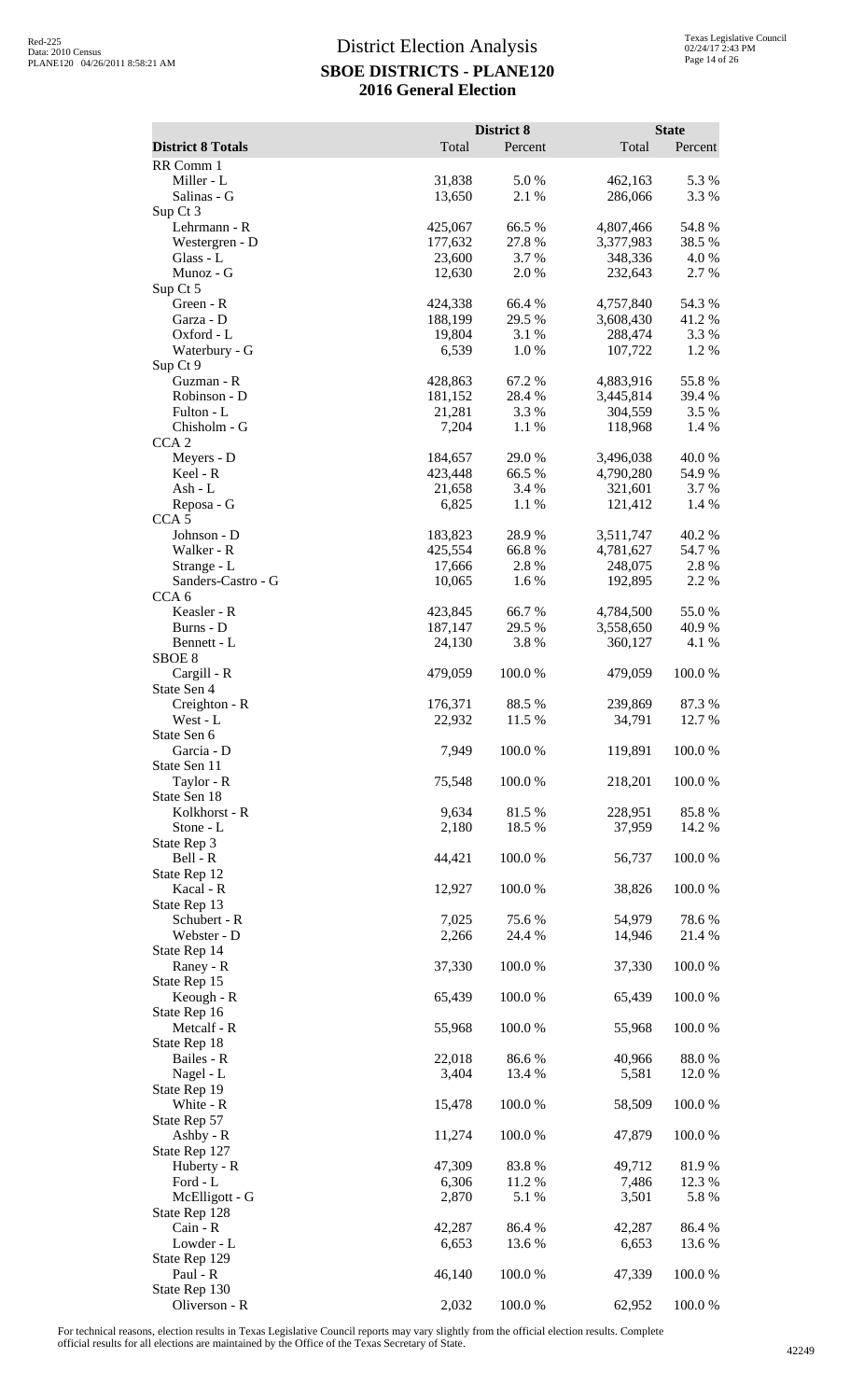|                                      |           | District 8 |            | <b>State</b> |
|--------------------------------------|-----------|------------|------------|--------------|
| <b>District 8 Totals</b>             | Total     | Percent    | Total      | Percent      |
| State Rep 132                        |           |            |            |              |
| Schofield - R                        | 28,781    | 79.1 %     | 40,001     | 80.2 %       |
| Kurtz - L                            | 7,606     | 20.9%      | 9,854      | 19.8%        |
| State Rep 135                        |           |            |            |              |
| Elkins - R                           | 2,962     | 35.7 %     | 32,682     | 54.8%        |
| Ybanez - D                           | 5,334     | 64.3 %     | 26,905     | 45.2 %       |
| State Rep 138                        |           |            |            |              |
| Bohac - R                            | 328       | 100.0 %    | 31,958     | 100.0%       |
| State Rep 141                        |           |            |            |              |
| Thompson - D                         | 1,019     | 100.0%     | 33,831     | 100.0%       |
| State Rep 142                        |           |            |            |              |
| Dutton - D                           | 5,415     | 100.0%     | 36,280     | 100.0%       |
| State Rep 143                        |           |            |            |              |
| Hernandez - D                        | 710       | 100.0%     | 26,247     | 100.0%       |
| State Rep 144                        |           |            |            |              |
| Pena - $R$                           | 6,519     | 48.4 %     | 10,745     | 39.7 %       |
| Perez - D                            | 6,961     | 51.6 %     | 16,287     | 60.3%        |
| State Rep 145                        |           |            |            |              |
| Alvarado - D                         | 2,578     | 100.0%     | 25,838     | 100.0%       |
| State Rep 150                        |           |            |            |              |
| Kelly - D                            | 7,366     | 47.3 %     | 27,893     | 36.8%        |
| Swanson - R                          | 8,217     | 52.7 %     | 47,892     | 63.2 %       |
| <b>Total Voter Registration (VR)</b> | 1,049,871 |            | 15,104,594 |              |
| Total Spanish Surname VR and SSVR/VR | 150,564   | 14.3 %     | 3,522,367  | 23.3 %       |
| Turnout (TO) and TO/VR               | 655,143   | 62.4 %     | 9,044,896  | 59.9%        |

|                          |         | District 9 |                    | <b>State</b> |  |
|--------------------------|---------|------------|--------------------|--------------|--|
| <b>District 9 Totals</b> | Total   | Percent    | Total              | Percent      |  |
| President                |         |            |                    |              |  |
| Clinton - D              | 148,687 | 22.7 %     | 3,877,626          | 43.2 %       |  |
| Trump - R                | 486,392 | 74.1 %     | 4,684,288          | 52.2 %       |  |
| Johnson - L              | 13,987  | 2.1 %      | 283,462            | 3.2 %        |  |
| Stein - G                | 2,621   | 0.4%       | 71,546             | 0.8%         |  |
| Write-In - W             | 4,542   | 0.7%       | 64,938             | 0.7 %        |  |
| U.S. Rep 1               |         |            |                    |              |  |
| Gohmert - R              | 186,040 | 73.7 %     | 192,427            | 73.9 %       |  |
| McKellar - D             | 61,373  | 24.3 %     | 62,847             | 24.1 %       |  |
| Gray - L                 | 4,940   | 2.0%       | 5,062              | 1.9%         |  |
| Culler - W               | 75      | 0.0 %      | 80                 | 0.0 %        |  |
| U.S. Rep 4               |         |            |                    |              |  |
| Ratcliffe - R            | 202,455 | 88.0%      | 216,493            | 88.0%        |  |
| Wommack - L              | 27,572  | 12.0%      | 29,552             | 12.0 %       |  |
| U.S. Rep 5               |         |            |                    |              |  |
| Hensarling - R           | 108,774 | 89.4 %     | 155,469            | 80.6%        |  |
| $Ashby - L$              | 12,872  | 10.6 %     | 37,397             | 19.4 %       |  |
| RR Comm 1                |         |            |                    |              |  |
| Yarbrough - D            | 139,938 | 21.9 %     | 3,361,857          | 38.4%        |  |
| Christian - R            | 467,142 | 73.1 %     | 4,648,357          | 53.1 %       |  |
| Miller - L               | 23,935  | 3.7%       | 462,163            | 5.3 %        |  |
| Salinas - G              | 8,376   | 1.3%       | 286,066            | 3.3 %        |  |
| Sup Ct 3                 |         |            |                    |              |  |
| Lehrmann - R             | 472,529 | 74.0 %     | 4,807,466          | 54.8%        |  |
| Westergren - D           | 138,756 | 21.7%      | 3,377,983          | 38.5 %       |  |
| Glass - L                | 20,622  | 3.2 %      | 348,336            | 4.0%         |  |
| Munoz - G                | 6,852   | 1.1 %      | 232,643            | 2.7%         |  |
| Sup Ct 5                 |         |            |                    |              |  |
| Green - R                | 475,509 | 74.5 %     | 4,757,840          | 54.3 %       |  |
|                          | 140,276 | 22.0%      |                    | 41.2%        |  |
| Garza - D                | 17,447  | 2.7 %      | 3,608,430          | 3.3 %        |  |
| Oxford - L               | 4,720   | 0.7%       | 288,474<br>107,722 | 1.2%         |  |
| Waterbury - G            |         |            |                    |              |  |
| Sup Ct 9                 |         | 73.5 %     |                    | 55.8%        |  |
| Guzman - R               | 468,450 |            | 4,883,916          |              |  |
| Robinson - D             | 142,185 | 22.3 %     | 3,445,814          | 39.4 %       |  |
| Fulton - L               | 19,811  | 3.1 %      | 304,559            | 3.5 %        |  |
| Chisholm - G             | 7,090   | 1.1 %      | 118,968            | 1.4 %        |  |
| CCA <sub>2</sub>         |         |            |                    |              |  |
| Meyers - D               | 142,699 | 22.4 %     | 3,496,038          | 40.0%        |  |
| Keel - R                 | 469,330 | 73.8%      | 4,790,280          | 54.9%        |  |
| Ash - L                  | 19,884  | 3.1 %      | 321,601            | 3.7 %        |  |
| Reposa - G               | 4,319   | 0.7%       | 121,412            | 1.4 %        |  |
| CCA <sub>5</sub>         |         |            |                    |              |  |
| Johnson - D              | 142,347 | 22.3 %     | 3,511,747          | 40.2 %       |  |
| Walker - R               | 474,236 | 74.4 %     | 4,781,627          | 54.7%        |  |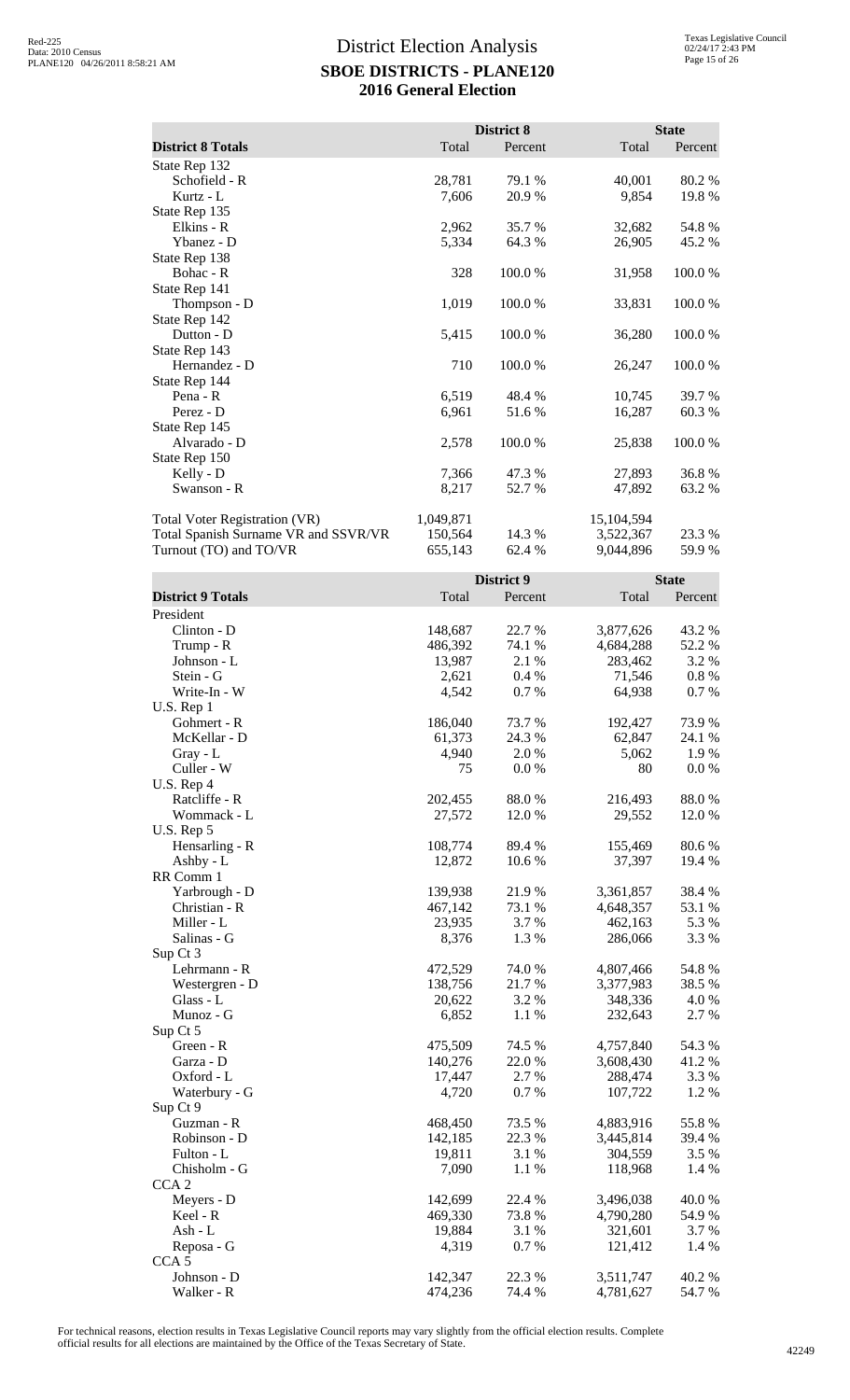|                                      |           | District 9 |            | <b>State</b> |
|--------------------------------------|-----------|------------|------------|--------------|
| <b>District 9 Totals</b>             | Total     | Percent    | Total      | Percent      |
| CCA <sub>5</sub>                     |           |            |            |              |
| Strange - L                          | 14,785    | 2.3 %      | 248,075    | 2.8 %        |
| Sanders-Castro - G                   | 5,884     | 0.9%       | 192,895    | 2.2 %        |
| CCA <sub>6</sub>                     |           |            |            |              |
| Keasler - R                          | 471,096   | 74.1 %     | 4,784,500  | 55.0 %       |
| Burns - D                            | 143,298   | 22.5 %     | 3,558,650  | 40.9%        |
| Bennett - L                          | 21,127    | 3.3 %      | 360,127    | 4.1 %        |
| SBOE 9                               |           |            |            |              |
| Ellis - R                            | 469,523   | 74.0%      | 469,523    | 74.0%        |
| Rudolph - D                          | 146,873   | 23.1 %     | 146,873    | 23.1 %       |
| Wilford - L                          | 18,501    | 2.9%       | 18,501     | 2.9%         |
| State Sen 1                          |           |            |            |              |
| Hughes - R                           | 245,598   | 100.0%     | 245,598    | 100.0%       |
| State Rep 1                          |           |            |            |              |
| VanDeaver - R                        | 49,822    | 100.0%     | 49,822     | 100.0%       |
| State Rep 2                          |           |            |            |              |
| $Flynn - R$                          | 54,605    | 100.0%     | 54,605     | 100.0%       |
| State Rep 4                          |           |            |            |              |
| Gooden - R                           | 52,089    | 100.0%     | 52,089     | 100.0%       |
| State Rep 5                          |           |            |            |              |
| Hefner - R                           |           | 100.0%     |            | 100.0%       |
|                                      | 51,425    |            | 51,425     |              |
| State Rep 6<br>Schaefer - R          | 46,382    | 100.0%     | 46,382     | 100.0%       |
|                                      |           |            |            |              |
| State Rep 7<br>Dean - R              |           | 100.0%     |            | 100.0%       |
| State Rep 8                          | 45,026    |            | 45,026     |              |
| $Cook - R$                           |           | 100.0%     | 43,240     | 100.0%       |
|                                      | 13,863    |            |            |              |
| State Rep 9<br>Paddie - R            | 49,277    | 100.0%     |            | 100.0%       |
|                                      |           |            | 53,138     |              |
| State Rep 10                         | 4,316     | 91.5 %     |            | 86.9%        |
| Wray - R<br>Richter - L              | 399       | 8.5 %      | 51,729     |              |
| State Rep 11                         |           |            | 7,773      | 13.1 %       |
|                                      | 42,481    | 74.8%      | 42,481     | 74.8%        |
| Clardy - R                           |           |            |            |              |
| Wright - D                           | 14,276    | 25.2 %     | 14,276     | 25.2 %       |
| State Rep 33<br>Jacobs - D           | 8,984     | 23.0%      |            | 28.9%        |
|                                      |           |            | 24,181     |              |
| Holland - R<br>Donaldson - L         | 28,847    | 73.7 %     | 56,743     | 67.8%        |
| State Rep 57                         | 1,297     | 3.3 %      | 2,774      | 3.3 %        |
| Ashby - $R$                          |           |            |            |              |
|                                      | 23,991    | 100.0%     | 47,879     | 100.0%       |
| State Rep 62                         |           |            |            |              |
| Phillips - R                         | 50,061    | 100.0%     | 50,061     | 100.0%       |
| Total Voter Registration (VR)        | 1,073,252 |            | 15,104,594 |              |
| Total Spanish Surname VR and SSVR/VR | 60,324    | 5.6 %      | 3,522,367  | 23.3 %       |
| Turnout (TO) and TO/VR               | 661,609   | 61.6%      | 9,044,896  | 59.9%        |

|                           |                | District 10 |           |          |
|---------------------------|----------------|-------------|-----------|----------|
| <b>District 10 Totals</b> | Total          | Percent     | Total     | Percent  |
| President                 |                |             |           |          |
| Clinton - D               | 287,936        | 42.5 %      | 3,877,626 | 43.2 %   |
| Trump - R                 | 346,670        | 51.2 %      | 4,684,288 | 52.2 %   |
| Johnson - L               | 28,054         | 4.1 %       | 283,462   | 3.2 %    |
| Stein - G                 | 6,550          | 1.0%        | 71,546    | $0.8 \%$ |
| Write-In - W              | 8,087          | 1.2 %       | 64,938    | 0.7 %    |
| $U.S.$ Rep $8$            |                |             |           |          |
| Brady - R                 | 6,459          | 100.0 %     | 236,340   | 100.0 %  |
| U.S. Rep $10$             |                |             |           |          |
| Cadien - D                | 74,492         | 43.8 %      | 120,146   | 38.4 %   |
| McCaul - R                | 87,622         | 51.5 %      | 179,123   | 57.3 %   |
| Kelsey - L                | 8,031          | 4.7 %       | 13,209    | 4.2 %    |
| <b>U.S. Rep 17</b>        |                |             |           |          |
| Flores - R                | 54,452         | 53.6 %      | 149,417   | 60.8%    |
| Matta - D                 | 42,572         | 41.9 %      | 86,603    | 35.2 %   |
| Patterson - L             | 4,519          | 4.5 %       | 9,708     | 4.0 %    |
| <b>U.S. Rep 21</b>        |                |             |           |          |
| Smith - R                 | 211            | 66.4 %      | 202,967   | 57.0 %   |
| Wakely - D                | 90             | 28.3 %      | 129,765   | 36.4 %   |
| Loewe - L                 | 13             | 4.1 %       | 14,735    | 4.1 %    |
| Diaz - G                  | $\overline{4}$ | 1.3 %       | 8,564     | 2.4 %    |
| <b>U.S. Rep 25</b>        |                |             |           |          |
| Williams - R              | 49,529         | 60.5 %      | 180,973   | 58.3%    |
| Thomas - D                | 28,836         | 35.2 %      | 117,071   | 37.7 %   |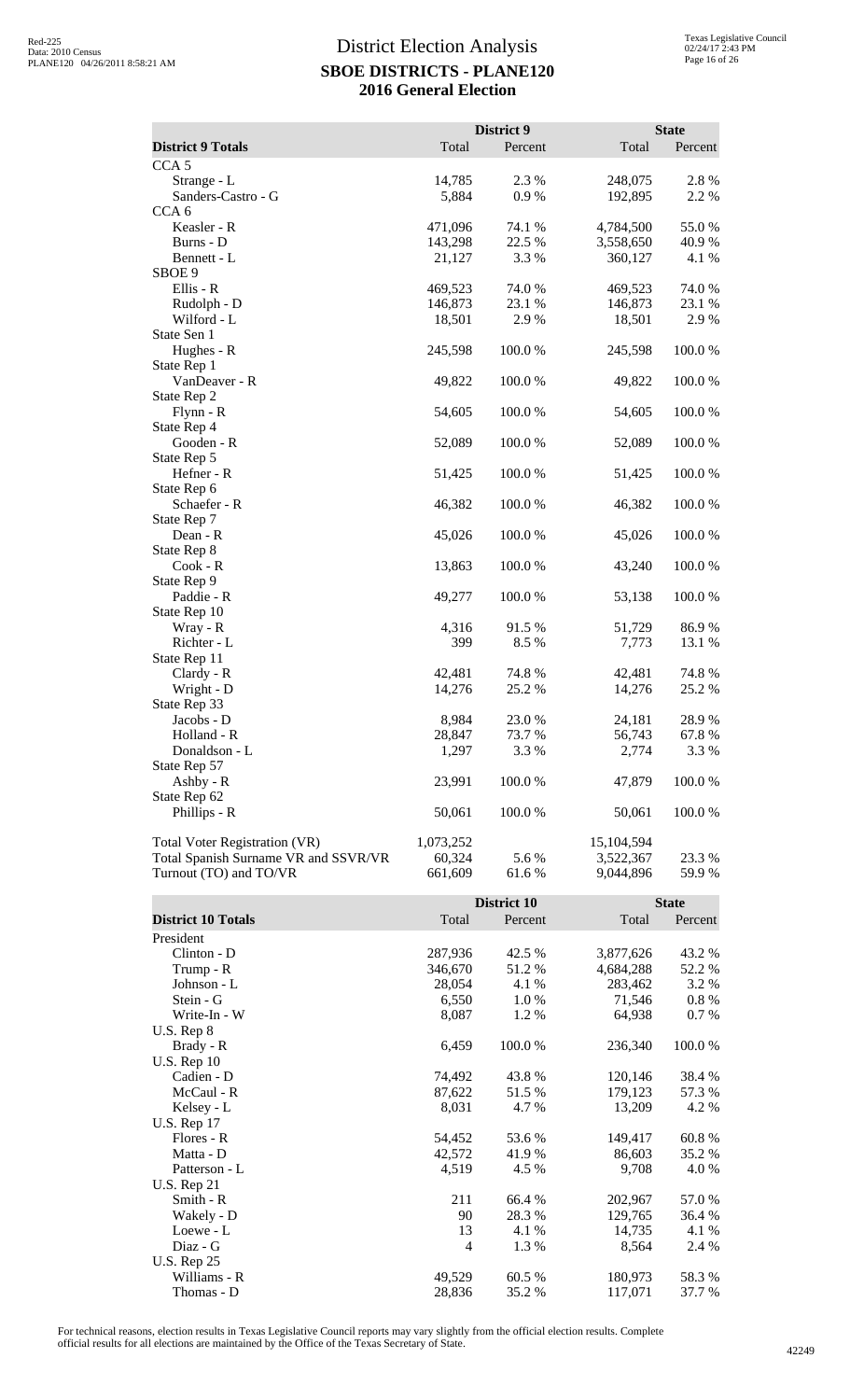|                                        |                    | District 10      |                        | <b>State</b>     |
|----------------------------------------|--------------------|------------------|------------------------|------------------|
| <b>District 10 Totals</b>              | Total              | Percent          | Total                  | Percent          |
| <b>U.S. Rep 25</b><br>Schneiderman - L | 3,454              | 4.2 %            | 12,135                 | 3.9%             |
| <b>U.S. Rep 27</b>                     |                    |                  |                        |                  |
| Farenthold - R                         | 6,978              | 61.7%            | 142,251                | 61.7%            |
| Barrera - D<br><b>U.S. Rep 31</b>      | 4,335              | 38.3%            | 88,330                 | 38.3 %           |
| Carter - R                             | 166,060            | 58.4%            | 166,060                | 58.4%            |
| Clark - D<br>Ballard - L               | 103,852<br>14,676  | 36.5 %<br>5.2 %  | 103,852<br>14,676      | 36.5 %<br>5.2 %  |
| <b>U.S. Rep 35</b>                     |                    |                  |                        |                  |
| Doggett - D                            | 3,395              | 75.6%            | 124,612                | 63.1 %           |
| Narvaiz - R<br>Smith - L               | 771<br>175         | 17.2 %<br>3.9%   | 62,384<br>6,504        | 31.6%<br>3.3 %   |
| Trimble - G                            | 147                | 3.3 %            | 4,076                  | 2.1 %            |
| RR Comm 1                              |                    |                  |                        |                  |
| Yarbrough - D<br>Christian - R         | 243,623<br>345,690 | 37.0%<br>52.6 %  | 3,361,857<br>4,648,357 | 38.4 %<br>53.1 % |
| Miller - L                             | 45,793             | 7.0 %            | 462,163                | 5.3 %            |
| Salinas - G                            | 22,543             | 3.4 %            | 286,066                | 3.3 %            |
| Sup Ct 3<br>Lehrmann - R               | 358,662            | 54.5 %           | 4,807,466              | 54.8%            |
| Westergren - D                         | 248,850            | 37.8%            | 3,377,983              | 38.5 %           |
| Glass - L                              | 36,724             | 5.6 %            | 348,336                | 4.0 %            |
| Munoz - G<br>Sup Ct 5                  | 14,183             | 2.2 %            | 232,643                | 2.7 %            |
| Green - R                              | 353,670            | 53.8%            | 4,757,840              | 54.3 %           |
| Garza - D                              | 263,311            | 40.1 %           | 3,608,430              | 41.2%            |
| Oxford - L<br>Waterbury - G            | 30,939<br>9,004    | 4.7 %<br>1.4 %   | 288,474<br>107,722     | 3.3 %<br>1.2%    |
| Sup Ct 9                               |                    |                  |                        |                  |
| Guzman - R                             | 359,220            | 54.7%            | 4,883,916              | 55.8%            |
| Robinson - D<br>Fulton - L             | 255,020<br>32,512  | 38.8%<br>5.0 %   | 3,445,814<br>304,559   | 39.4 %<br>3.5%   |
| Chisholm - G                           | 9,948              | 1.5 %            | 118,968                | 1.4 %            |
| CCA <sub>2</sub>                       |                    |                  |                        |                  |
| Meyers - D                             | 252,728<br>357,066 | 38.6%<br>54.5 %  | 3,496,038              | 40.0 %<br>54.9%  |
| Keel - R<br>Ash - L                    | 34,775             | 5.3 %            | 4,790,280<br>321,601   | 3.7 %            |
| Reposa - G                             | 10,260             | 1.6%             | 121,412                | 1.4 %            |
| CCA <sub>5</sub><br>Johnson - D        | 258,078            | 39.5 %           | 3,511,747              | 40.2%            |
| Walker - R                             | 355,818            | 54.4 %           | 4,781,627              | 54.7%            |
| Strange - L                            | 26,389             | 4.0%             | 248,075                | 2.8%             |
| Sanders-Castro - G<br>CCA <sub>6</sub> | 13,773             | 2.1 %            | 192,895                | 2.2 %            |
| Keasler - R                            | 356,703            | 54.7%            | 4,784,500              | 55.0%            |
| Burns - D                              | 259,451            | 39.8%            | 3,558,650              | 40.9%            |
| Bennett - L<br>SBOE 10                 | 35,677             | 5.5 %            | 360,127                | 4.1 %            |
| Maynard - R                            | 364,723            | 56.3%            | 364,723                | 56.3%            |
| Jennings - D                           | 282,960            | 43.7 %           | 282,960                | 43.7 %           |
| State Sen 18<br>Kolkhorst - R          | 52,521             | 89.4%            | 228,951                | 85.8%            |
| Stone - L                              | 6,196              | 10.6 %           | 37,959                 | 14.2 %           |
| State Sen 22                           |                    |                  |                        |                  |
| Birdwell - R<br>Collins - D            | 3,379<br>1,634     | 67.4 %<br>32.6 % | 211,366<br>88,767      | 70.4 %<br>29.6%  |
| State Sen 24                           |                    |                  |                        |                  |
| Leeder - D                             | 49,196             | 36.0%            | 81,836                 | 27.6 %           |
| Buckingham - R<br>State Rep 3          | 87,533             | 64.0%            | 214,565                | 72.4 %           |
| Bell - R                               | 12,316             | 100.0%           | 56,737                 | 100.0%           |
| State Rep 8                            |                    |                  |                        |                  |
| Cook - R<br>State Rep 12               | 6,034              | 100.0%           | 43,240                 | 100.0%           |
| Kacal - R                              | 14,962             | 100.0%           | 38,826                 | 100.0%           |
| State Rep 13                           |                    |                  |                        |                  |
| Schubert - R<br>Webster - D            | 34,687<br>9,399    | 78.7%<br>21.3%   | 54,979<br>14,946       | 78.6%<br>21.4 %  |
| State Rep 17                           |                    |                  |                        |                  |
| Cyrier - R                             | 25,109             | 100.0%           | 41,694                 | 100.0%           |
| State Rep 20<br>Wilson - R             | 61,745             |                  |                        |                  |
| State Rep 46                           |                    | 100.0%           | 61,745                 | 100.0%           |
| Dukes - D                              | 16,658             | 62.3%            | 37,457                 | 70.3%            |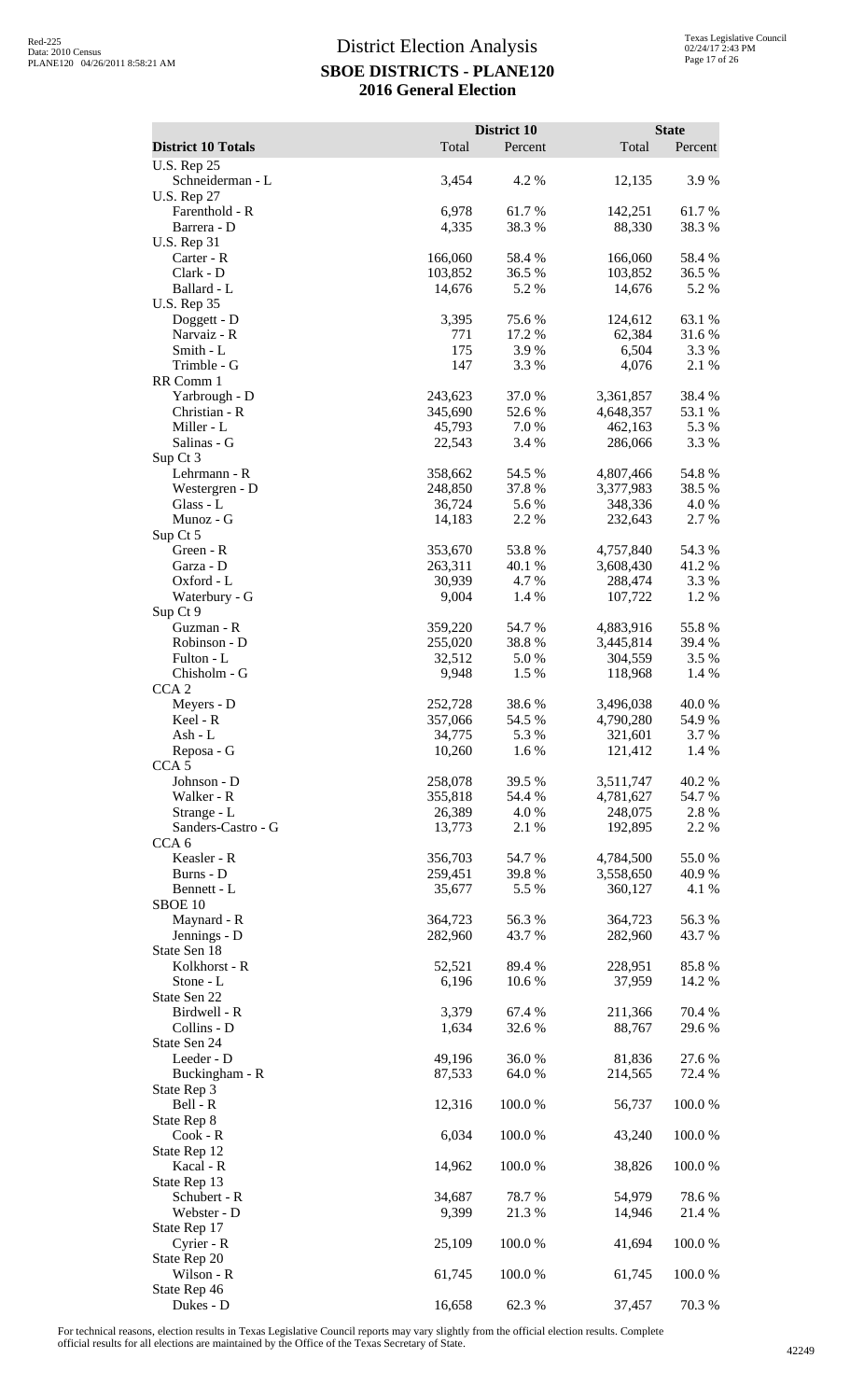|                                      |           | District 10 |            | <b>State</b> |
|--------------------------------------|-----------|-------------|------------|--------------|
| <b>District 10 Totals</b>            | Total     | Percent     | Total      | Percent      |
| State Rep 46                         |           |             |            |              |
| Nila - R                             | 7,481     | 28.0%       | 10,209     | 19.2 %       |
| Ludlow - L                           | 1,753     | 6.6 %       | 3,445      | 6.5%         |
| Greeley - G                          | 847       | 3.2%        | 2,178      | 4.1 %        |
| State Rep 47                         |           |             |            |              |
| Workman - R                          | 36,325    | 60.1%       | 54,785     | 53.6%        |
| Jordan - D                           | 21,348    | 35.3 %      | 42,635     | 41.7 %       |
| McKinlay - L                         | 2,808     | 4.6 %       | 4,838      | 4.7 %        |
| State Rep 48                         |           |             |            |              |
| Howard - D                           | 14,703    | 78.7 %      | 60,512     | 79.4 %       |
| Easton - L                           | 3,970     | 21.3 %      | 15,702     | 20.6%        |
| State Rep 49                         |           |             |            |              |
| Hinojosa - D                         | 20,976    | 82.9%       | 68,398     | 84.4 %       |
| Perkins - L                          | 4,327     | 17.1 %      | 12,631     | 15.6 %       |
| State Rep 50                         |           |             |            |              |
| Israel - D                           | 43,637    | 63.7 %      | 43,637     | 63.7 %       |
| Ruiz - R                             | 24,882    | 36.3 %      | 24,882     | 36.3%        |
| State Rep 52                         |           |             |            |              |
| Gonzales - R                         | 40,329    | 75.5 %      | 40,329     | 75.5 %       |
| Knetsar - L                          | 13,082    | 24.5 %      | 13,082     | 24.5 %       |
| State Rep 54                         |           |             |            |              |
| Blankenship - D                      | 22,147    | 49.7%       | 23,794     | 45.2%        |
| Cosper - R                           | 22,418    | 50.3%       | 28,894     | 54.8 %       |
| State Rep 55                         |           |             |            |              |
| Shine - R                            | 35,950    | 100.0%      | 35,950     | 100.0%       |
| State Rep 57                         |           |             |            |              |
| $Ashby - R$                          | 9,959     | 100.0%      | 47,879     | 100.0%       |
| State Rep 136                        |           |             |            |              |
| Dale - R                             | 41,643    | 55.0%       | 41,643     | 55.0%        |
| Gordon - D                           | 34,077    | 45.0%       | 34,077     | 45.0%        |
| <b>Total Voter Registration (VR)</b> | 1,077,412 |             | 15,104,594 |              |
| Total Spanish Surname VR and SSVR/VR | 131,787   | 12.2 %      | 3,522,367  | 23.3 %       |
| Turnout (TO) and TO/VR               | 680,504   | 63.2 %      | 9,044,896  | 59.9 %       |

|                           |         | <b>District 11</b> |           | <b>State</b> |
|---------------------------|---------|--------------------|-----------|--------------|
| <b>District 11 Totals</b> | Total   | Percent            | Total     | Percent      |
| President                 |         |                    |           |              |
| Clinton - D               | 257,515 | 37.3 %             | 3,877,626 | 43.2 %       |
| Trump - R                 | 397,155 | 57.6 %             | 4,684,288 | 52.2 %       |
| Johnson - L               | 25,348  | 3.7 %              | 283,462   | 3.2 %        |
| Stein - G                 | 5,296   | 0.8%               | 71,546    | $0.8~\%$     |
| Write-In - W              | 4,657   | 0.7%               | 64,938    | 0.7 %        |
| U.S. Rep 6                |         |                    |           |              |
| Barton - R                | 70,046  | 58.7%              | 159,444   | 58.3%        |
| Woolridge - D             | 46,520  | 39.0%              | 106,667   | 39.0%        |
| Smith - G                 | 2,850   | 2.4 %              | 7,185     | 2.6 %        |
| <b>U.S. Rep 12</b>        |         |                    |           |              |
| Granger - R               | 183,350 | 70.1 %             | 196,482   | 69.4%        |
| Bradshaw - D              | 68,480  | 26.2%              | 76,029    | 26.9%        |
| Colliver - L              | 9,829   | 3.8%               | 10,604    | 3.7 %        |
| <b>U.S. Rep 24</b>        |         |                    |           |              |
| Marchant - R              | 125,709 | 57.2 %             | 154,845   | 56.2%        |
| McDowell - D              | 84,049  | 38.2%              | 108,389   | 39.3%        |
| Kolis - L                 | 6,970   | 3.2 %              | 8,625     | 3.1 %        |
| McCormick - G             | 3,059   | 1.4 %              | 3,776     | 1.4 %        |
| <b>U.S. Rep 25</b>        |         |                    |           |              |
| Williams - R              | 2,170   | 71.8%              | 180,973   | 58.3%        |
| Thomas - D                | 744     | 24.6%              | 117,071   | 37.7 %       |
| Schneiderman - L          | 107     | 3.5 %              | 12,135    | 3.9%         |
| <b>U.S. Rep 26</b>        |         |                    |           |              |
| Burgess - R               | 48,432  | 70.8%              | 211,730   | 66.4%        |
| Mauck - D                 | 17,431  | 25.5 %             | 94,507    | 29.6 %       |
| Boler - L                 | 2,579   | 3.8%               | 12,843    | 4.0%         |
| <b>U.S. Rep 32</b>        |         |                    |           |              |
| Sessions - R              | 2,198   | 79.5 %             | 162,868   | 71.1 %       |
| Rankin - L                | 381     | 13.8%              | 43,490    | 19.0%        |
| Stuard - G                | 187     | 6.8%               | 22,813    | 10.0%        |
| <b>U.S. Rep 33</b>        |         |                    |           |              |
| Veasey - D                | 5,452   | 58.4 %             | 93,147    | 73.7 %       |
| Mitchell - R              | 3,879   | 41.6%              | 33,222    | 26.3%        |
| RR Comm 1                 |         |                    |           |              |
| Yarbrough - D             | 220,409 | 32.4 %             | 3,361,857 | 38.4 %       |
| Christian - R             | 407,353 | 59.8%              | 4,648,357 | 53.1 %       |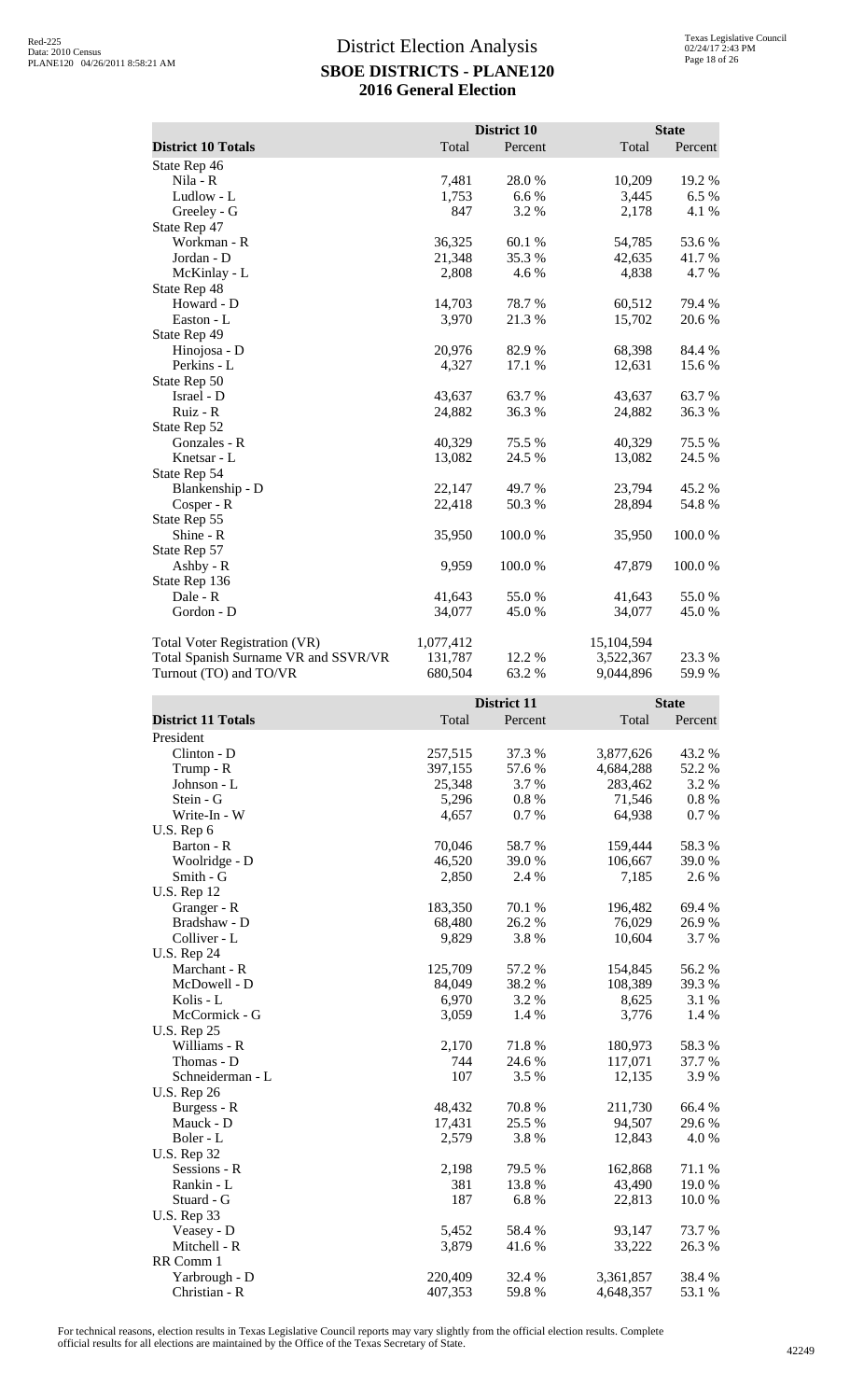|                                 |                   | District 11     |                      | <b>State</b>    |
|---------------------------------|-------------------|-----------------|----------------------|-----------------|
| <b>District 11 Totals</b>       | Total             | Percent         | Total                | Percent         |
| RR Comm 1<br>Miller - L         | 35,835            | 5.3 %           | 462,163              | 5.3 %           |
| Salinas - G                     | 17,033            | 2.5 %           | 286,066              | 3.3 %           |
| Sup Ct 3                        |                   |                 |                      |                 |
| Lehrmann - R                    | 420,040           | 61.6%           | 4,807,466            | 54.8%           |
| Westergren - D<br>Glass - L     | 219,975<br>28,785 | 32.3 %<br>4.2%  | 3,377,983<br>348,336 | 38.5 %<br>4.0 % |
| Munoz - G                       | 12,987            | 1.9%            | 232,643              | 2.7 %           |
| Sup Ct 5                        |                   |                 |                      |                 |
| Green - R                       | 414,865           | 60.8%           | 4,757,840            | 54.3 %          |
| Garza - D                       | 234,203           | 34.3 %          | 3,608,430            | 41.2%           |
| Oxford - L<br>Waterbury - G     | 24,659<br>8,173   | 3.6%<br>1.2 %   | 288,474<br>107,722   | 3.3 %<br>1.2 %  |
| Sup Ct 9                        |                   |                 |                      |                 |
| Guzman - R                      | 419,902           | 61.7%           | 4,883,916            | 55.8%           |
| Robinson - D                    | 226,787           | 33.3%           | 3,445,814            | 39.4 %          |
| Fulton - L<br>Chisholm - G      | 25,446<br>8,247   | 3.7%<br>1.2%    | 304,559<br>118,968   | 3.5 %<br>1.4 %  |
| CCA <sub>2</sub>                |                   |                 |                      |                 |
| Meyers - D                      | 226,637           | 33.4 %          | 3,496,038            | 40.0%           |
| Keel - R                        | 417,525           | 61.5%           | 4,790,280            | 54.9 %          |
| Ash - L                         | 26,735            | 3.9%            | 321,601              | 3.7 %           |
| Reposa - G<br>CCA <sub>5</sub>  | 8,188             | 1.2%            | 121,412              | 1.4 %           |
| Johnson - D                     | 234,590           | 34.5 %          | 3,511,747            | 40.2%           |
| Walker - R                      | 412,977           | 60.8%           | 4,781,627            | 54.7 %          |
| Strange - L                     | 20,952            | 3.1 %           | 248,075              | 2.8%            |
| Sanders-Castro - G              | 11,039            | 1.6%            | 192,895              | 2.2 %           |
| CCA <sub>6</sub><br>Keasler - R | 416,354           | 61.5%           | 4,784,500            | 55.0%           |
| Burns - D                       | 231,675           | 34.2 %          | 3,558,650            | 40.9 %          |
| Bennett - L                     | 29,133            | 4.3 %           | 360,127              | 4.1 %           |
| State Sen 12                    |                   |                 |                      |                 |
| Nelson - R                      | 71,306            | 84.2 %          | 241,232              | 83.0%           |
| Wingo - L<br>State Sen 22       | 13,430            | 15.8 %          | 49,465               | 17.0%           |
| Birdwell - R                    | 1,497             | 41.0%           | 211,366              | 70.4 %          |
| Collins - D                     | 2,155             | 59.0%           | 88,767               | 29.6 %          |
| State Rep 61                    |                   |                 |                      |                 |
| $King - R$                      | 49,062            | 100.0%          | 70,708               | 100.0%          |
| State Rep 90<br>Romero - D      | 3,499             | 100.0%          | 20,925               | 100.0%          |
| State Rep 91                    |                   |                 |                      |                 |
| Klick - R                       | 43,601            | 100.0%          | 43,601               | 100.0%          |
| State Rep 92                    |                   |                 |                      |                 |
| Leach - D<br>Stickland - R      | 24,806<br>35,622  | 38.7%<br>55.6%  | 24,806<br>35,622     | 38.7%<br>55.6 % |
| Sees - L                        | 2,428             | 3.8%            | 2,428                | 3.8 %           |
| Christal - G                    | 1,171             | 1.8%            | 1,171                | 1.8%            |
| State Rep 93                    |                   |                 |                      |                 |
| Krause - R                      | 35,531            | 61.8%           | 37,002               | 60.7%           |
| Bean - D<br>State Rep 94        | 21,962            | 38.2%           | 23,987               | 39.3%           |
| Tinderholt - R                  | 24,127            | 77.8 %          | 39,224               | 73.6 %          |
| Pallett - L                     | 6,885             | 22.2 %          | 14,037               | 26.4 %          |
| State Rep 95                    |                   |                 |                      |                 |
| Collier - D                     | 3,674             | 61.2%           | 35,246               | 75.6 %          |
| McDaniel - R<br>State Rep 96    | 2,331             | 38.8%           | 11,376               | 24.4 %          |
| Zedler - R                      | 38,442            | 57.7 %          | 38,991               | 57.0%           |
| Lee - D                         | 28,166            | 42.3 %          | 29,434               | 43.0%           |
| State Rep 97                    |                   |                 |                      |                 |
| Goldman - R<br>Tarrant - D      | 38,898<br>26,093  | 57.7 %<br>38.7% | 39,537               | 57.2 %          |
| Wentworth - L                   | 2,462             | 3.6%            | 27,019<br>2,531      | 39.1 %<br>3.7 % |
| State Rep 98                    |                   |                 |                      |                 |
| Capriglione - R                 | 65,348            | 75.2 %          | 65,348               | 75.2 %          |
| Chibli - D                      | 21,547            | 24.8 %          | 21,547               | 24.8%           |
| State Rep 99                    |                   |                 |                      |                 |
| Geren - R<br>Hawkins - L        | 43,894<br>8,829   | 83.3%<br>16.7%  | 45,201<br>9,393      | 82.8%<br>17.2 % |
| State Rep 101                   |                   |                 |                      |                 |
| Turner - D                      | 2,112             | 60.0%           | 30,591               | 66.3%           |
| Garza - R                       | 1,407             | 40.0%           | 15,530               | 33.7 %          |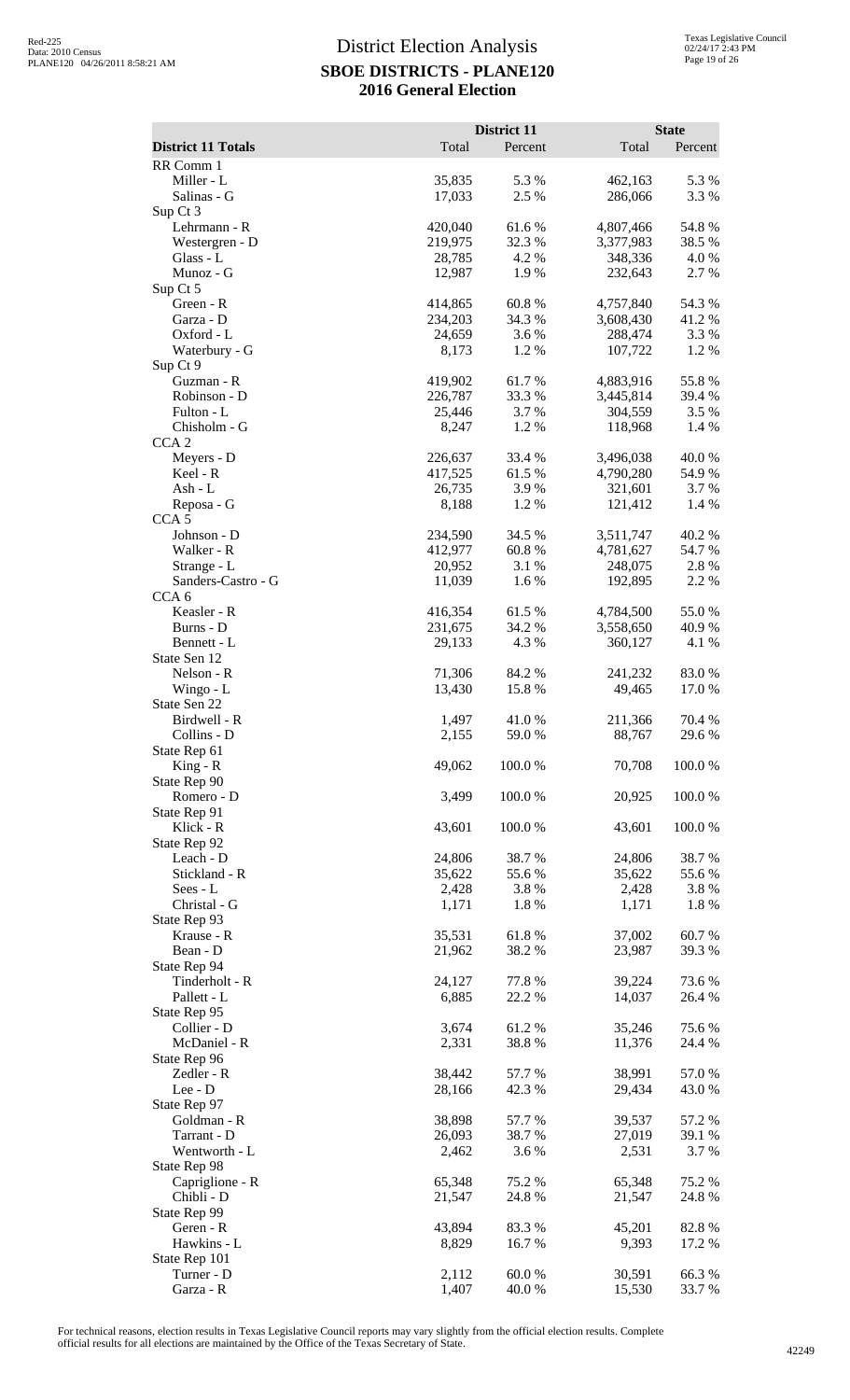|                                      |           | District 11 |              | <b>State</b> |
|--------------------------------------|-----------|-------------|--------------|--------------|
| <b>District 11 Totals</b>            | Total     | Percent     | Total        | Percent      |
| State Rep 102                        |           |             |              |              |
| Koop - R                             | 6,254     | 55.9 %      | 31,595       | 54.7 %       |
| Irvin - $D$                          | 4,932     | 44.1 %      | 26,208       | 45.3 %       |
| State Rep 103                        |           |             |              |              |
| Anchia - D                           | 3,410     | 100.0 %     | 30,323       | 100.0 %      |
| State Rep 105                        |           |             |              |              |
| Anderson - R                         | 9,386     | 48.9 %      | 23,720       | 50.1 %       |
| Meza - D                             | 9,810     | 51.1 %      | 23,656       | 49.9 %       |
| State Rep 114                        |           |             |              |              |
| Villalba - R                         | 7,965     | 55.3 %      | 37,588       | 55.7 %       |
| Burke - D                            | 5,872     | 40.8 %      | 27,367       | 40.6 %       |
| Holan - L                            | 557       | 3.9 %       | 2,502        | 3.7 %        |
| State Rep 115                        |           |             |              |              |
| Rinaldi - R                          | 29,987    | 50.9 %      | 29,987       | 50.9 %       |
| Ocker - D                            | 28,939    | 49.1 %      | 28,939       | 49.1 %       |
| Total Voter Registration (VR)        | 1,073,697 |             | 15, 104, 594 |              |
| Total Spanish Surname VR and SSVR/VR | 117,717   | 11.0 %      | 3,522,367    | 23.3 %       |
| Turnout (TO) and TO/VR               | 694,083   | 64.6 %      | 9,044,896    | 59.9 %       |

|                           |                  | District 12 |           | <b>State</b> |
|---------------------------|------------------|-------------|-----------|--------------|
| <b>District 12 Totals</b> | Total            | Percent     | Total     | Percent      |
| President                 |                  |             |           |              |
| Clinton - D               | 315,973          | 44.4 %      | 3,877,626 | 43.2 %       |
| Trump - R                 | 356,576          | 50.1 %      | 4,684,288 | 52.2 %       |
| Johnson - L               | 27,366           | 3.8%        | 283,462   | 3.2 %        |
| Stein - G                 | 5,275            | 0.7%        | 71,546    | $0.8 \%$     |
| Write-In - W              | 6,398            | 0.9%        | 64,938    | 0.7%         |
| U.S. Rep 3                |                  |             |           |              |
| Johnson - R               | 193,684          | 61.2%       | 193,684   | 61.2%        |
| Jameson - L               | 10,448           | 3.3 %       | 10,448    | 3.3 %        |
| Bell - D                  | 109,420          | 34.6 %      | 109,420   | 34.6 %       |
| Blair - G                 | 2,915            | 0.9%        | 2,915     | 0.9%         |
| U.S. Rep 4                |                  |             |           |              |
| Ratcliffe - R             | 14,038           | 87.6%       | 216,493   | 88.0%        |
| Wommack - L               | 1,980            | 12.4 %      | 29,552    | 12.0 %       |
| U.S. Rep 5                |                  |             |           |              |
| Hensarling - R            | 42,953           | 66.7%       | 155,469   | 80.6%        |
| Ashby - L                 | 21,470           | 33.3 %      | 37,397    | 19.4 %       |
| <b>U.S. Rep 24</b>        |                  |             |           |              |
| Marchant - R              | 2,725            | 55.1 %      | 154,845   | 56.2%        |
| McDowell - D              | 2,069            | 41.8%       | 108,389   | 39.3 %       |
| Kolis - L                 | 108              | 2.2 %       | 8,625     | 3.1 %        |
| McCormick - G             | 45               | 0.9%        | 3,776     | 1.4 %        |
| <b>U.S. Rep 30</b>        |                  |             |           |              |
| Bernice Johnson - D       | 7,124            | 56.0%       | 170,502   | 77.9%        |
| Lingerfelt - R            | 4,816            | 37.9%       | 41,518    | 19.0%        |
| Woods - L                 | 596              | 4.7 %       | 4,753     | 2.2 %        |
| Prentice - G              | 183              | 1.4 %       | 2,053     | 0.9%         |
| <b>U.S. Rep 32</b>        |                  |             |           |              |
| Sessions - R              | 157,363          | 71.8%       | 162,868   | 71.1 %       |
| Rankin - L                | 40,614           | 18.5 %      | 43,490    | 19.0%        |
| Stuard - G                | 21,155           | 9.7%        | 22,813    | 10.0%        |
| <b>U.S. Rep 33</b>        |                  |             |           |              |
| Veasey - D                | $\boldsymbol{0}$ | 0.0 %       | 93,147    | 73.7 %       |
| Mitchell - R              | $\boldsymbol{0}$ | 0.0 %       | 33,222    | 26.3 %       |
| RR Comm 1                 |                  |             |           |              |
| Yarbrough - D             | 256,713          | 37.0 %      | 3,361,857 | 38.4 %       |
| Christian - R             | 375,341          | 54.2 %      | 4,648,357 | 53.1 %       |
| Miller - L                | 43,463           | 6.3%        | 462,163   | 5.3 %        |
| Salinas - G               | 17,474           | 2.5 %       | 286,066   | 3.3 %        |
| Sup Ct 3                  |                  |             |           |              |
| Lehrmann - R              | 394,073          | 56.7%       | 4,807,466 | 54.8%        |
| Westergren - D            | 257,478          | 37.1 %      | 3,377,983 | 38.5 %       |
| Glass - L                 | 30,223           | 4.4 %       | 348,336   | 4.0 %        |
| Munoz - G                 | 12,716           | 1.8%        | 232,643   | 2.7 %        |
| Sup Ct 5                  |                  |             |           |              |
| Green - R                 | 382,584          | 55.2%       | 4,757,840 | 54.3 %       |
| Garza - D                 | 277,710          | 40.0%       | 3,608,430 | 41.2%        |
| Oxford - L                | 25,537           | 3.7 %       | 288,474   | 3.3 %        |
| Waterbury - G             | 7,605            | 1.1 %       | 107,722   | 1.2 %        |
| Sup Ct 9                  |                  |             |           |              |
| Guzman - R                | 395,914          | 57.1 %      | 4,883,916 | 55.8%        |
| Robinson - D              | 263,120          | 38.0%       | 3,445,814 | 39.4 %       |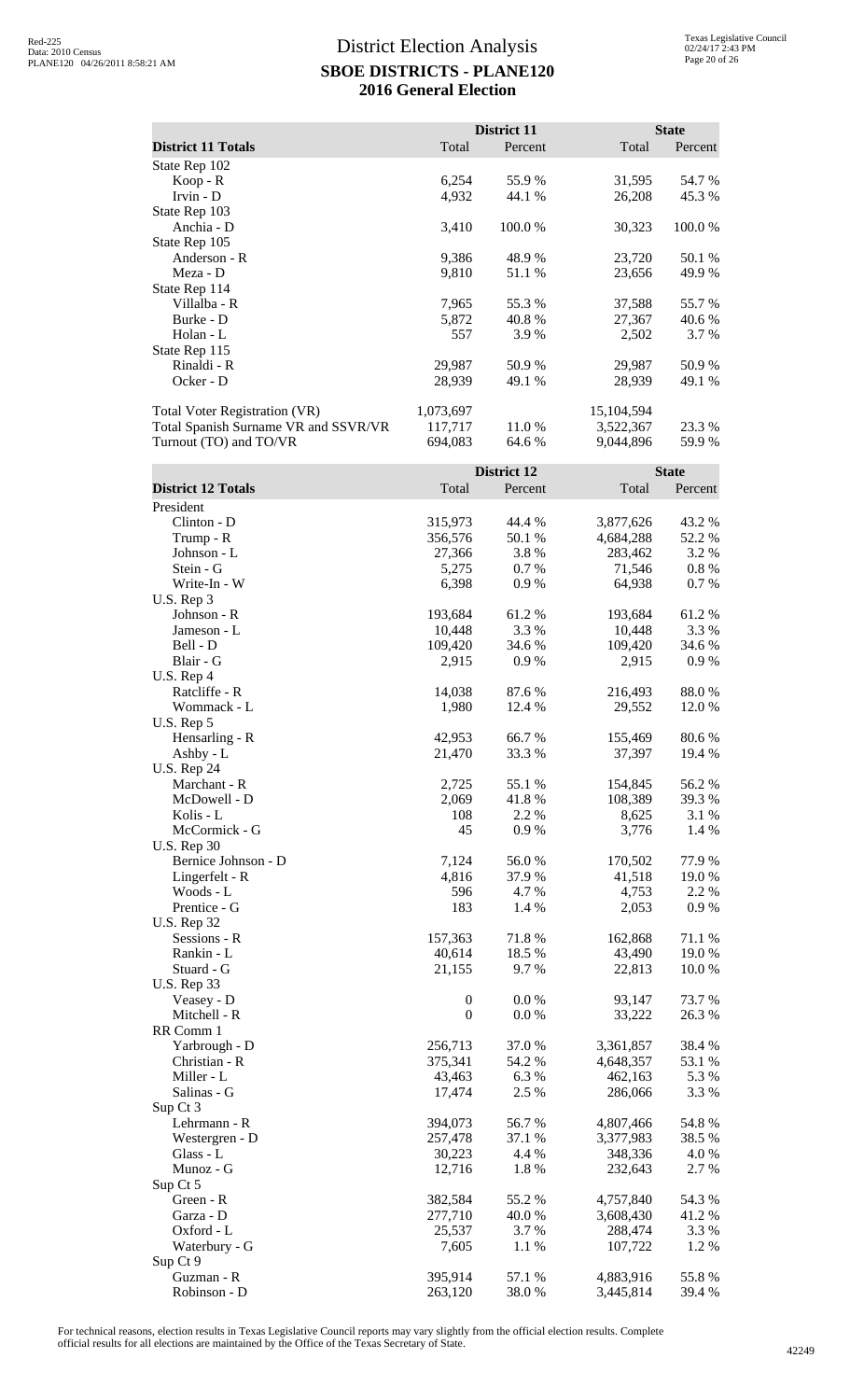| <b>District 12 Totals</b>            | Total            | District 12<br>Percent | Total              | <b>State</b><br>Percent |
|--------------------------------------|------------------|------------------------|--------------------|-------------------------|
| Sup Ct 9                             |                  |                        |                    |                         |
| Fulton - L                           | 26,312           | 3.8%                   | 304,559            | 3.5 %                   |
| Chisholm - G                         | 7,662            | 1.1 %                  | 118,968            | 1.4 %                   |
| CCA <sub>2</sub>                     |                  |                        |                    |                         |
| Meyers - D                           | 262,008          | 37.9%                  | 3,496,038          | 40.0 %                  |
| Keel - R                             | 392,713          | 56.8%                  | 4,790,280          | 54.9%                   |
| Ash - L<br>Reposa - G                | 27,788<br>8,285  | 4.0%<br>1.2 %          | 321,601<br>121,412 | 3.7 %<br>1.4 %          |
| CCA <sub>5</sub>                     |                  |                        |                    |                         |
| Johnson - D                          | 268,478          | 38.8%                  | 3,511,747          | 40.2%                   |
| Walker - R                           | 388,303          | 56.2%                  | 4,781,627          | 54.7%                   |
| Strange - L                          | 22,091           | 3.2 %                  | 248,075            | 2.8%                    |
| Sanders-Castro - G                   | 12,304           | 1.8%                   | 192,895            | 2.2 %                   |
| CCA <sub>6</sub><br>Keasler - R      | 389,780          | 56.6%                  | 4,784,500          | 55.0%                   |
| Burns - D                            | 269,113          | 39.1 %                 | 3,558,650          | 40.9%                   |
| Bennett - L                          | 30,037           | 4.4 %                  | 360,127            | 4.1 %                   |
| State Rep 33                         |                  |                        |                    |                         |
| Jacobs - D                           | 15,197           | 34.1 %                 | 24,181             | 28.9%                   |
| Holland - R<br>Donaldson - L         | 27,896<br>1,477  | 62.6 %<br>3.3 %        | 56,743<br>2,774    | 67.8%<br>3.3 %          |
| State Rep 66                         |                  |                        |                    |                         |
| Shaheen - R                          | 40,368           | 57.4 %                 | 40,368             | 57.4 %                  |
| Nelson - D                           | 27,240           | 38.7%                  | 27,240             | 38.7%                   |
| Jones - L                            | 2,726            | 3.9%                   | 2,726              | 3.9%                    |
| State Rep 67                         |                  |                        |                    |                         |
| Leach - R<br>Coleman - D             | 41,440<br>29,036 | 56.6%<br>39.7%         | 41,440<br>29,036   | 56.6%<br>39.7 %         |
| Brewer - L                           | 2,704            | 3.7%                   | 2,704              | 3.7%                    |
| State Rep 70                         |                  |                        |                    |                         |
| Sanford - R                          | 56,684           | 67.1 %                 | 56,684             | 67.1 %                  |
| Bryant - D                           | 24,057           | 28.5 %                 | 24,057             | 28.5 %                  |
| Wester - L                           | 3,160<br>598     | 3.7%                   | 3,160              | 3.7 %                   |
| Merwin - G<br>State Rep 89           |                  | 0.7%                   | 598                | 0.7%                    |
| Laubenberg - R                       | 48,341           | 63.5 %                 | 48,341             | 63.5 %                  |
| Hamilton - D                         | 24,861           | 32.7 %                 | 24,861             | 32.7 %                  |
| Worthington - L                      | 2,890            | 3.8%                   | 2,890              | 3.8%                    |
| State Rep 100                        |                  |                        |                    |                         |
| Johnson - D<br>Marcus - L            | 6,085<br>2,101   | 74.3 %<br>25.7 %       | 33,198<br>4,965    | 87.0%<br>13.0 %         |
| State Rep 102                        |                  |                        |                    |                         |
| Koop - R                             | 25,341           | 54.4 %                 | 31,595             | 54.7 %                  |
| Irvin - D                            | 21,276           | 45.6%                  | 26,208             | 45.3%                   |
| State Rep 103                        |                  |                        |                    |                         |
| Anchia - D                           | 2,530            | 100.0%                 | 30,323             | 100.0%                  |
| State Rep 107<br>Sheets - R          | 26,068           | 50.2%                  | 27,086             | 49.2 %                  |
| Neave - D                            | 25,854           | 49.8%                  | 27,922             | 50.8%                   |
| State Rep 108                        |                  |                        |                    |                         |
| Meyer - R                            | 44,688           | 74.8%                  | 47,799             | 72.5 %                  |
| Smith - L                            | 15,070           | 25.2 %                 | 18,131             | 27.5 %                  |
| State Rep 109<br>Giddings - D        | 431              | 70.5 %                 | 53,458             | 82.7%                   |
| Russell - R                          | 180              | 29.5 %                 | 11,155             | 17.3 %                  |
| State Rep 110                        |                  |                        |                    |                         |
| Rose - D                             | 717              | 100.0%                 | 31,380             | 100.0%                  |
| State Rep 112                        |                  |                        |                    |                         |
| Chen Button - R                      | 31,234<br>23,351 | 57.2 %                 | 31,234<br>23,351   | 57.2 %                  |
| Blackshear - D<br>State Rep 113      |                  | 42.8 %                 |                    | 42.8 %                  |
| Burkett - R                          | 30,281           | 55.2 %                 | 30,501             | 55.2 %                  |
| Bowers - D                           | 24,527           | 44.8%                  | 24,795             | 44.8%                   |
| State Rep 114                        |                  |                        |                    |                         |
| Villalba - R                         | 28,909           | 56.1 %                 | 37,588             | 55.7%                   |
| Burke - D                            | 20,717           | 40.2 %                 | 27,367             | 40.6 %                  |
| Holan - L                            | 1,881            | 3.7 %                  | 2,502              | 3.7 %                   |
| Total Voter Registration (VR)        | 1,094,683        |                        | 15,104,594         |                         |
| Total Spanish Surname VR and SSVR/VR | 103,079          | 9.4 %                  | 3,522,367          | 23.3 %                  |
| Turnout (TO) and TO/VR               | 721,036          | 65.9%                  | 9,044,896          | 59.9%                   |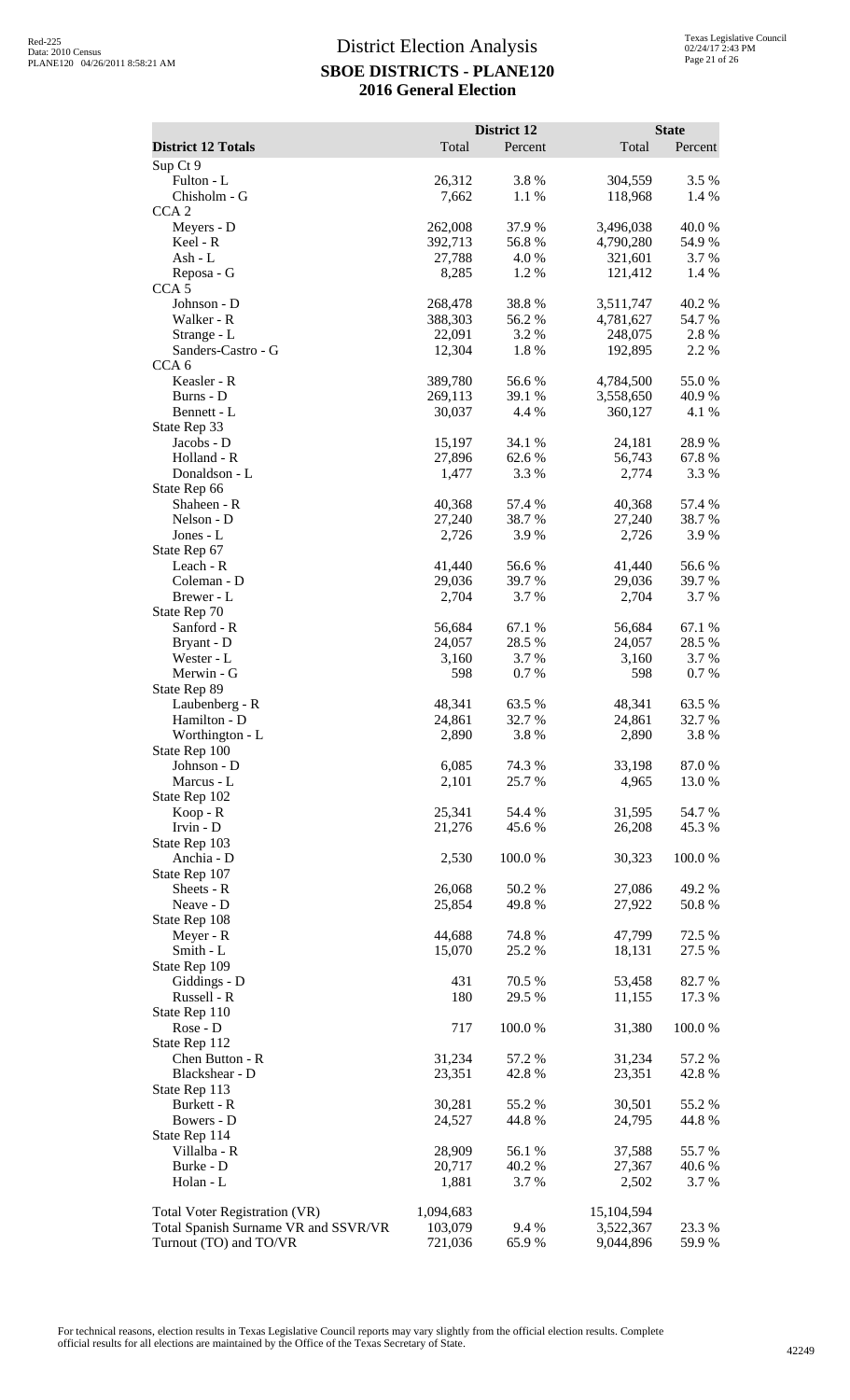|                                           |                    | District 13      |                        | <b>State</b>     |
|-------------------------------------------|--------------------|------------------|------------------------|------------------|
| <b>District 13 Totals</b>                 | Total              | Percent          | Total                  | Percent          |
| President<br>Clinton - D                  | 324,952            | 73.5 %           | 3,877,626              | 43.2 %           |
| Trump - R                                 | 102,622            | 23.2 %           | 4,684,288              | 52.2 %           |
| Johnson - L                               | 10,380             | 2.3 %            | 283,462                | 3.2 %            |
| Stein - G                                 | 3,710              | $0.8~\%$         | 71,546                 | $0.8 \%$         |
| Write-In - W                              | 702                | 0.2%             | 64,938                 | 0.7%             |
| U.S. Rep 5<br>Hensarling - R              | 3,742              | 55.1 %           | 155,469                | 80.6%            |
| Ashby - L                                 | 3,055              | 44.9%            | 37,397                 | 19.4 %           |
| U.S. Rep 6                                |                    |                  |                        |                  |
| Barton - R                                | 31,140             | 41.5 %           | 159,444                | 58.3%            |
| Woolridge - D<br>Smith - G                | 41,707<br>2,195    | 55.6%<br>2.9 %   | 106,667<br>7,185       | 39.0 %<br>2.6 %  |
| <b>U.S. Rep 12</b>                        |                    |                  |                        |                  |
| Granger - R                               | 5,450              | 44.7 %           | 196,482                | 69.4 %           |
| Bradshaw - D                              | 6,262              | 51.4%            | 76,029                 | 26.9%            |
| Colliver - L                              | 470                | 3.9%             | 10,604                 | 3.7 %            |
| <b>U.S. Rep 24</b><br>Marchant - R        | 1,992              | 36.5 %           | 154,845                | 56.2%            |
| McDowell - D                              | 3,188              | 58.5 %           | 108,389                | 39.3%            |
| Kolis - L                                 | 186                | 3.4 %            | 8,625                  | 3.1 %            |
| McCormick - G                             | 88                 | 1.6%             | 3,776                  | 1.4 %            |
| <b>U.S. Rep 30</b><br>Bernice Johnson - D | 163,378            | 79.3 %           | 170,502                | 77.9 %           |
| Lingerfelt - R                            | 36,702             | 17.8 %           | 41,518                 | 19.0 %           |
| Woods - L                                 | 4,157              | 2.0%             | 4,753                  | 2.2 %            |
| Prentice - G                              | 1,870              | 0.9%             | 2,053                  | 0.9%             |
| <b>U.S. Rep 32</b>                        |                    |                  |                        |                  |
| Sessions - R<br>Rankin - L                | 3,307<br>2,495     | 45.5 %<br>34.3 % | 162,868<br>43,490      | 71.1 %<br>19.0 % |
| Stuard - G                                | 1,471              | 20.2 %           | 22,813                 | 10.0%            |
| <b>U.S. Rep 33</b>                        |                    |                  |                        |                  |
| Veasey - D                                | 87,695             | 74.9%            | 93,147                 | 73.7 %           |
| Mitchell - R                              | 29,343             | 25.1 %           | 33,222                 | 26.3%            |
| RR Comm 1<br>Yarbrough - D                | 296,753            | 68.2%            | 3,361,857              | 38.4%            |
| Christian - R                             | 104,145            | 23.9%            | 4,648,357              | 53.1 %           |
| Miller - L                                | 17,083             | 3.9%             | 462,163                | 5.3 %            |
| Salinas - G                               | 17,271             | 4.0%             | 286,066                | 3.3 %            |
| Sup Ct 3<br>Lehrmann - R                  | 109,296            | 25.1 %           | 4,807,466              | 54.8%            |
| Westergren - D                            | 295,709            | 67.9%            | 3,377,983              | 38.5 %           |
| Glass - L                                 | 14,758             | 3.4 %            | 348,336                | 4.0 %            |
| Munoz - G                                 | 15,683             | 3.6 %            | 232,643                | 2.7 %            |
| Sup Ct 5                                  |                    |                  |                        |                  |
| Green - R<br>Garza - D                    | 106,512<br>311,715 | 24.5 %<br>71.6%  | 4,757,840<br>3,608,430 | 54.3 %<br>41.2%  |
| Oxford - L                                | 11,463             | 2.6 %            | 288,474                | 3.3 %            |
| Waterbury - G                             | 5,374              | 1.2%             | 107,722                | 1.2 %            |
| Sup Ct 9                                  |                    |                  |                        |                  |
| Guzman - R                                | 116,571            | 26.8%<br>69.4%   | 4,883,916<br>3,445,814 | 55.8%            |
| Robinson - D<br>Fulton - L                | 302,081<br>11,334  | 2.6 %            | 304,559                | 39.4 %<br>3.5%   |
| Chisholm - G                              | 5,185              | 1.2%             | 118,968                | 1.4 %            |
| CCA <sub>2</sub>                          |                    |                  |                        |                  |
| Meyers - D                                | 304,784            | 70.2 %           | 3,496,038              | 40.0%            |
| Keel - R<br>$Ash - L$                     | 109,481<br>13,175  | 25.2 %<br>3.0%   | 4,790,280<br>321,601   | 54.9 %<br>3.7 %  |
| Reposa - G                                | 6,893              | 1.6 %            | 121,412                | 1.4 %            |
| CCA <sub>5</sub>                          |                    |                  |                        |                  |
| Johnson - D                               | 307,278            | 70.7 %           | 3,511,747              | 40.2 %           |
| Walker - R                                | 106,372            | 24.5 %           | 4,781,627              | 54.7 %           |
| Strange - L<br>Sanders-Castro - G         | 9,673<br>11,440    | 2.2 %<br>2.6 %   | 248,075<br>192,895     | 2.8%<br>2.2 %    |
| CCA <sub>6</sub>                          |                    |                  |                        |                  |
| Keasler - R                               | 108,765            | 25.1 %           | 4,784,500              | 55.0%            |
| Burns - D                                 | 309,166            | 71.4 %           | 3,558,650              | 40.9%            |
| Bennett - L                               | 15,294             | 3.5 %            | 360,127                | 4.1 %            |
| State Sen 12<br>Nelson - R                | 1,057              | 62.6 %           | 241,232                | 83.0%            |
| Wingo - $L$                               | 632                | 37.4 %           | 49,465                 | 17.0 %           |
| State Sen 22                              |                    |                  |                        |                  |
| Birdwell - R                              | 10,437             | 34.7 %           | 211,366                | 70.4 %           |
| Collins - D                               | 19,643             | 65.3%            | 88,767                 | 29.6 %           |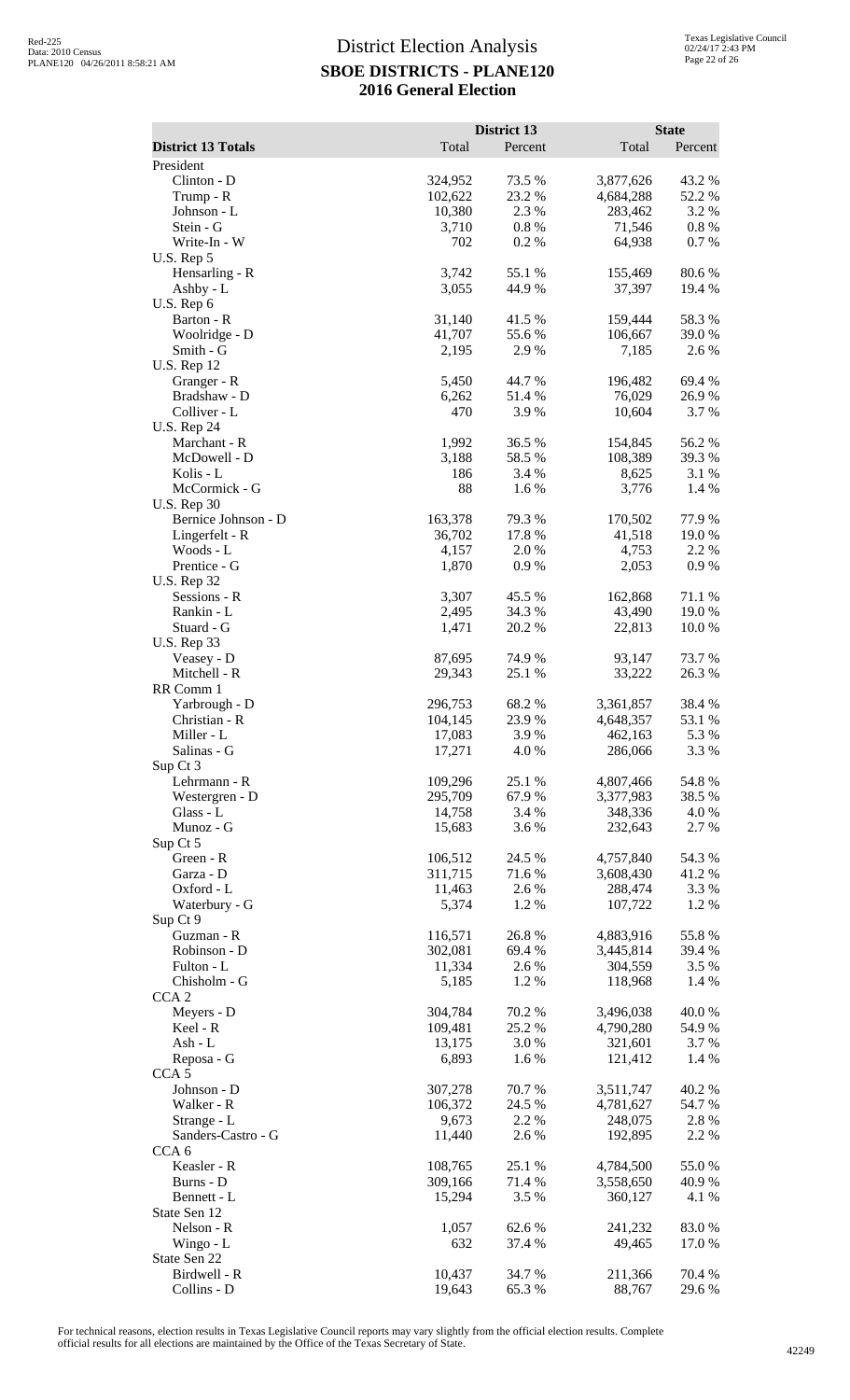|                                         |                            | District 13        |                      | <b>State</b>     |
|-----------------------------------------|----------------------------|--------------------|----------------------|------------------|
| <b>District 13 Totals</b>               | Total                      | Percent            | Total                | Percent          |
| State Rep 90                            |                            |                    |                      |                  |
| Romero - D<br>State Rep 91<br>Klick - R | 17,426<br>$\boldsymbol{0}$ | 100.0%<br>0.0 %    | 20,925<br>43,601     | 100.0%<br>100.0% |
| State Rep 93                            |                            |                    |                      |                  |
| Krause - R                              | 1,471                      | 42.1 %             | 37,002               | 60.7%            |
| Bean - D<br>State Rep 94                | 2,025                      | 57.9%              | 23,987               | 39.3%            |
| Tinderholt - R                          | 15,097                     | 67.9%              | 39,224               | 73.6 %           |
| Pallett - L                             | 7,152                      | 32.1 %             | 14,037               | 26.4 %           |
| State Rep 95                            |                            |                    |                      |                  |
| Collier - D<br>McDaniel - R             | 31,572<br>9,045            | 77.7 %<br>22.3 %   | 35,246<br>11,376     | 75.6%<br>24.4 %  |
| State Rep 96                            |                            |                    |                      |                  |
| Zedler - R                              | 549                        | 30.2 %             | 38,991               | 57.0 %           |
| Lee - D<br>State Rep 97                 | 1,268                      | 69.8%              | 29,434               | 43.0%            |
| Goldman - R                             | 639                        | 39.1 %             | 39,537               | 57.2 %           |
| Tarrant - D                             | 926                        | 56.7%              | 27,019               | 39.1 %           |
| Wentworth - L                           | 69                         | 4.2 %              | 2,531                | 3.7 %            |
| State Rep 99<br>Geren - R               | 1,307                      | 69.9%              | 45,201               | 82.8%            |
| Hawkins - L                             | 564                        | 30.1 %             | 9,393                | 17.2 %           |
| State Rep 100                           |                            |                    |                      |                  |
| Johnson - D<br>Marcus - L               | 27,113<br>2,864            | 90.4 %<br>9.6%     | 33,198<br>4,965      | 87.0%<br>13.0%   |
| State Rep 101                           |                            |                    |                      |                  |
| Turner - D                              | 28,479                     | 66.8%              | 30,591               | 66.3%            |
| Garza - R                               | 14,123                     | 33.2 %             | 15,530               | 33.7 %           |
| State Rep 103<br>Anchia - D             | 24,383                     | 100.0%             | 30,323               | 100.0%           |
| State Rep 104                           |                            |                    |                      |                  |
| Alonzo - D                              | 26,751                     | 100.0%             | 26,751               | 100.0%           |
| State Rep 105<br>Anderson - R           | 14,334                     | 50.9%              | 23,720               | 50.1 %           |
| Meza - D                                | 13,846                     | 49.1 %             | 23,656               | 49.9 %           |
| State Rep 107                           |                            |                    |                      |                  |
| Sheets - R                              | 1,018                      | 33.0%              | 27,086               | 49.2%            |
| Neave - D<br>State Rep 108              | 2,068                      | 67.0%              | 27,922               | 50.8%            |
| Meyer - R                               | 3,111                      | 50.4 %             | 47,799               | 72.5 %           |
| Smith - L                               | 3,061                      | 49.6 %             | 18,131               | 27.5 %           |
| State Rep 109                           |                            |                    |                      |                  |
| Giddings - D<br>Russell - R             | 53,027<br>10,975           | 82.9 %<br>17.1 %   | 53,458<br>11,155     | 82.7%<br>17.3 %  |
| State Rep 110                           |                            |                    |                      |                  |
| Rose - D                                | 30,663                     | 100.0%             | 31,380               | 100.0%           |
| State Rep 111<br>Davis - D              | 44,918                     | 78.2 %             | 44,918               | 78.2 %           |
| Jackson - R                             | 12,520                     | 21.8%              | 12,520               | 21.8%            |
| State Rep 113                           |                            |                    |                      |                  |
| Burkett - R                             | 220                        | 45.1 %             | 30,501               | 55.2 %           |
| Bowers - D<br>State Rep 114             | 268                        | 54.9%              | 24,795               | 44.8%            |
| Villalba - R                            | 714                        | 45.9%              | 37,588               | 55.7%            |
| Burke - D                               | 778                        | 50.0 %             | 27,367               | 40.6%            |
| Holan - L                               | 64                         | 4.1 %              | 2,502                | 3.7%             |
| Total Voter Registration (VR)           | 821,856                    |                    | 15,104,594           |                  |
| Total Spanish Surname VR and SSVR/VR    | 188,424                    | 22.9 %             | 3,522,367            | 23.3 %           |
| Turnout (TO) and TO/VR                  | 446,785                    | 54.4 %             | 9,044,896            | 59.9%            |
|                                         |                            | <b>District 14</b> |                      | <b>State</b>     |
| <b>District 14 Totals</b>               | Total                      | Percent            | Total                | Percent          |
| President                               |                            |                    |                      |                  |
| Clinton - D                             | 195,965                    | 28.8%              | 3,877,626            | 43.2 %           |
| Trump - R<br>Johnson - L                | 453,354<br>21,652          | 66.5 %<br>3.2 %    | 4,684,288<br>283,462 | 52.2 %<br>3.2 %  |
| Stein - G                               | 4,621                      | 0.7%               | 71,546               | $0.8 \%$         |
| Write-In - W                            | 5,739                      | 0.8 %              | 64,938               | 0.7%             |
| U.S. Rep 6                              |                            |                    |                      |                  |
| Barton - R<br>Woolridge - D             | 58,258<br>18,440           | 73.9%<br>23.4 %    | 159,444<br>106,667   | 58.3%<br>39.0%   |
| Smith - G                               | 2,140                      | 2.7 %              | 7,185                | 2.6 %            |

For technical reasons, election results in Texas Legislative Council reports may vary slightly from the official election results. Complete official results for all elections are maintained by the Office of the Texas Secretary of State. <sup>42249</sup>

Smith - G 2,140 2.7 % 7,185 2.6 %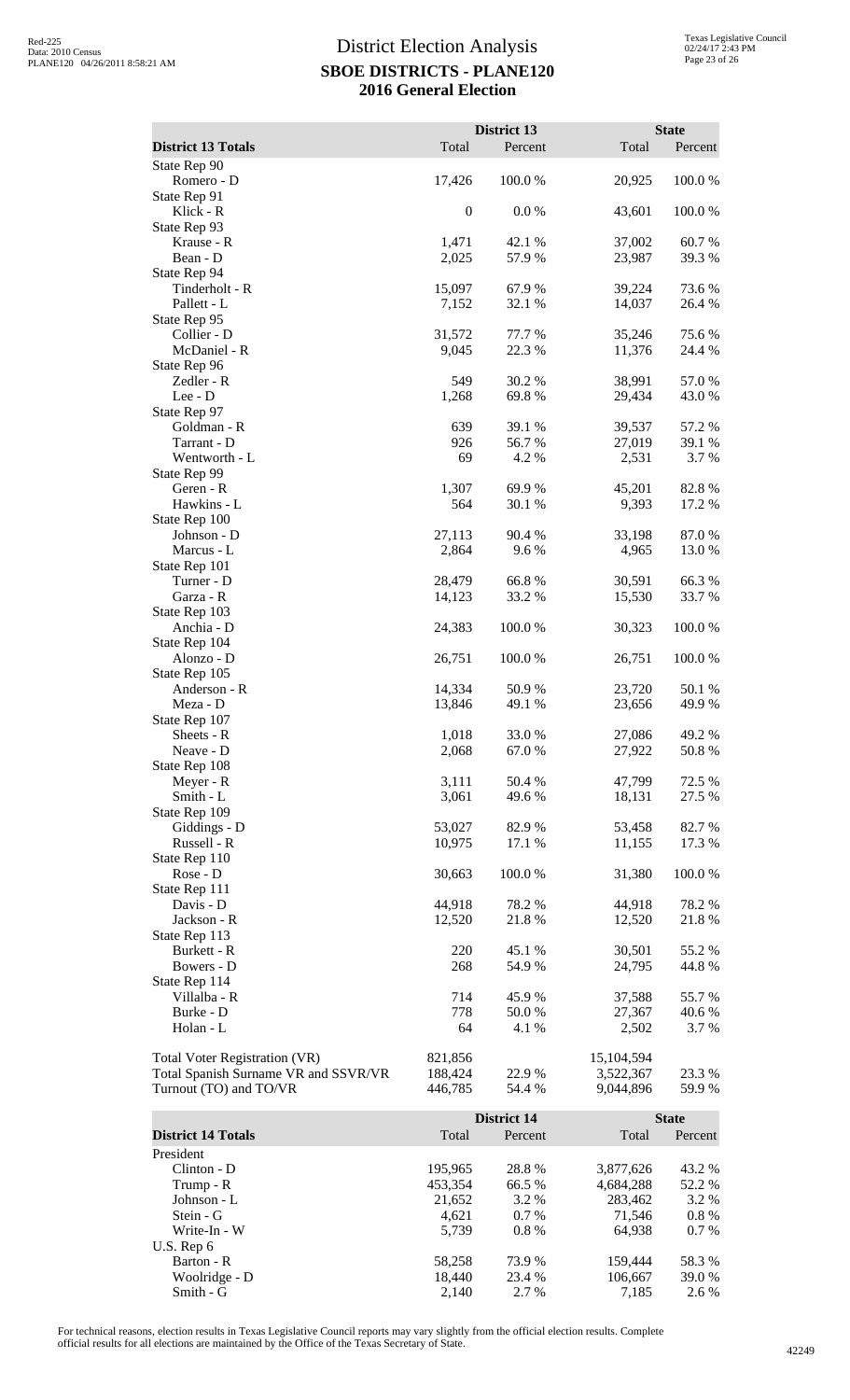|                                        |                    | District 14    |                        | <b>State</b>    |
|----------------------------------------|--------------------|----------------|------------------------|-----------------|
| <b>District 14 Totals</b>              | Total              | Percent        | Total                  | Percent         |
| <b>U.S. Rep 11</b><br>Conaway - R      | 62,609             | 91.8%          | 201,871                | 89.5 %          |
| Landholt - L<br><b>U.S. Rep 12</b>     | 5,619              | 8.2%           | 23,676                 | 10.5 %          |
| Granger - R                            | 7,682              | 82.8%          | 196,482                | 69.4%           |
| Bradshaw - D                           | 1,287              | 13.9%          | 76,029                 | 26.9%           |
| Colliver - L<br><b>U.S. Rep 13</b>     | 305                | 3.3 %          | 10,604                 | 3.7 %           |
| Thornberry - R                         | 16,084             | 92.1 %         | 199,376                | 90.0%           |
| DeWeese - L                            | 851                | 4.9%           | 14,719                 | 6.6 %           |
| Tomlinson - G                          | 531                | 3.0%           | 7,464                  | 3.4 %           |
| <b>U.S. Rep 17</b><br>Flores - R       | 51,904             | 65.9%          | 149,417                | $60.8~\%$       |
| Matta - D                              | 24,645             | 31.3%          | 86,603                 | 35.2 %          |
| Patterson - L                          | 2,157              | 2.7 %          | 9,708                  | 4.0%            |
| <b>U.S. Rep 19</b><br>Arrington - R    | 872                | 95.1 %         | 176,235                | 86.6%           |
| Bonar - L                              | 27                 | 2.9%           | 17,372                 | 8.5 %           |
| Lawson - G                             | 18                 | 2.0 %          | 9,789                  | 4.8%            |
| <b>U.S. Rep 24</b>                     |                    |                |                        |                 |
| Marchant - R<br>McDowell - D           | 24,419<br>19,083   | 53.7%<br>42.0% | 154,845<br>108,389     | 56.2%<br>39.3%  |
| Kolis - L                              | 1,361              | 3.0%           | 8,625                  | 3.1 %           |
| McCormick - G                          | 584                | 1.3%           | 3,776                  | 1.4 %           |
| <b>U.S. Rep 25</b><br>Williams - R     | 90,682             | 77.7 %         | 180,973                | 58.3%           |
| Thomas - D                             | 22,716             | 19.5 %         | 117,071                | 37.7 %          |
| Schneiderman - L                       | 3,378              | 2.9%           | 12,135                 | 3.9%            |
| <b>U.S. Rep 26</b>                     |                    |                |                        |                 |
| Burgess - R<br>Mauck - D               | 163,298<br>77,076  | 65.2%<br>30.8% | 211,730<br>94,507      | 66.4 %<br>29.6% |
| Boler - L                              | 10,264             | 4.1 %          | 12,843                 | 4.0%            |
| RR Comm 1                              |                    |                |                        |                 |
| Yarbrough - D                          | 173,019            | 25.9%          | 3,361,857              | 38.4 %          |
| Christian - R<br>Miller - L            | 449,322<br>32,587  | 67.2 %<br>4.9% | 4,648,357<br>462,163   | 53.1 %<br>5.3 % |
| Salinas - G                            | 14,012             | 2.1 %          | 286,066                | 3.3 %           |
| Sup Ct 3                               |                    |                |                        |                 |
| Lehrmann - R<br>Westergren - D         | 460,439<br>171,902 | 68.7%<br>25.7% | 4,807,466<br>3,377,983 | 54.8%<br>38.5 % |
| Glass - L                              | 27,140             | 4.1 %          | 348,336                | 4.0%            |
| Munoz - G                              | 10,450             | 1.6%           | 232,643                | 2.7 %           |
| Sup Ct 5<br>Green - R                  | 458,258            | 68.5 %         | 4,757,840              | 54.3 %          |
| Garza - D                              | 180,268            | 27.0%          | 3,608,430              | 41.2%           |
| Oxford - L                             | 23,145             | 3.5 %          | 288,474                | 3.3 %           |
| Waterbury - G                          | 7,174              | 1.1 %          | 107,722                | 1.2%            |
| Sup Ct 9<br>Guzman - R                 | 457,792            | 68.4%          | 4,883,916              | 55.8%           |
| Robinson - D                           | 177,794            | 26.6%          | 3,445,814              | 39.4 %          |
| Fulton - L                             | 24,863             | 3.7%           | 304,559                | 3.5 %           |
| Chisholm - G<br>CCA <sub>2</sub>       | 8,432              | 1.3%           | 118,968                | 1.4 %           |
| Meyers - D                             | 176,805            | 26.5 %         | 3,496,038              | 40.0%           |
| Keel - R                               | 458,102            | 68.6%          | 4,790,280              | 54.9 %          |
| Ash - L                                | 25,441             | 3.8%           | 321,601                | 3.7 %           |
| Reposa - G<br>CCA <sub>5</sub>         | 7,397              | 1.1 %          | 121,412                | 1.4 %           |
| Johnson - D                            | 180,277            | 27.0%          | 3,511,747              | 40.2%           |
| Walker - R                             | 458,942            | 68.7%          | 4,781,627              | 54.7%           |
| Strange - L                            | 19,681             | 2.9%           | 248,075                | 2.8%            |
| Sanders-Castro - G<br>CCA <sub>6</sub> | 9,130              | 1.4 %          | 192,895                | 2.2 %           |
| Keasler - R                            | 458,332            | 68.8%          | 4,784,500              | 55.0%           |
| Burns - D                              | 180,729            | 27.1 %         | 3,558,650              | 40.9 %          |
| Bennett - L<br>SBOE 14                 | 26,893             | 4.0%           | 360,127                | 4.1 %           |
| Melton - R                             | 512,058            | 100.0%         | 512,058                | 100.0%          |
| State Sen 12                           |                    |                |                        |                 |
| Nelson - R                             | 168,869            | 82.7%          | 241,232                | 83.0%           |
| Wingo - L<br>State Sen 22              | 35,403             | 17.3 %         | 49,465                 | 17.0 %          |
| Birdwell - R                           | 196,053            | 75.0%          | 211,366                | 70.4 %          |
| Collins - D                            | 65,335             | 25.0%          | 88,767                 | 29.6%           |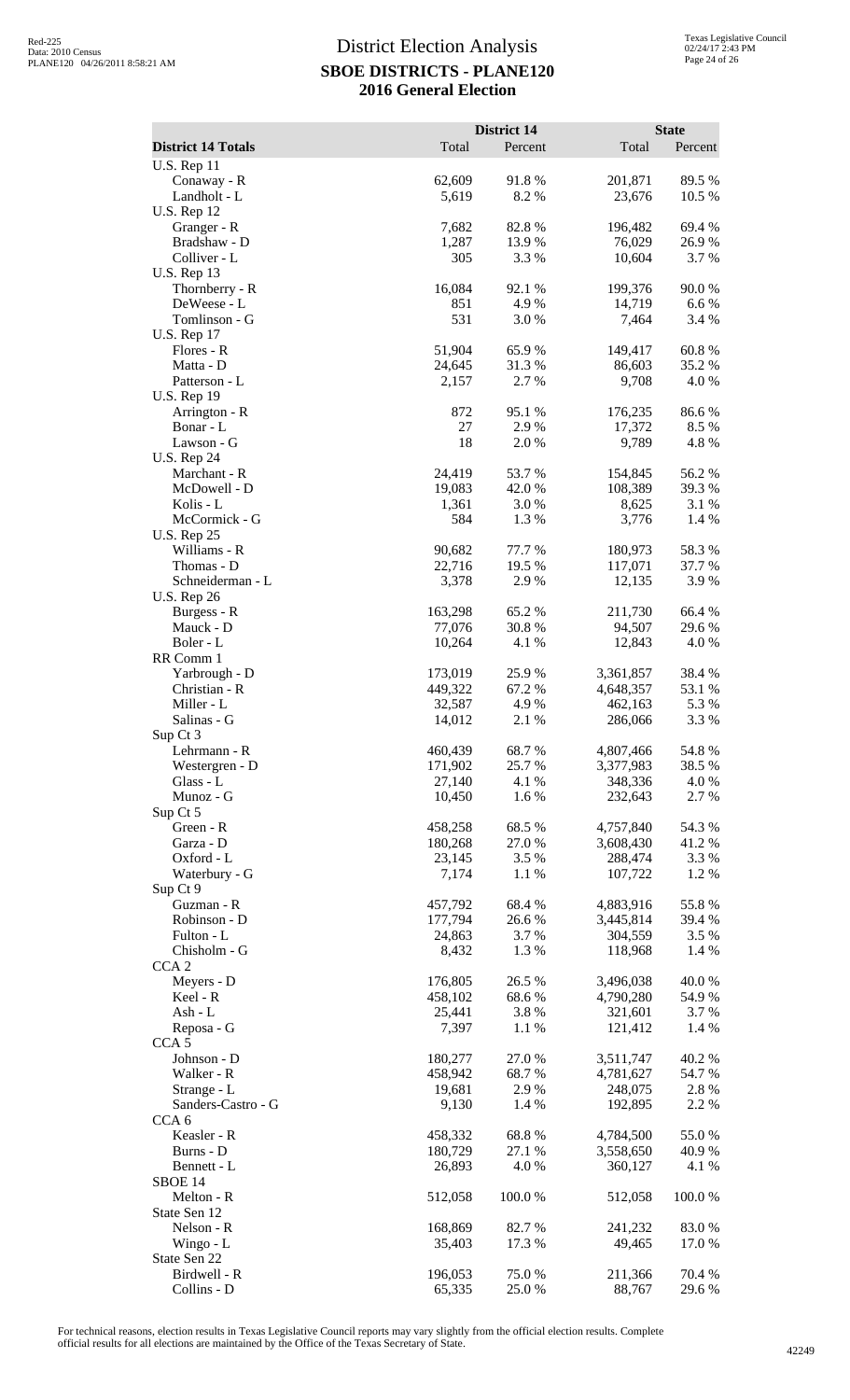|                                      |           | District 14 |              | <b>State</b> |
|--------------------------------------|-----------|-------------|--------------|--------------|
| <b>District 14 Totals</b>            | Total     | Percent     | Total        | Percent      |
| State Sen 24                         |           |             |              |              |
| Leeder - D                           | 10,202    | 20.3 %      | 81,836       | 27.6 %       |
| Buckingham - R                       | 40,137    | 79.7 %      | 214,565      | 72.4 %       |
| State Sen 28                         |           |             |              |              |
| Perry - R                            | 9,114     | 100.0%      | 206,129      | 100.0%       |
| State Rep 8                          |           |             |              |              |
| $Cook - R$                           | 23,343    | 100.0%      | 43,240       | 100.0%       |
| State Rep 10                         |           |             |              |              |
| Wray - R                             | 47,413    | 86.5 %      | 51,729       | 86.9%        |
| Richter - L                          | 7,374     | 13.5 %      | 7,773        | 13.1 %       |
| State Rep 12                         |           |             |              |              |
| Kacal - R                            | 10,937    | 100.0%      | 38,826       | 100.0%       |
| State Rep 54                         |           |             |              |              |
| Blankenship - D                      | 1,647     | 20.3 %      | 23,794       | 45.2 %       |
| Cosper - R                           | 6,476     | 79.7 %      | 28,894       | 54.8%        |
| State Rep 56                         |           |             |              |              |
| Anderson - R                         | 43,979    | 86.5%       | 43,979       | 86.5%        |
| Deuvall - L                          | 6,840     | 13.5 %      | 6,840        | 13.5 %       |
| State Rep 58                         |           |             |              |              |
| Burns - R                            | 54,134    | 100.0%      | 54,134       | 100.0%       |
| State Rep 59                         |           |             |              |              |
| Sheffield - R                        | 38,525    | 100.0%      | 43,213       | 100.0%       |
| State Rep 60                         |           |             |              |              |
| $Lang - R$                           | 52,105    | 100.0%      | 61,668       | 100.0%       |
| State Rep 61                         |           |             |              |              |
| $King - R$                           | 21,646    | 100.0%      | 70,708       | 100.0%       |
| State Rep 63                         |           |             |              |              |
| Parker - R                           | 64,120    | 100.0%      | 64,120       | 100.0%       |
| State Rep 64                         |           |             |              |              |
| Flanagan - D                         | 26,288    | 38.4%       | 26,288       | 38.4%        |
| Stucky - R                           | 42,158    | 61.6 %      | 42,158       | 61.6%        |
| State Rep 65                         |           |             |              |              |
| Simmons - R                          | 34,418    | 56.3%       | 34,418       | 56.3%        |
| Mendoza - D                          | 26,759    | 43.7%       | 26,759       | 43.7%        |
| State Rep 68                         |           |             |              |              |
| Springer - R                         | 2,970     | 100.0%      | 51,316       | 100.0%       |
| State Rep 106                        |           |             |              |              |
| Fallon - R                           | 55,596    | 80.8%       | 55,596       | 80.8%        |
| Caston - L                           | 13,209    | 19.2 %      | 13,209       | 19.2 %       |
|                                      |           |             |              |              |
| <b>Total Voter Registration (VR)</b> | 1,094,886 |             | 15,104,594   |              |
| Total Spanish Surname VR and SSVR/VR | 108,175   | 9.9%        | 3,522,367    | 23.3 %       |
| Turnout (TO) and TO/VR               | 689,639   | 63.0 %      | 9,044,896    | 59.9%        |
|                                      |           |             |              |              |
|                                      |           | District 15 | <b>State</b> |              |
| <b>District 15 Totals</b>            | Total     | Percent     | Total        | Percent      |
| President                            |           |             |              |              |
| Clinton - D                          | 114,553   | 20.3 %      | 3,877,626    | 43.2 %       |
| Trump - R                            | 426,441   | 75.5 %      | 4,684,288    | 52.2 %       |
|                                      |           |             |              |              |

| District 15 Totals | a otal  | refcent | I Otal    | refcent |
|--------------------|---------|---------|-----------|---------|
| President          |         |         |           |         |
| $Clinton - D$      | 114,553 | 20.3 %  | 3,877,626 | 43.2 %  |
| Trump - R          | 426,441 | 75.5 %  | 4,684,288 | 52.2 %  |
| Johnson - L        | 17,849  | 3.2 %   | 283,462   | 3.2 %   |
| Stein - G          | 2,757   | $0.5\%$ | 71,546    | 0.8 %   |
| Write-In - W       | 2,962   | 0.5 %   | 64,938    | 0.7%    |
| <b>U.S. Rep 11</b> |         |         |           |         |
| Conaway - R        | 92,438  | 89.0%   | 201,871   | 89.5 %  |
| Landholt - L       | 11,428  | 11.0%   | 23,676    | 10.5 %  |
| <b>U.S. Rep 13</b> |         |         |           |         |
| Thornberry - R     | 183,292 | 89.8%   | 199,376   | 90.0%   |
| DeWeese - L        | 13,868  | 6.8%    | 14,719    | 6.6 %   |
| Tomlinson - G      | 6,933   | 3.4 %   | 7,464     | 3.4 %   |
| U.S. Rep $19$      |         |         |           |         |
| Arrington - R      | 175,363 | 86.6%   | 176,235   | 86.6 %  |
| Bonar - L          | 17,345  | 8.6%    | 17,372    | 8.5%    |
| Lawson - G         | 9,771   | 4.8%    | 9,789     | 4.8%    |
| RR Comm 1          |         |         |           |         |
| Yarbrough - D      | 103,748 | 18.9%   | 3,361,857 | 38.4%   |
| Christian - R      | 407,338 | 74.0 %  | 4,648,357 | 53.1 %  |
| Miller - L         | 26,186  | 4.8%    | 462,163   | 5.3 %   |
| Salinas - G        | 12,996  | 2.4 %   | 286,066   | 3.3 %   |
| Sup Ct 3           |         |         |           |         |
| Lehrmann - R       | 415,885 | 75.6 %  | 4,807,466 | 54.8%   |
| Westergren - D     | 100,232 | 18.2%   | 3,377,983 | 38.5 %  |
| Glass - L          | 22,185  | 4.0 %   | 348,336   | 4.0 %   |
| Munoz - G          | 12,106  | 2.2 %   | 232,643   | 2.7 %   |